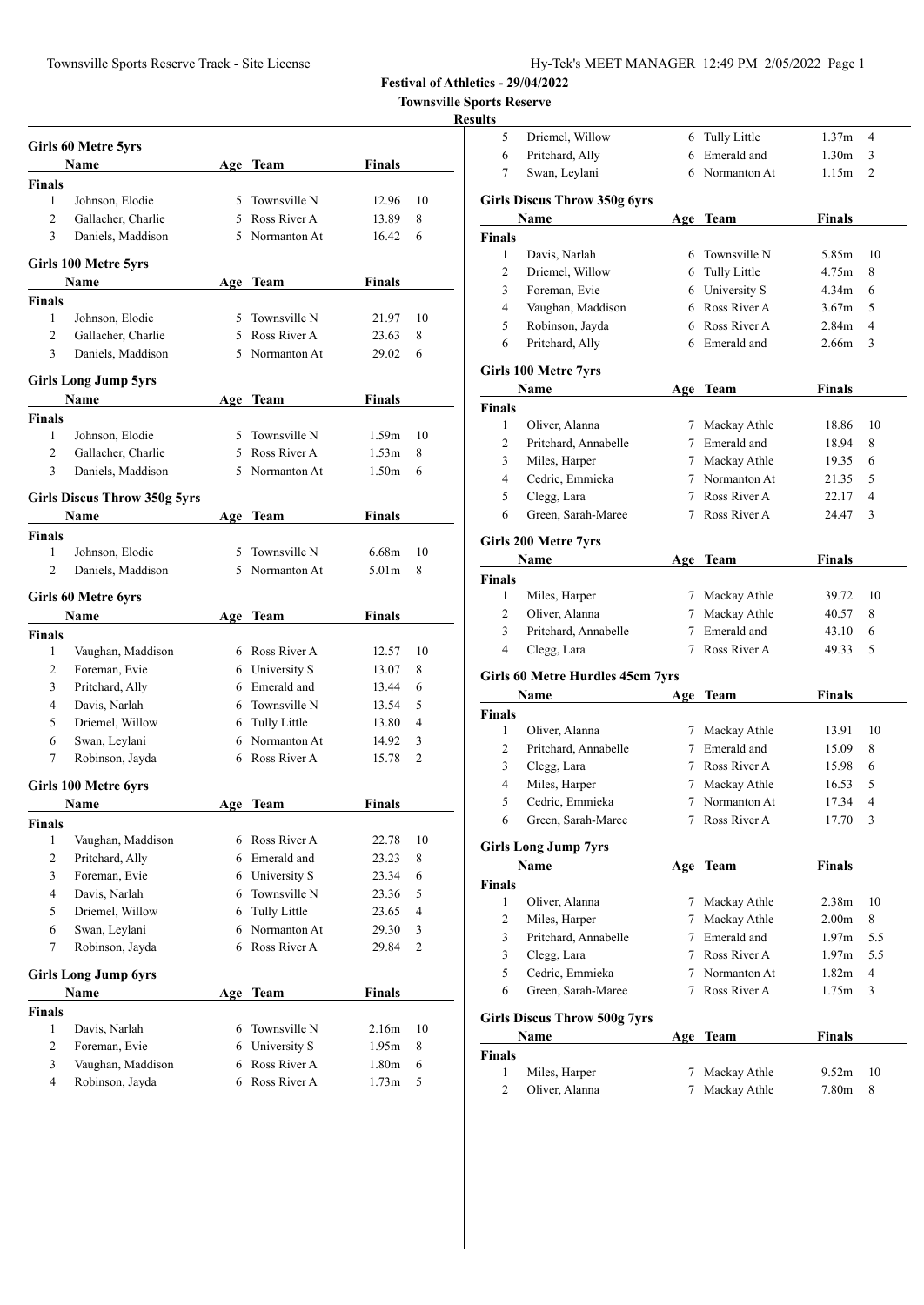| Hy-Tek's MEET MANAGER 12:49 PM 2/05/2022 Page 2 |  |  |  |
|-------------------------------------------------|--|--|--|
|-------------------------------------------------|--|--|--|

# **Townsville Sports Reserve Resul**

|                | Finals  (Girls Discus Throw 500g 7yrs) |     |                |                   |              |
|----------------|----------------------------------------|-----|----------------|-------------------|--------------|
|                | Name                                   |     | Age Team       | Finals            |              |
| 3              | Clegg, Lara                            | 7   | Ross River A   | 6.71 <sub>m</sub> | 6            |
| 4              | Pritchard, Annabelle                   |     | 7 Emerald and  | 6.61 <sub>m</sub> | 5            |
| 5              | Green, Sarah-Maree                     |     | 7 Ross River A | 5.50 <sub>m</sub> | 4            |
| 6              | Cedric, Emmieka                        |     | 7 Normanton At | 4.11m             | 3            |
|                | Girls 100 Metre 8yrs                   |     |                |                   |              |
|                | Name                                   |     | Age Team       | Finals            |              |
| <b>Finals</b>  |                                        |     |                |                   |              |
| 1              | Worger, Charlotte                      |     | 8 Ross River A | 17.01             | 10           |
| 2              | Rohde, Gabrielle                       | 8.  | Tableland At   | 18.24             | 8            |
| 3              | Atkinson, Mia                          |     | 8 Townsville N | 18.27             | 6            |
| 4              | Hollins, Addison                       |     | 8 CA           | 18.44             | 5            |
| 5              | Foreman, Ruby                          |     | 8 University S | 18.99             | 4            |
| 6              | Myles, Amelia                          |     | 8 Ross River A | 20.70             | 3            |
| 7              | Thimble, Renarta                       |     | 8 Normanton At | 22.60             | 2            |
| 8              | Jordan, Charlote                       |     | 8 Ross River A | 24.95             | 1            |
| $\overline{a}$ | Noble, Schapelle                       |     | 8 Normanton At | DNF 0.7           |              |
|                | <b>Girls 800 Metre 8yrs</b>            |     |                |                   |              |
|                | Name                                   | Age | Team           | <b>Finals</b>     |              |
| Finals         |                                        |     |                |                   |              |
| 1              | Atkinson, Mia                          |     | 8 Townsville N | 3:29.50           | 10           |
| 2              | Worger, Charlotte                      |     | 8 Ross River A | 3:35.25           | 8            |
| 3              | Rohde, Gabrielle                       |     | 8 Tableland At | 3:48.43           | 6            |
| 4              | Myles, Amelia                          |     | 8 Ross River A | 4:02.86           | 5            |
| 5              | Foreman, Ruby                          |     | 8 University S | 4:11.80           | 4            |
| 6              | Thimble, Renarta                       | 8   | Normanton At   | 4:24.00           | 3            |
|                | Girls 60 Metre Hurdles 45cm 8yrs       |     |                |                   |              |
|                | Name                                   | Age | <b>Team</b>    | Finals            |              |
| <b>Finals</b>  |                                        |     |                |                   |              |
| 1              | Worger, Charlotte                      |     | 8 Ross River A | 12.93             | 10           |
| 2              | Atkinson, Mia                          | 8.  | Townsville N   | 13.31             | 8            |
| 3              | Noble, Schapelle                       |     | 8 Normanton At | 13.32             | 6            |
| $\overline{4}$ | Rohde, Gabrielle                       |     | 8 Tableland At | 13.69             | 5            |
| 5              | Foreman, Ruby                          |     | 8 University S | 14.20             | 4            |
| 6              | Hollins, Addison                       | 8   | <b>CA</b>      | 14.41             | 3            |
| 7              | Myles, Amelia                          | 8   | Ross River A   | 14.91             | 2            |
| 8              | Thimble, Renarta                       | 8   | Normanton At   | 15.24             | $\mathbf{1}$ |
| 9              | Jordan, Charlote                       | 8   | Ross River A   | 19.83             | $-0.5$       |
|                | <b>Girls High Jump 8yrs</b>            |     |                |                   |              |
|                | Name                                   |     | Age Team       | <b>Finals</b>     |              |
| Finals         |                                        |     |                |                   |              |
| 1              | Rohde, Gabrielle                       | 8   | Tableland At   | 1.00 <sub>m</sub> | 9            |
| 1              | Atkinson, Mia                          | 8.  | Townsville N   | 1.00 <sub>m</sub> | 9            |
| 3              | Foreman, Ruby                          | 8   | University S   | 0.95m             | 5            |
| 3              | Noble, Schapelle                       |     | 8 Normanton At | 0.95m             | 5            |
| 3              | Worger, Charlotte                      |     | 8 Ross River A | 0.95m             | 5            |
| 6              | Thimble, Renarta                       |     | 8 Normanton At | $0.80\mathrm{m}$  | 3            |
| 7              | Hollins, Addison                       |     | 8 CA           | 0.75m             | 2            |
| 8              | Myles, Amelia                          | 8   | Ross River A   | 0.70 <sub>m</sub> | 1            |
| 9              | Jordan, Charlote                       | 8   | Ross River A   | 0.60 <sub>m</sub> |              |

|                | <b>Girls Discus Throw 500g 8yrs</b> |     |                     |                   |                |
|----------------|-------------------------------------|-----|---------------------|-------------------|----------------|
|                | Name                                |     | Age Team            | <b>Finals</b>     |                |
| <b>Finals</b>  |                                     |     |                     |                   |                |
| 1              | Rohde, Gabrielle                    | 8   | Tableland At        | 10.48m            | 10             |
| 2              | Noble, Schapelle                    |     | 8 Normanton At      | 9.38m             | 8              |
| 3              | Worger, Charlotte                   |     | 8 Ross River A      | 9.16m             | 6              |
| 4              | Atkinson, Mia                       |     | 8 Townsville N      | 8.75m             | 5              |
| 5              | Foreman, Ruby                       |     | 8 University S      | 5.82m             | 4              |
| 6              | Myles, Amelia                       | 8   | Ross River A        | 5.75m             | 3              |
| 7              | Thimble, Renarta                    | 8   | Normanton At        | 5.23m             | $\overline{2}$ |
| 8              | Hollins, Addison                    | 8   | CA                  | 3.71 <sub>m</sub> | 1              |
| 9              | Jordan, Charlote                    | 8.  | Ross River A        | 3.32 <sub>m</sub> |                |
|                | Girls 100 Metre 9yrs                |     |                     |                   |                |
|                | Name                                |     | Age Team            | <b>Finals</b>     |                |
| Finals         |                                     |     |                     |                   |                |
| 1              | Smith, Peyton                       |     | 9 Ross River A      | 16.14             | 10             |
| 2              | Miles, Vogue                        |     | 9 Mackay Athle      | 16.49             | 8              |
| 3              | Morris, Layla                       |     | 9 Tully Little      | 16.57             | 6              |
| 4              | McLellan, Olivia                    |     | 9 Tableland At      | 16.85             | 5              |
| 5              | Alsaee, Amira                       |     | 9 Townsville N      | 17.30             | 4              |
| 6              | Croucher, Klarissa                  |     | 9 Whitsunday        | 18.29             | 3              |
| 7              | Foreman, Mia                        |     | 9 University S      | 18.36             | 2              |
| 8              | Harold, Ritasheia                   |     | 9 Normanton At      | 18.88             | $\mathbf{1}$   |
| 9              | Stewart, Ava                        |     | 9 Ross River A      | 19.53 0.3         |                |
| 10             | Ball, Zoe                           | 9.  | Tully Little        | 19.69             | 2.4            |
| 11             | Graham, Olivia                      | 9   | Ross River A        | 21.29             | 2.4            |
|                | Girls 800 Metre 9yrs                |     |                     |                   |                |
|                | Name                                | Age | Team                | <b>Finals</b>     |                |
| <b>Finals</b>  |                                     |     |                     |                   |                |
| $\mathbf{1}$   | Miles, Vogue                        |     | 9 Mackay Athle      | 3:12.38           | 10             |
| 2              | Morris, Layla                       |     | 9 Tully Little      | 3:17.88           | 8              |
| 3              | McLellan, Olivia                    |     | 9 Tableland At      | 3:27.90           | 6              |
| 4              | Alsaee, Amira                       | 9   | Townsville N        | 3:36.06           | 5              |
| 5              | Ball, Zoe                           | 9   | <b>Tully Little</b> | 3:39.48           | 4              |
| 6              | Croucher, Klarissa                  |     | 9 Whitsunday        | 3:40.98           | 3              |
| 7              | Harold, Ritasheia                   | 9   | Normanton At        | 4:05.62           | $\overline{2}$ |
| 8              | Foreman, Mia                        | 9   | University S        | 4:27.08           | 1              |
| 9              | Stewart, Ava                        |     | 9 Ross River A      | 4:44.92           |                |
|                | Girls 60 Metre Hurdles 60cm 9yrs    |     |                     |                   |                |
|                | Name                                |     | Age Team            | <b>Finals</b>     |                |
| <b>Finals</b>  |                                     |     |                     |                   |                |
| $\mathbf{1}$   | Miles, Vogue                        |     | 9 Mackay Athle      | 13.43             | 10             |
| $\overline{c}$ | Alsaee, Amira                       |     | 9 Townsville N      | 14.05             | 8              |
| 3              | Foreman, Mia                        |     | 9 University S      | 14.41             | 6              |
| 4              | McLellan, Olivia                    |     | 9 Tableland At      | 14.58             | 5              |
| 5              | Morris, Layla                       | 9.  | Tully Little        | 14.60             | 4              |
| 6              | Harold, Ritasheia                   | 9.  | Normanton At        | 14.76             | 3              |
| 7              | Croucher, Klarissa                  |     | 9 Whitsunday        | 14.95             | 2              |
| 8              | Ball, Zoe                           | 9.  | Tully Little        | 15.44             | $\mathbf{1}$   |
| 9              | Stewart, Ava                        | 9   | Ross River A        | 16.03             | $-2.1$         |
| 10             | Graham, Olivia                      |     | 9 Ross River A      | $17.23 -0.8$      |                |

Graham, Olivia 9 Ross River A 17.23 -0.8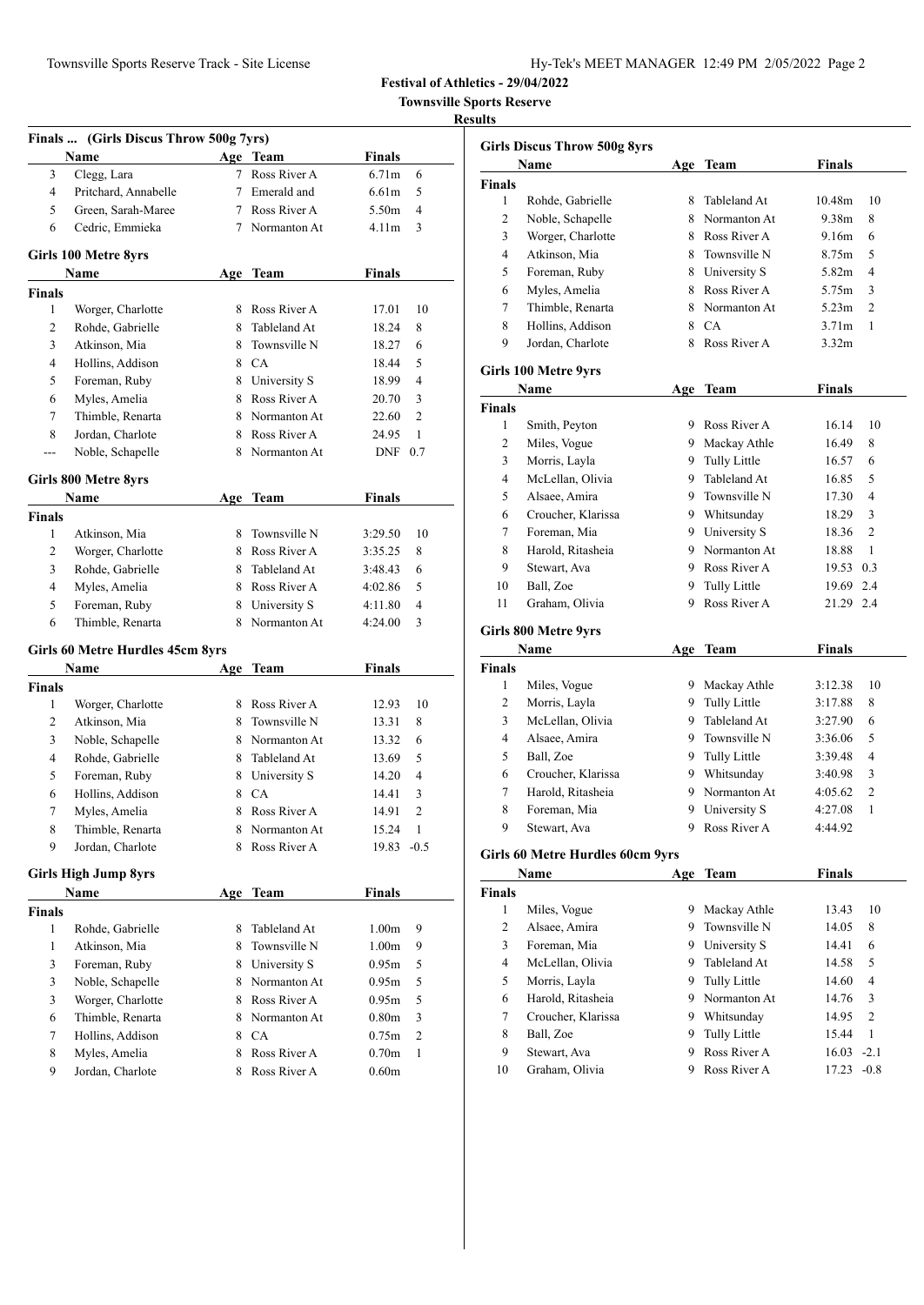| Hy-Tek's MEET MANAGER 12:49 PM 2/05/2022 Page 3 |  |  |  |
|-------------------------------------------------|--|--|--|
|-------------------------------------------------|--|--|--|

|                    | <b>Girls High Jump 9yrs</b>         |     |                 |                   |                |
|--------------------|-------------------------------------|-----|-----------------|-------------------|----------------|
|                    | Name                                |     | Age Team        | Finals            |                |
| <b>Finals</b>      |                                     |     |                 |                   |                |
| 1                  | Alsaee, Amira                       | 9.  | Townsville N    | 1.07 <sub>m</sub> | 10             |
| 2                  | Morris, Layla                       |     | 9 Tully Little  | 1.00m             | 6.3            |
| 2                  | McLellan, Olivia                    |     | 9 Tableland At  | 1.00 <sub>m</sub> | 6.3            |
| 2                  | Foreman, Mia                        |     | 9 University S  | 1.00 <sub>m</sub> | 6.3            |
| 5                  | Stewart, Ava                        |     | 9 Ross River A  | 0.95m             | $\overline{4}$ |
| 6                  | Ball, Zoe                           |     | 9 Tully Little  | 0.85m             | 3              |
| 7                  | Croucher, Klarissa                  |     | 9 Whitsunday    | 0.80 <sub>m</sub> | 2              |
| 8                  | Harold, Ritasheia                   |     | 9 Normanton At  | 0.75m             | 1              |
|                    | <b>Girls Discus Throw 500g 9yrs</b> |     |                 |                   |                |
|                    | Name                                | Age | Team            | <b>Finals</b>     |                |
| <b>Finals</b>      |                                     |     |                 |                   |                |
| 1                  | Miles, Vogue                        |     | 9 Mackay Athle  | 17.85m            | 10             |
| $\overline{c}$     | Smith, Peyton                       |     | 9 Ross River A  | 15.49m            | 8              |
| 3                  | Morris, Layla                       | 9   | Tully Little    | 14.93m            | 6              |
| 4                  | Foreman, Mia                        |     | 9 University S  | 14.05m            | 5              |
| 5                  | Harold, Ritasheia                   |     | 9 Normanton At  | 11.89m            | 4              |
| 6                  | McLellan, Olivia                    |     | 9 Tableland At  | 11.39m            | 3              |
| 7                  | Alsaee, Amira                       |     | 9 Townsville N  | 8.88m             | $\overline{c}$ |
| 8                  | Ball, Zoe                           |     | 9 Tully Little  | 8.87 <sub>m</sub> | 1              |
| 9                  | Stewart, Ava                        |     | 9 Ross River A  | 7.56m             |                |
| 10                 | Graham, Olivia                      |     | 9 Ross River A  | 7.00 <sub>m</sub> |                |
|                    |                                     |     |                 |                   |                |
|                    | Girls 100 Metre 10yrs               |     |                 | <b>Finals</b>     |                |
|                    | Name                                |     | Age Team        |                   |                |
| <b>Finals</b><br>1 | McGilvray, Tahlia                   | 10  | Mackay Athle    | 15.29             | 10             |
| $\overline{c}$     | Piccinelli, Maddison                | 10. | Townsville N    | 15.37             | 8              |
| 3                  | Morse, Shyla                        |     | 10 Townsville N | 15.63             | 6              |
| 4                  | Croucher, Kaydance                  |     | 10 Whitsunday   | 15.97             | 5              |
| 5                  | Jackson, Ruby                       |     | 10 Townsville N | 16.47             | 4              |
| 6                  | Tanner, Molly                       |     | 10 CA           | 16.92             | 3              |
| 7                  | Carey, Amelia                       |     | 10 Independant  | 17.24             | 2              |
| 8                  | Quinn, Heidi                        |     | 10 Normanton At | 18.05             | 1              |
| 9                  | Graham, Emily                       |     | 10 Ross River A | 18.87             | 0.4            |
| 10                 | Collins, Elizabeth                  |     | 10 Normanton At | 19.01             | 0.4            |
| 11                 | Lyons-Ormonde, Kate                 |     | 10 CA           | 19.02             | $-1.0$         |
| 12                 | Burns, Layla                        | 10  | Townsville N    | 20.05             | $-1.0$         |
| 13                 | Nimble-Brumby, Anthea               |     | 10 Normanton At | 20.76             | $0.4\,$        |
| 14                 | Austin, Sascha                      | 10  | Mulgrave Ath    | 21.54 0.4         |                |
|                    |                                     |     |                 |                   |                |
|                    | Girls 200 Metre 10yrs               |     |                 |                   |                |
|                    | Name                                |     | Age Team        | <b>Finals</b>     |                |
| Finals<br>1        | Piccinelli, Maddison                | 10  | Townsville N    | 31.41             | 10             |
| 2                  | McGilvray, Tahlia                   | 10  | Mackay Athle    | 32.42             | 8              |
| 3                  | Croucher, Kaydance                  |     | 10 Whitsunday   | 33.64             | 6              |
| 4                  | Jackson, Ruby                       |     | 10 Townsville N | 34.64             | 5              |
| 5                  | Morse, Shyla                        |     | 10 Townsville N | 34.69             | 4              |
| 6                  | Ahern, Lily                         |     | 10 Independant  | 35.42             | 3              |
| 7                  | Carey, Amelia                       | 10  | Independant     | 35.46             | 2              |
| 8                  | Searle, Maddie                      | 10  | Ross River A    | 36.90             | 1              |
|                    |                                     |     |                 |                   |                |

| 9              | Graham, Emily                            | 10       | Ross River A                 | $40.15 - 2.3$          |
|----------------|------------------------------------------|----------|------------------------------|------------------------|
| 10             | Lyons-Ormonde, Kate                      | 10       | CA                           | $40.28 - 1.9$          |
| 11             | Quinn, Heidi                             | 10       | Normanton At                 | $42.26 - 1.9$          |
| 12             | Nimble-Brumby, Anthea                    | 10       | Normanton At                 | $45.43 -2.3$           |
|                |                                          |          |                              |                        |
|                | Girls 400 Metre 10yrs<br>Name            |          |                              | <b>Finals</b>          |
|                |                                          |          | Age Team                     |                        |
| <b>Finals</b>  |                                          |          |                              |                        |
| 1              | McGilvray, Tahlia                        | 10       | Mackay Athle                 | 10<br>1:15.79          |
| 2              | Croucher, Kaydance                       | 10       | Whitsunday<br>Townsville N   | 1:16.59<br>8           |
| 3              | Morse, Shyla                             | 10       |                              | 1:27.14<br>6           |
| 4              | Clark, Ava                               | 10       | Ross River A                 | 5<br>1:28.01           |
| 5              | McCauley, Stephanie                      |          | 10 CA                        | 4<br>1:29.07           |
| 6              | Graham, Emily                            | 10       | Ross River A                 | 1:34.74<br>3           |
| 7              | Lyons-Ormonde, Kate                      |          | 10 CA                        | 2<br>1:39.75           |
| 8              | Quinn, Heidi                             |          | 10 Normanton At              | 1:42.20<br>1           |
| 9              | Nimble-Brumby, Anthea                    |          | 10 Normanton At              | 1:56.34                |
|                | Girls 800 Metre 10yrs                    |          |                              |                        |
|                | Name                                     |          | Age Team                     | <b>Finals</b>          |
| <b>Finals</b>  |                                          |          |                              |                        |
| 1              | McGilvray, Tahlia                        | 10       | Mackay Athle                 | 2:58.75<br>10          |
| 2              | Clark, Ava                               | 10       | Ross River A                 | 8<br>3:20.59           |
| 3              | McCauley, Stephanie                      | 10       | CA                           | 3:27.41<br>6           |
| 4              | Collins, Elizabeth                       | 10       | Normanton At                 | 3:42.75<br>5           |
| 5              | Graham, Emily                            | 10       | Ross River A                 | 4<br>3:46.32           |
| 6              | Morse, Shyla                             | 10       | Townsville N                 | 3:55.21<br>3           |
| 7              | Quinn, Heidi                             | 10       | Normanton At                 | 2<br>4:38.97           |
| 8              | Nimble-Brumby, Anthea                    | 10       | Normanton At                 | 1<br>5:19.40           |
|                |                                          |          |                              |                        |
|                |                                          |          |                              |                        |
|                | Girls 1500 Metre 10yrs                   |          |                              |                        |
|                | Name                                     |          | Age Team                     | Finals                 |
| <b>Finals</b>  |                                          |          |                              |                        |
| 1              | McGilvray, Tahlia                        |          | 10 Mackay Athle              | 10<br>6:21.78          |
|                | <b>Girls 60 Metre Hurdles 60cm 10yrs</b> |          |                              |                        |
|                | Name                                     |          | Age Team                     | <b>Finals</b>          |
| <b>Finals</b>  |                                          |          |                              |                        |
| 1              | Croucher, Kaydance                       | 10       | Whitsunday                   | 12.66<br>10            |
| 2              | Jackson, Ruby                            | 10       | Townsville N                 | 8<br>13.25             |
| 3              | Tanner, Molly                            |          | 10 CA                        | 13.74<br>6             |
| 4              | Carey, Amelia                            | 10       | Independant                  | 5                      |
|                |                                          | 10       |                              | 13.84<br>4             |
| 5              | Quinn, Heidi                             | 10       | Normanton At<br>CA           | 13.98<br>3             |
| 6              | Lyons-Ormonde, Kate                      |          |                              | 14.67<br>2             |
| $\tau$         | Burns, Layla                             | 10<br>10 | Townsville N                 | 15.41<br>$\mathbf{1}$  |
| 8              | Austin, Sascha                           | 10       | Mulgrave Ath<br>Normanton At | 16.75                  |
| 9              | Nimble-Brumby, Anthea                    |          |                              | 18.10<br>$-2.0$        |
|                | <b>Girls High Jump 10yrs</b>             |          |                              |                        |
|                | Name                                     |          | Age Team                     | <b>Finals</b>          |
| <b>Finals</b>  |                                          |          |                              |                        |
| $\mathbf{1}$   | Croucher, Kaydance                       | 10       | Whitsunday                   | 1.15m<br>10            |
| $\mathfrak{2}$ | Ahern, Lily                              | 10       | Independant                  | 1.11m<br>8             |
| 3              | Searle, Maddie                           | 10       | Ross River A                 | 1.05m<br>6             |
| 4              | Jackson, Ruby                            | 10       | Townsville N                 | 1.00m<br>5             |
| 5              | Morse, Shyla                             | 10       | Townsville N                 | 4<br>0.95m             |
| 6              | Burns, Layla                             | 10       | Townsville N                 | 0.90 <sub>m</sub><br>3 |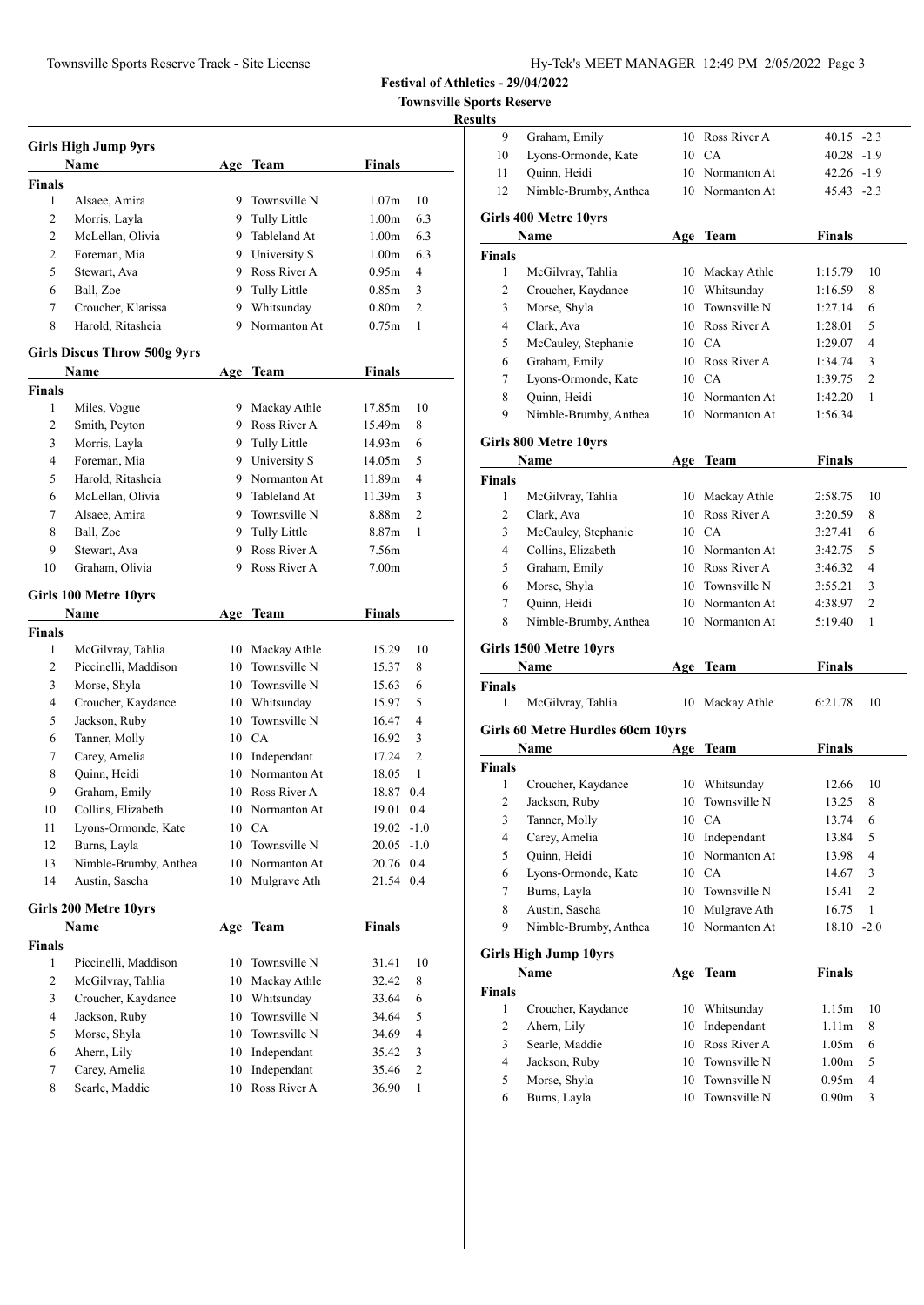|                         | Finals  (Girls High Jump 10yrs)      |     |                                 |                   |                |
|-------------------------|--------------------------------------|-----|---------------------------------|-------------------|----------------|
|                         | Name                                 |     | Age Team                        | Finals            |                |
| 7                       | Austin, Sascha                       | 10  | Mulgrave Ath                    | 0.75m             | $\overline{2}$ |
|                         |                                      |     |                                 |                   |                |
|                         | <b>Girls Long Jump 10yrs</b><br>Name |     | Age Team                        | Finals            |                |
| <b>Finals</b>           |                                      |     |                                 |                   |                |
| 1                       | McGilvray, Tahlia                    | 10  | Mackay Athle                    | 3.63 <sub>m</sub> | 10             |
| 2                       | Croucher, Kaydance                   | 10  | Whitsunday                      | 3.55m             | 8              |
| 3                       | Ahern, Lily                          | 10  | Independant                     | 3.30 <sub>m</sub> | 6              |
| $\overline{4}$          | Morse, Shyla                         |     | 10 Townsville N                 | 3.28 <sub>m</sub> | 4.5            |
| $\overline{4}$          | Carey, Amelia                        |     | 10 Independant                  | 3.28 <sub>m</sub> | 4.5            |
| 6                       | Jackson, Ruby                        |     | 10 Townsville N                 | 2.96m             | 3              |
| 7                       | Quinn, Heidi                         |     | 10 Normanton At                 | 2.47m             | $\overline{c}$ |
| 8                       | Burns, Layla                         |     | 10 Townsville N                 | 2.46m             | 1              |
| 9                       | Graham, Emily                        |     | 10 Ross River A                 | 2.09m NWI         |                |
| 10                      | Austin, Sascha                       | 10  | Mulgrave Ath                    | 1.99m NWI         |                |
| 11                      | Nimble-Brumby, Anthea                | 10  | Normanton At                    | 1.95m NWI         |                |
|                         |                                      |     |                                 |                   |                |
|                         | <b>Girls Shot Put 2.0kg 10yrs</b>    |     |                                 |                   |                |
|                         | Name                                 | Age | Team                            | Finals            |                |
| <b>Finals</b>           |                                      |     |                                 |                   |                |
| 1                       | Burns, Layla                         | 10  | Townsville N                    | 6.00 <sub>m</sub> | 10             |
| 2<br>3                  | Jackson, Ruby<br>Searle, Maddie      | 10  | Townsville N<br>10 Ross River A | 5.77m<br>5.74m    | 8<br>6         |
| $\overline{4}$          |                                      |     | 10 Townsville N                 | 5.67m             | 5              |
|                         | Morse, Shyla                         |     |                                 |                   | $\overline{4}$ |
| 5<br>6                  | Ahern, Lily<br>Lyons-Ormonde, Kate   | 10  | Independant<br>10 CA            | 5.19m<br>4.99m    | 3              |
| 7                       | Quinn, Heidi                         |     | 10 Normanton At                 | 4.28 <sub>m</sub> | $\overline{c}$ |
| 8                       | Austin, Sascha                       |     | 10 Mulgrave Ath                 | 3.63 <sub>m</sub> | 1              |
| 9                       | Carey, Amelia                        | 10  | Independant                     | 3.61 <sub>m</sub> |                |
| 10                      | Graham, Emily                        | 10  | Ross River A                    | 3.50 <sub>m</sub> |                |
| 11                      | Nimble-Brumby, Anthea                | 10  | Normanton At                    | 3.43 <sub>m</sub> |                |
|                         |                                      |     |                                 |                   |                |
|                         | Girls Discus Throw 750g 10yrs        |     |                                 |                   |                |
|                         | Name                                 |     | Age Team                        | <b>Finals</b>     |                |
| <b>Finals</b>           |                                      |     |                                 |                   |                |
| 1                       | Searle, Maddie                       | 10  | Ross River A                    | 15.05m            | 10             |
| 2                       | Jackson, Ruby                        | 10  | Townsville N                    | 14.15m            | 8              |
| 3                       | Burns, Layla                         | 10  | Townsville N                    | 12.31m            | 6              |
| $\overline{\mathbf{4}}$ | Morse, Shyla                         | 10  | Townsville N                    | 11.30m            | 5              |
| 5                       | Lyons-Ormonde, Kate                  | 10  | CA                              | 11.23m            | $\overline{4}$ |
| 6                       | Quinn, Heidi                         |     | 10 Normanton At                 | 9.71 <sub>m</sub> | 3              |
| $\tau$                  | Austin, Sascha                       | 10  | Mulgrave Ath                    | 8.43m             | $\overline{c}$ |
| 8                       | Nimble-Brumby, Anthea                | 10  | Normanton At                    | 6.90m             | $\mathbf{1}$   |
| 9                       | Graham, Emily                        | 10  | Ross River A                    | 6.49m             |                |
|                         | Girls 100 Metre 11yrs                |     |                                 |                   |                |
|                         | <b>Name</b>                          |     | Age Team                        | Finals            |                |
| Finals                  |                                      |     |                                 |                   |                |
| 1                       | Parfenyuk, Veronika                  | 11  | Townsville N                    | 15.06             | 10             |
| $\overline{c}$          | Clegg, Mia                           | 11  | Ross River A                    | 15.27             | 8              |
| 3                       | Brown, Vera                          | 11  | Townsville N                    | 15.81             | 6              |
| 4                       | Read, Isabell                        | 11  | Mackay Athle                    | 16.00             | 5              |
| 5                       | Payne, Kyra                          | 11  | Peak Perform                    | 16.29             | $\overline{4}$ |
| 6                       | Otto, Mia                            | 11  | Townsville N                    | 16.31             | 3              |
|                         |                                      |     |                                 |                   |                |

| uns            |                                   |      |                 |               |                |
|----------------|-----------------------------------|------|-----------------|---------------|----------------|
| 7              | McCormack, Lilly                  | 11   | Townsville N    | 16.77         | 2              |
| 8              | Lenoy, Lauren                     | 11   | Ross River A    | 17.08         | 1              |
| 9              | Beasley, Reika                    | 11   | Normanton At    | 17.50         | 0.1            |
| 10             | Burns, Marni                      | 11   | Normanton At    | $18.28 - 0.7$ |                |
|                | Girls 200 Metre 11yrs             |      |                 |               |                |
|                | Name                              |      |                 | Finals        |                |
| <b>Finals</b>  |                                   | Age  | Team            |               |                |
| 1              | Parfenyuk, Veronika               | 11   | Townsville N    | 30.98         | 10             |
| 2              | Clegg, Mia                        |      | 11 Ross River A | 31.56         | 8              |
| 3              | Read, Isabell                     | 11 - | Mackay Athle    | 32.33         | 6              |
| 4              | Payne, Kyra                       |      | 11 Peak Perform | 33.13         | 5              |
| 5              | Otto, Mia                         | 11   | Townsville N    | 34.56         | 4              |
| 6              | Lenoy, Lauren                     |      | 11 Ross River A | 35.86         | 3              |
| 7              | Beasley, Reika                    | 11   | Normanton At    | 36.78         | 2              |
| 8              | Burns, Marni                      | 11   | Normanton At    | 38.71         | 1              |
|                |                                   |      |                 |               |                |
|                | Girls 400 Metre 11yrs             |      |                 |               |                |
|                | Name                              | Age  | Team            | <b>Finals</b> |                |
| <b>Finals</b>  |                                   |      |                 |               |                |
| 1              | Parfenyuk, Veronika               | 11   | Townsville N    | 1:09.62       | 10             |
| 2              | Goulding, Siena                   |      | 11 Cairns Athle | 1:11.34       | 8              |
| 3              | Read, Isabell                     | 11 - | Mackay Athle    | 1:14.68       | 6              |
| 4              | Payne, Kyra                       |      | 11 Peak Perform | 1:15.41       | 5              |
| 5              | Beasley, Reika                    | 11   | Normanton At    | 1:29.89       | 4              |
| 6              | Burns, Marni                      | 11   | Normanton At    | 1:34.76       | 3              |
|                | Girls 800 Metre 11yrs             |      |                 |               |                |
|                | Name                              | Age  | <b>Team</b>     | <b>Finals</b> |                |
| Finals         |                                   |      |                 |               |                |
| 1              | Parfenyuk, Veronika               | 11   | Townsville N    | 2:40.60       | 10             |
| 2              | Read, Isabell                     |      | 11 Mackay Athle | 2:48.37       | 8              |
| 3              | Goulding, Siena                   |      | 11 Cairns Athle | 2:48.40       | 6              |
| 4              | Clegg, Mia                        |      | 11 Ross River A | 2:50.58       | 5              |
| 5              | Payne, Kyra                       |      | 11 Peak Perform | 3:05.95       | 4              |
| 6              | Claire Wells, Shelley             | 11   | Independant     | 3:06.84       | 3              |
| 7              | Burns, Marni                      | 11   | Normanton At    | 4:09.53       | 2              |
|                | Girls 1500 Metre 11yrs            |      |                 |               |                |
|                | Name                              |      | Age Team        | Finals        |                |
| Finals         |                                   |      |                 |               |                |
| 1              | Parfenyuk, Veronika               | 11   | Townsville N    | 5:29.96       | 10             |
| $\overline{c}$ | Goulding, Siena                   | 11   | Cairns Athle    | 5:44.65       | 8              |
| 3              | Read, Isabell                     | 11   | Mackay Athle    | 5:47.29       | 6              |
| $\overline{4}$ | Clegg, Mia                        | 11   | Ross River A    | 6:17.70       | 5              |
| 5              | Claire Wells, Shelley             | 11   | Independant     | 7:06.91       | 4              |
|                |                                   |      |                 |               |                |
|                | Girls 60 Metre Hurdles 68cm 11yrs |      |                 |               |                |
|                | Name                              | Age  | <b>Team</b>     | <b>Finals</b> |                |
| <b>Finals</b>  |                                   |      |                 |               |                |
| $\mathbf{1}$   | Read, Isabell                     | 11   | Mackay Athle    | 12.18         | 10             |
| $\overline{c}$ | Clegg, Mia                        | 11   | Ross River A    | 12.60         | 8              |
| 3              | McCormack, Lilly                  | 11   | Townsville N    | 13.21         | 6              |
| 4              | Power, Isabella                   | 11   | Ross River A    | 13.68         | 5              |
| 5              | Burns, Marni                      | 11   | Normanton At    | 13.99         | $\overline{4}$ |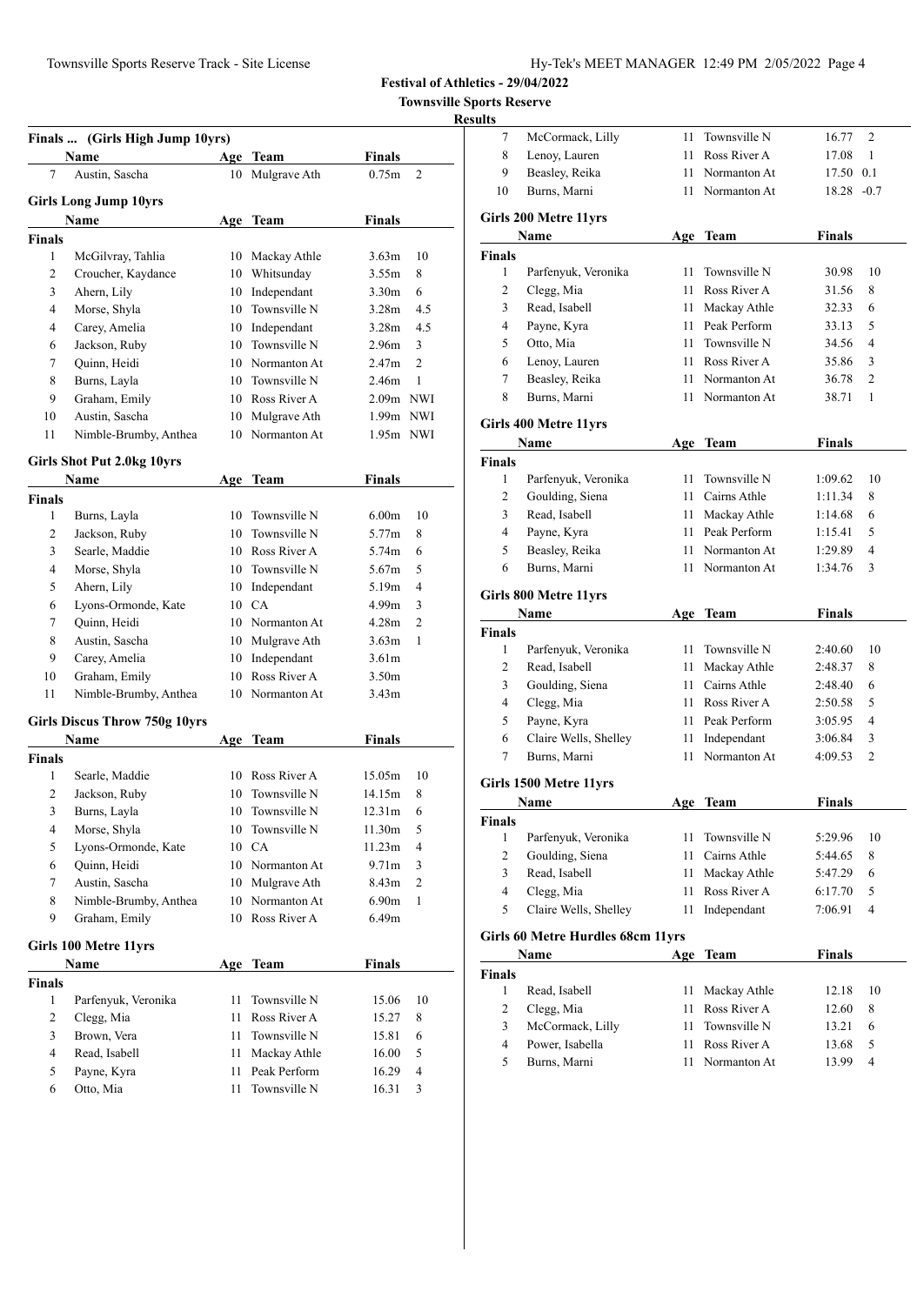| Hy-Tek's MEET MANAGER 12:49 PM 2/05/2022 Page 5 |  |  |  |
|-------------------------------------------------|--|--|--|
|-------------------------------------------------|--|--|--|

|                | Girls High Jump 11yrs                |     |                  |                   |                |
|----------------|--------------------------------------|-----|------------------|-------------------|----------------|
|                | Name                                 |     | Age Team         | Finals            |                |
| <b>Finals</b>  |                                      |     |                  |                   |                |
| 1              | Goulding, Siena                      |     | 11 Cairns Athle  | 1.15m             | 10             |
| 2              | Power, Isabella                      | 11  | Ross River A     | 1.10 <sub>m</sub> | 8              |
| 3              | Otto, Mia                            | 11  | Townsville N     | 1.05m             | 5.5            |
| 3              | Payne, Kyra                          |     | 11 Peak Perform  | 1.05m             | 5.5            |
| 5              | Burns, Marni                         | 11  | Normanton At     | 1.00 <sub>m</sub> | 4              |
|                | <b>Girls Long Jump 11yrs</b>         |     |                  |                   |                |
|                | Name                                 | Age | Team             | Finals            |                |
| <b>Finals</b>  |                                      |     |                  |                   |                |
| 1              | Read, Isabell                        | 11  | Mackay Athle     | 3.83 <sub>m</sub> | 10             |
| 2              | Clegg, Mia                           |     | 11 Ross River A  | 3.78m             | 8              |
| 3              | Power, Isabella                      |     | 11 Ross River A  | 3.21 <sub>m</sub> | 6              |
| 4              | Beasley, Reika                       |     | 11 Normanton At  | 2.95m             | 5              |
| 5              | Burns, Marni                         | 11  | Normanton At     | 2.52 <sub>m</sub> | 4              |
| ---            | Lenoy, Lauren                        | 11  | Ross River A     | <b>FOUL</b>       |                |
|                |                                      |     |                  |                   |                |
|                | Girls Shot Put 2.0kg 11yrs           |     |                  |                   |                |
|                | Name                                 |     | Age Team         | Finals            |                |
| <b>Finals</b>  |                                      |     |                  |                   |                |
| 1              | Payne, Kyra                          |     | 11 Peak Perform  | 6.77m             | 10             |
| 2              | Clegg, Mia                           | 11  | Ross River A     | 6.54m             | 8              |
| 3              | Beasley, Reika                       | 11  | Normanton At     | 5.60m             | 6              |
| 4              | Lenoy, Lauren                        | 11  | Ross River A     | 5.49m             | 5              |
|                | <b>Girls Discus Throw 750g 11yrs</b> |     |                  |                   |                |
|                | Name                                 |     | Age Team         | Finals            |                |
| <b>Finals</b>  |                                      |     |                  |                   |                |
| 1              | Payne, Kyra                          | 11. | Peak Perform     | 14.87m            | 10             |
| 2              | Lenoy, Lauren                        | 11  | Ross River A     | 12.23m            | 8              |
| 3              | Beasley, Reika                       | 11  | Normanton At     | 11.10m            | 6              |
|                |                                      |     |                  |                   |                |
|                | Girls 100 Metre 12yrs                |     |                  |                   |                |
|                | Name                                 |     | Age Team         | <b>Finals</b>     |                |
| Finals         |                                      |     |                  |                   |                |
| 1              | Cox, Charli                          |     | 12 Ross River A  | 13.61             | 10             |
| 2              | Johnson, Savana                      |     | 12 Townsville N  | 14.54             | 8              |
| 3              | Eden, Marli                          | 12  | Mackay Athle     | 15.06             | 6              |
| 4              | Bee, Tahmia                          | 12  | Normanton At     | 15.14             | 5              |
| 5              | Hamilton, Sophie                     | 12  | Douglas Athletic | 15.28             | 4              |
| 6              | Locher, Clara                        | 12  | Mackay Athle     | 15.75             | 3              |
| 7              | Murdoch, Grace                       | 12  | Ross River A     | 15.83             | $\mathbf{2}$   |
| 8              | Hawking, Lylah                       |     | Townsville N     | 15.90             | 1              |
|                | Girls 200 Metre 12yrs                |     |                  |                   |                |
|                | Name                                 |     | Age Team         | <b>Finals</b>     |                |
| <b>Finals</b>  |                                      |     |                  |                   |                |
| 1              | Cox, Charli                          | 12  | Ross River A     | 28.89             | 10             |
| $\overline{c}$ | Johnson, Savana                      | 12  | Townsville N     | 30.51             | 8              |
| 3              | Eden, Marli                          |     | 12 Mackay Athle  | 31.53             | 6              |
| 4              | Bee, Tahmia                          |     | 12 Normanton At  | 32.39             | 5              |
| 5              | Murdoch, Grace                       |     | 12 Ross River A  | 32.97             | 4              |
| 6              | Hamilton, Sophie                     | 12  | Douglas Athletic | 32.98             | 3              |
| 7              | Stevens, Amba                        | 12  | Ross River A     | 33.57             | $\overline{c}$ |
|                |                                      |     |                  |                   |                |

|               | Girls 400 Metre 12yrs                |     |                  |                   |     |
|---------------|--------------------------------------|-----|------------------|-------------------|-----|
|               | Name                                 |     | Age Team         | <b>Finals</b>     |     |
| Finals        |                                      |     |                  |                   |     |
| 1             | Chester, Ruby                        |     | 12 Townsville N  | 1:08.36           | 10  |
| 2             | Eden, Marli                          | 12  | Mackay Athle     | 1:12.40           | 8   |
| 3             | Johnson, Savana                      | 12  | Townsville N     | 1:15.30           | 6   |
| 4             | Bee, Tahmia                          |     | 12 Normanton At  | 1:16.23           | 5   |
| 5             | Stevens, Amba                        |     | 12 Ross River A  | 1:20.78           | 4   |
|               | Girls 800 Metre 12yrs                |     |                  |                   |     |
|               | Name                                 | Age | Team             | Finals            |     |
| Finals        |                                      |     |                  |                   |     |
| 1             | Whelan, Lucy                         |     | 12 CA            | 3:11.73           | 10  |
| 2             | Byone, Krishanty                     |     | 12 Normanton At  | 3:27.67           | 8   |
| 3             | Murdoch, Grace                       |     | 12 Ross River A  | 3:53.84           | 6   |
| 4             | Gilbo, Tyquasia                      |     | 12 Normanton At  | 4:08.43           | 5   |
|               | Girls 1500 Metre 12yrs               |     |                  |                   |     |
|               | Name                                 | Age | Team             | <b>Finals</b>     |     |
| <b>Finals</b> |                                      |     |                  |                   |     |
| 1             | Murdoch, Grace                       |     | 12 Ross River A  | 9:02.50           | 10  |
|               | Girls 80 Metre Hurdles 76cm 12yrs    |     |                  |                   |     |
|               | <b>Name</b>                          | Age | Team             | Finals            |     |
| Finals        |                                      |     |                  |                   |     |
| 1             | Cox, Charli                          | 12  | Ross River A     | 13.75             | 10  |
| 2             | Hamilton, Sophie                     | 12  | Douglas Athletic | 18.91             | 8   |
| 3             | Hay, Skye                            | 12  | Normanton At     | 23.67             | 6   |
| 4             | Byone, Krishanty                     |     | 12 Normanton At  | 26.42             | 5   |
|               | Girls 200 Metre Hurdles 76.2cm 12yrs |     |                  |                   |     |
|               | Name                                 |     | Age Team         | <b>Finals</b>     |     |
| Finals        |                                      |     |                  |                   |     |
| 1             | Whelan, Lucy                         |     | 12 CA            | 38.74             | 10  |
| 2             | Cox, Charli                          |     | 12 Ross River A  | 39.75             | 8   |
|               |                                      |     |                  |                   |     |
|               | <b>Girls High Jump 12yrs</b>         |     |                  |                   |     |
|               | Name                                 |     | Age Team         | <b>Finals</b>     |     |
| Finals        |                                      |     |                  |                   |     |
| 1             | Whelan, Lucy                         |     | 12 CA            | 1.35m             | 10  |
| $\mathbf{2}$  | Hawking, Lylah                       |     | Townsville N     | 1.30 <sub>m</sub> | 8   |
| 3             | Murdoch, Grace                       | 12  | Ross River A     | 1.25m             | 5.5 |
| 3             | Stevens, Amba                        | 12  | Ross River A     | 1.25m             | 5.5 |
| 5             | Byone, Krishanty                     | 12  | Normanton At     | 1.10 <sub>m</sub> | 3.5 |
| 5             | Bee, Tahmia                          |     | 12 Normanton At  | 1.10 <sub>m</sub> | 3.5 |
| 7             | Hay, Skye                            |     | 12 Normanton At  | 1.05m             | 2   |
|               | <b>Girls Pole Vault 12yrs</b>        |     |                  |                   |     |
|               | Name                                 |     | Age Team         | Finals            |     |
| Finals        |                                      |     |                  |                   |     |
| 1             | Bee, Tahmia                          | 12  | Normanton At     | 1.20m             | 10  |
|               | <b>Girls Long Jump 12yrs</b>         |     |                  |                   |     |
|               | Name                                 |     | Age Team         | <b>Finals</b>     |     |
| Finals        |                                      |     |                  |                   |     |
| 1             | Chester, Ruby                        | 12  | Townsville N     | 4.10m             | 10  |
|               |                                      |     |                  |                   |     |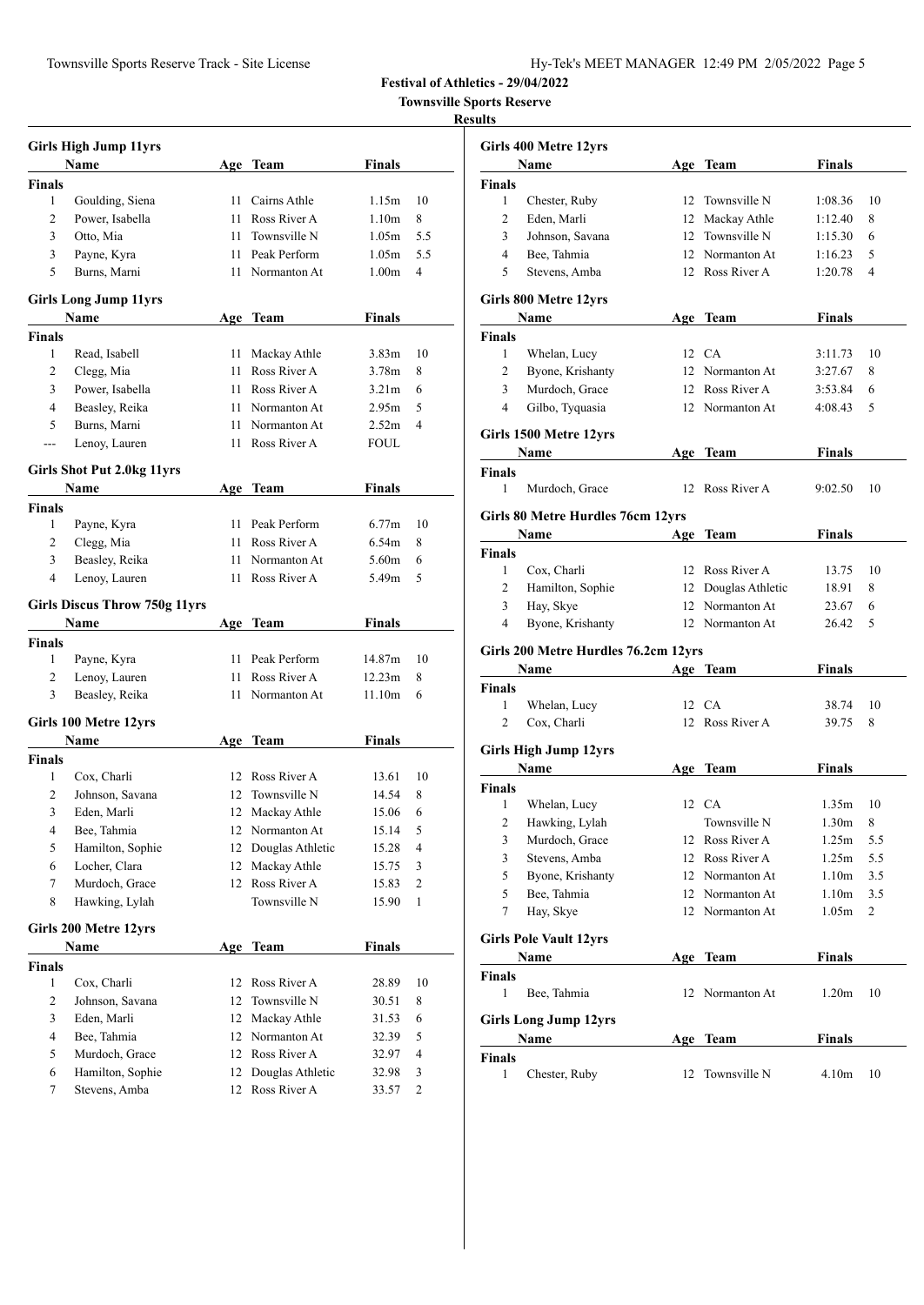Townsville Sports Reserve Track - Site License

| Hy-Tek's MEET MANAGER 12:49 PM 2/05/2022 Page 6 |  |  |  |
|-------------------------------------------------|--|--|--|
|-------------------------------------------------|--|--|--|

**Festival of Athletics - 29/04/2022**

|                | Finals  (Girls Long Jump 12yrs)        |     |                     |                   |                |
|----------------|----------------------------------------|-----|---------------------|-------------------|----------------|
|                | Name                                   |     | Age Team            | <b>Finals</b>     |                |
| 2              | Cox, Charli                            |     | 12 Ross River A     | 4.03m             | 8              |
| 3              | Whelan, Lucy                           |     | 12 CA               | 3.99m             | 6              |
| 4              | McCauley, Jillian                      |     | 12 CA               | 3.65m             | 5              |
| 5              | Hamilton, Sophie                       |     | 12 Douglas Athletic | 3.60 <sub>m</sub> | 4              |
| 6              | Johnson, Savana                        | 12  | Townsville N        | 3.56m             | 3              |
| 7              | Byone, Krishanty                       | 12  | Normanton At        | 3.39m             | $\overline{c}$ |
| 8              | Hay, Skye                              | 12  | Normanton At        | 2.57m             | 1              |
|                | <b>Girls Triple Jump 12yrs</b>         |     |                     |                   |                |
|                | Name                                   |     | Age Team            | Finals            |                |
| <b>Finals</b>  |                                        |     |                     |                   |                |
| 1              | Cox, Charli                            |     | 12 Ross River A     | 8.76m             | 10             |
| 2              | Chester, Ruby                          |     | 12 Townsville N     | 8.62m             | 8              |
| 3              | Johnson, Savana                        |     | 12 Townsville N     | 8.41m             | 6              |
| 4              | Byone, Krishanty                       |     | 12 Normanton At     | 7.17 <sub>m</sub> | 5              |
| 5              | Hamilton, Sophie                       |     | 12 Douglas Athletic | 7.11m             | 4              |
| 6              | Hay, Skye                              |     | 12 Normanton At     | 6.16m             | 3              |
|                | Girls Shot Put 3.0kg 12yrs             |     |                     |                   |                |
|                | <b>Name</b>                            | Age | Team                | Finals            |                |
| <b>Finals</b>  |                                        |     |                     |                   |                |
| 1              | Chester, Ruby                          | 12  | Townsville N        | 8.72m             | 10             |
| 2              | Johnson, Savana                        |     | 12 Townsville N     | 8.15m             | 8              |
| 3              | Percy, Jamie                           |     | 12 Mulgrave Ath     | 7.39m             | 6              |
| $\overline{4}$ | Hawking, Lylah                         |     | Townsville N        | 7.30 <sub>m</sub> | 5              |
|                | Girls Discus Throw 1.0kg 12yrs         |     |                     |                   |                |
|                | Name                                   | Age | Team                | Finals            |                |
| <b>Finals</b>  |                                        |     |                     |                   |                |
| 1              | Chester, Ruby                          |     | 12 Townsville N     | 19.08m            | 10             |
| 2              | Hawking, Lylah                         |     | Townsville N        | 15.71m            | 8              |
| 3              | Locher, Clara                          |     | 12 Mackay Athle     | 14.95m            | 6              |
|                | <b>Girls Hammer Throw 3.0kg 12yrs</b>  |     |                     |                   |                |
|                | Name                                   | Age | <b>Team</b>         | <b>Finals</b>     |                |
| <b>Finals</b>  |                                        |     |                     |                   |                |
| 1              | Percy, Jamie                           | 12  | Mulgrave Ath        | 15.91m            | 10             |
| 2              | Byone, Krishanty                       |     | 12 Normanton At     | 12.62m            | 8              |
| 3              | Hay, Skye                              |     | 12 Normanton At     | $10.08\mathrm{m}$ | $\sqrt{6}$     |
|                | <b>Girls Javelin Throw 400gm 12yrs</b> |     |                     |                   |                |
|                | Name                                   | Age | Team                | Finals            |                |
| Finals         |                                        |     |                     |                   |                |
| 1              | Johnson, Savana                        |     | 12 Townsville N     | 18.47m            | 10             |
| 2              | Percy, Jamie                           |     | 12 Mulgrave Ath     | 15.71m            | 8              |
| 3              | Byone, Krishanty                       |     | 12 Normanton At     | 14.03m            | 6              |
| 4              | Locher, Clara                          |     | 12 Mackay Athle     | 13.31m            | 5              |
| 5              | Bee, Tahmia                            |     | 12 Normanton At     | 12.74m            | 4              |
| 6              | Hamilton, Sophie                       |     | 12 Douglas Athletic | 11.63m            | 3              |
| 7              | Hay, Skye                              | 12  | Normanton At        | 11.03m            | 2              |
|                |                                        |     |                     |                   |                |
|                | Girls 1500 Metre Race Walk 12yrs       |     |                     |                   |                |
|                | Name                                   |     | Age Team            | Finals            |                |
| Finals<br>1    | Percy, Jamie                           | 12  | Mulgrave Ath        | 12:46.22          | 10             |
|                |                                        |     |                     |                   |                |

|                | Women 10-99 4600 Metre Fun Run |     |                 |               |    |
|----------------|--------------------------------|-----|-----------------|---------------|----|
|                | <b>Name</b>                    |     | Age Team        | Finals        |    |
| Finals         |                                |     |                 |               |    |
| 1              | Brooks, Mala                   | 13  | Independent     | 21:18.00      |    |
| 2              | Labuschagne, Celeste           | 37  | Independent     | 25:36.00      |    |
| 3              | Labuschagne, Rosemarie         | 64  | Independent     | 25:54.00      |    |
| 4              | shearsmith, amanda             | 30  | Independent     | 27:01.00      |    |
| 5              | Parsons, Hayley                |     | 40 Independent  | 34:02.00      |    |
| 6              | Lewis, Anastazia               |     | 30 Independent  | 35:01.00      |    |
| 7              | Cusack, Bria                   | 30  | Independent     | 35:35.00      |    |
| 8              | warc, jade                     | 40  | Independent     | 36:18.00      |    |
|                | Women 10-99 8000 Metre Fun Run |     |                 |               |    |
|                | Name                           | Age | Team            | Finals        |    |
| Finals         |                                |     |                 |               |    |
| 1              | Watkins, Meredith              | 45  | Independent     | 38:06.00      |    |
| 2              | McLellan, Laura                | 42  | Independent     | 41:27.00      |    |
| 3              | Regan, Krissy                  | 21  | Townsville R    | 46:27.00      |    |
| 4              | Roots, Nadine                  | 22  | Townsville R    | 47:27.00      |    |
| 5              | Baldock, Darlene               | 45  | Independent     | 55:22.00      |    |
|                |                                |     |                 |               |    |
|                | Women 100 Metre Open           |     |                 |               |    |
|                | Name                           | Age | Team            | Finals        |    |
| Finals         |                                |     |                 |               |    |
| 1              | Andrew, Jessie                 |     | 22 CAC          | 12.05         | 10 |
| 2              | Vicary, Eryn                   |     | 20 Cairns Athle | 13.37         | 8  |
| 3              | Davidson, Shona                |     | 21 Townsville N | 13.78         | 6  |
| 4              | Wilson, Sharna                 |     | 26 Townsville N | 14.88         | 5  |
| 5              | Wilson, Tara                   | 22  | Townsville N    | 16.24         | 4  |
|                | Women 200 Metre Open           |     |                 |               |    |
|                | Name                           |     | Age Team        | Finals        |    |
| <b>Finals</b>  |                                |     |                 |               |    |
| 1              | Andrew, Jessie                 |     | 22 CAC          | 24.72         | 10 |
| $\overline{c}$ | Mitchell, Elliarna             |     | 20 Peak Perform | 28.19         | 8  |
| 3              | Vicary, Eryn                   |     | 20 Cairns Athle | 28.42         | 6  |
| 4              | Wilson, Sharna                 | 26  | Townsville N    | 31.77         | 5  |
|                | Women 400 Metre Open           |     |                 |               |    |
|                | Name                           |     | Age Team        | Finals        |    |
| Finals         |                                |     |                 |               |    |
| 1              | Hubbard, Kendra                | 33  | CAC             | 55.68         | 10 |
| $\overline{c}$ | Humphrey, Brigitte             | 32  | Independant     | 1:01.48       | 8  |
| 3              | Mitchell, Elliarna             | 20  | Peak Perform    | 1:05.30       | 6  |
| 4              | Wilson, Sharna                 | 26  | Townsville N    | 1:16.35       | 5  |
|                | <b>Women 800 Metre Open</b>    |     |                 |               |    |
|                | Name                           | Age | <b>Team</b>     | <b>Finals</b> |    |
| <b>Finals</b>  |                                |     |                 |               |    |
| $\mathbf{1}$   | Landen, Shanie                 | 31  | MACC            | 2:10.14       | 10 |
| 2              | Humphrey, Brigitte             | 32  | Independant     | 2:18.95       | 8  |
|                |                                |     |                 |               |    |
|                | Women 1500 Metre Open          |     |                 |               |    |
|                | Name                           |     | Age Team        | <b>Finals</b> |    |
| Finals         |                                |     |                 |               |    |
| 1              | Morden, Emily                  | 19  | Independant     | 4:37.83       | 10 |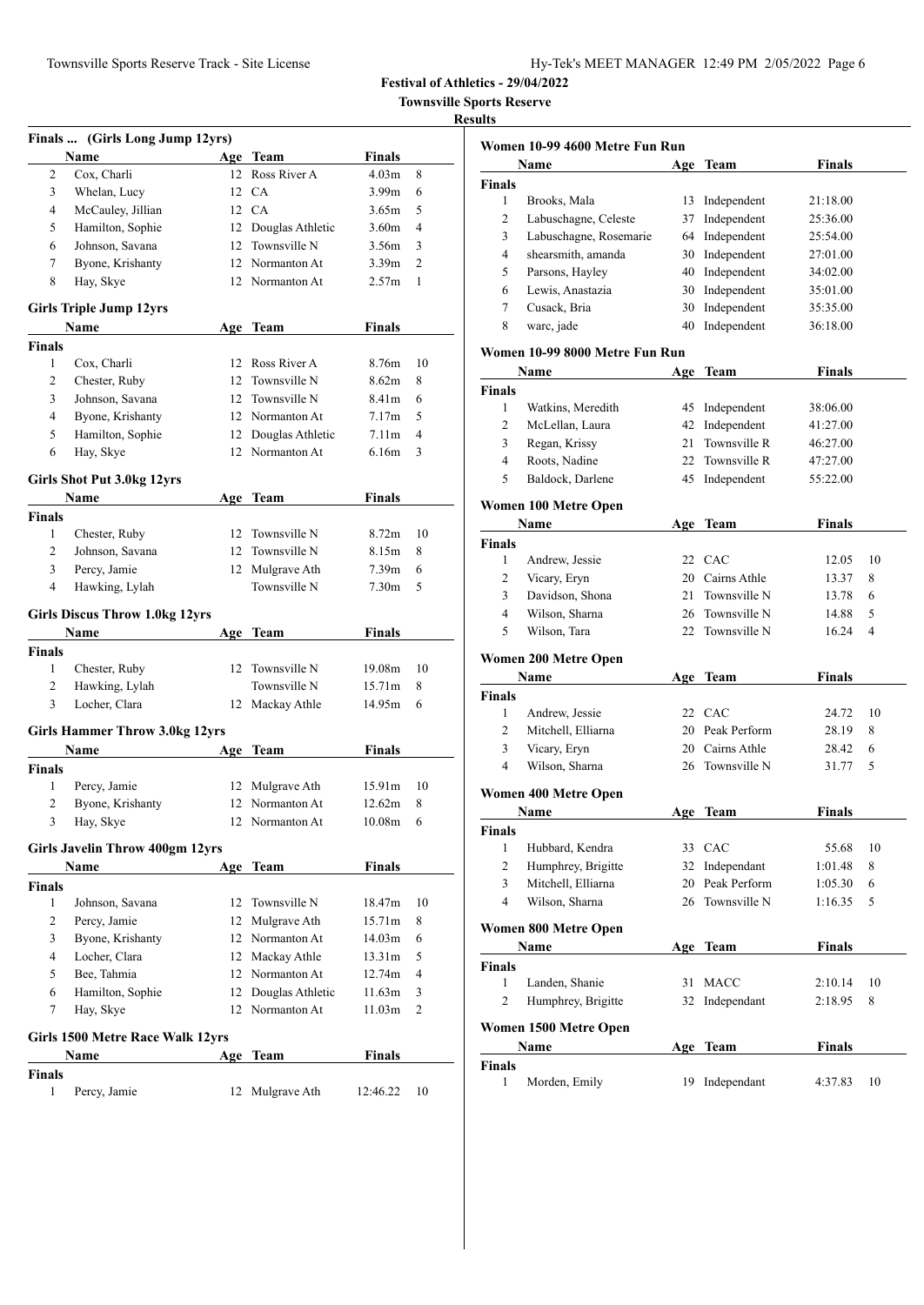| Hy-Tek's MEET MANAGER 12:49 PM 2/05/2022 Page 7 |  |  |  |  |
|-------------------------------------------------|--|--|--|--|
|-------------------------------------------------|--|--|--|--|

|                | Finals  (Women 1500 Metre Open)           |     |                     |                   |    |
|----------------|-------------------------------------------|-----|---------------------|-------------------|----|
|                | Name                                      |     | Age Team            | <b>Finals</b>     |    |
| 2              | Devine, Piper                             | 15  | Cairns Athle        | 4:53.56           | 8  |
|                |                                           |     |                     |                   |    |
|                | Women 3000 Metre Steeplechase 76.2cm Open |     |                     |                   |    |
|                | Name                                      |     | Age Team            | <b>Finals</b>     |    |
| Finals         |                                           |     |                     |                   |    |
| 1              | Morden, Emily                             | 19  | Independant         | 10:56.77          | 10 |
|                | Women High Jump Open                      |     |                     |                   |    |
|                | Name                                      |     | Age Team            | Finals            |    |
| Finals         |                                           |     |                     |                   |    |
| 1              | Devine, Bailey                            |     | 20 Independant      | 1.50 <sub>m</sub> | 10 |
| $\overline{2}$ | Newington, Dash                           |     | 38 CQAC             | 1.30 <sub>m</sub> | 8  |
|                |                                           |     |                     |                   |    |
|                | <b>Women Pole Vault Open</b><br>Name      |     |                     |                   |    |
|                |                                           |     | Age Team            | Finals            |    |
| Finals<br>1    | Newington, Dash                           |     | 38 COAC             | 2.55m             | 10 |
| 2              | Hoani, Kayce                              |     | 15 Sarina and D     | 2.45m             | 8  |
|                |                                           |     |                     |                   |    |
|                | Women Long Jump Open                      |     |                     |                   |    |
|                | Name                                      |     | Age Team            | Finals            |    |
| Finals         |                                           |     |                     |                   |    |
| 1              | Chester, Zoe                              |     | 16 Townsville N     | 5.65m             | 10 |
| 2              | Vicary, Eryn                              |     | 20 Cairns Athle     | 4.72m             | 8  |
| 3              | Newington, Dash                           |     | 38 CQAC             | 4.09m             | 6  |
| $\overline{4}$ | Wilson, Sharna                            | 26  | Townsville N        | 3.95m             | 5  |
|                | Women Triple Jump Open                    |     |                     |                   |    |
|                | Name                                      |     | Age Team            | Finals            |    |
| Finals         |                                           |     |                     |                   |    |
| $\mathbf{1}$   | Chester, Zoe                              |     | 16 Townsville N     | 12.10m            | 10 |
| 2              | Newington, Dash                           |     | 38 CQAC             | 9.04m             | 8  |
|                |                                           |     |                     |                   |    |
|                | <b>Women Shot Put 4.0kg Open</b>          |     |                     |                   |    |
|                | Name                                      |     | Age Team            | <b>Finals</b>     |    |
| <b>Finals</b>  |                                           |     |                     |                   |    |
| 1              | Wilson, Tara                              | 22  | Townsville N        | 9.10 <sub>m</sub> | 10 |
| 2              | Wilson, Sharna                            | 26  | Townsville N        | 8.70m             | 8  |
|                | <b>Women Discus Throw 1.0kg Open</b>      |     |                     |                   |    |
|                | Name                                      | Age | <b>Team</b>         | <b>Finals</b>     |    |
| Finals         |                                           |     |                     |                   |    |
| 1              | Gollshewsky, Taryn                        | 29  | <b>Bundaberg At</b> | 54.39m            | 10 |
| $\mathbf{2}$   | Edwards, Hannah                           | 17  | Mulgrave Ath        | 44.39m            | 8  |
| 3              | Wilson, Tara                              | 22  | Townsville N        | 31.11m            | 6  |
| 4              | Wilson, Sharna                            | 26  | Townsville N        | 25.56m            | 5  |
| 5              | Wessling F44, Sara                        | 37  | Maroochy Ath        | 19.15m            | 4  |
|                | Women Hammer Throw 4.0kg Open             |     |                     |                   |    |
|                | Name                                      | Age |                     | <b>Finals</b>     |    |
|                |                                           |     | Team                |                   |    |
| Finals<br>1    | Edwards, Hannah                           | 17  | Mulgrave Ath        | 42.73m            | 10 |
| $\overline{c}$ | Wilson, Tara                              | 22  | Townsville N        | 36.10m            | 8  |
|                |                                           |     |                     |                   |    |

|                | Women Javelin Throw 600gm Open                                                                                                                                                                                                |     |                  |                 |  |
|----------------|-------------------------------------------------------------------------------------------------------------------------------------------------------------------------------------------------------------------------------|-----|------------------|-----------------|--|
|                | Name and the same state of the state of the state of the state of the state of the state of the state of the state of the state of the state of the state of the state of the state of the state of the state of the state of |     | Age Team         | Finals          |  |
| Finals         |                                                                                                                                                                                                                               |     |                  |                 |  |
| 1              | Wilson, Tara                                                                                                                                                                                                                  |     | 22 Townsville N  | 10<br>25.98m    |  |
| $\overline{2}$ | Wilson, Sharna                                                                                                                                                                                                                |     | 26 Townsville N  | 23.54m<br>8     |  |
|                | Throws Pentathlon: #1 Women Shot Put 4kg Open Throws Pentathlon                                                                                                                                                               |     |                  |                 |  |
|                | Name                                                                                                                                                                                                                          |     | Age Team         | Finals          |  |
| Finals         |                                                                                                                                                                                                                               |     |                  |                 |  |
| 1              | Wilson, Tara                                                                                                                                                                                                                  |     | 22. Townsville N | 8.85m<br>454    |  |
|                | Throws Pentathlon: #2 Women Discus Throw 2kg Open Throws Pentathlo                                                                                                                                                            |     |                  |                 |  |
|                | Name<br>Age Team                                                                                                                                                                                                              |     |                  | <b>Finals</b>   |  |
| Finals         |                                                                                                                                                                                                                               |     |                  |                 |  |
| 1              | Wilson, Tara                                                                                                                                                                                                                  |     | 22 Townsville N  | 30.66m<br>- 475 |  |
|                | Throws Pentathlon: #4 Women Hammer Throw 4kg Open Throws Pentat                                                                                                                                                               |     |                  |                 |  |
|                | Name                                                                                                                                                                                                                          |     | Age Team         | Finals          |  |
| Finals         |                                                                                                                                                                                                                               |     |                  |                 |  |
| 1              | Wilson, Tara                                                                                                                                                                                                                  |     | 22 Townsville N  | 36.10m<br>626   |  |
|                | Throws Pentathlon: #3 Women Javelin Throw 600g Open Throws Pentath                                                                                                                                                            |     |                  |                 |  |
|                | Name and the same state of the state of the state of the state of the state of the state of the state of the state of the state of the state of the state of the state of the state of the state of the state of the state of |     | Age Team         | Finals          |  |
| Finals         |                                                                                                                                                                                                                               |     |                  |                 |  |
| 1              | Wilson, Tara                                                                                                                                                                                                                  |     | 22 Townsville N  | 25.98m<br>401   |  |
|                | Women 5000 Metre Race Walk Open                                                                                                                                                                                               |     |                  |                 |  |
|                | Name                                                                                                                                                                                                                          |     | Age Team         | Finals          |  |
| Finals         |                                                                                                                                                                                                                               |     |                  |                 |  |
| 1              | Newington, Dash                                                                                                                                                                                                               |     | 38 CQAC          | 36:50.48<br>10  |  |
|                | Women 100 Metre U20                                                                                                                                                                                                           |     |                  |                 |  |
|                | Name                                                                                                                                                                                                                          |     | Age Team         | Finals          |  |
| Finals         |                                                                                                                                                                                                                               |     |                  |                 |  |
| 1              | Ford T01, Olivia                                                                                                                                                                                                              |     | 19 Townsville N  | 15.36<br>10     |  |
|                |                                                                                                                                                                                                                               |     |                  |                 |  |
|                | Women 200 Metre U20                                                                                                                                                                                                           |     |                  |                 |  |
|                | Name                                                                                                                                                                                                                          |     | Age Team         | Finals          |  |
| Finals<br>1    | Ford T01, Olivia                                                                                                                                                                                                              |     | 19 Townsville N  | 31.45<br>10     |  |
|                |                                                                                                                                                                                                                               |     |                  |                 |  |
|                | Women High Jump U20                                                                                                                                                                                                           |     |                  |                 |  |
|                | Name                                                                                                                                                                                                                          | Age | <b>Team</b>      | <b>Finals</b>   |  |
| <b>Finals</b>  |                                                                                                                                                                                                                               |     |                  |                 |  |
| 1              | Olsen, Chelsea                                                                                                                                                                                                                |     | 18 Independant   | 1.55m<br>10     |  |
|                | <b>Women Long Jump U20</b>                                                                                                                                                                                                    |     |                  |                 |  |
|                | Name                                                                                                                                                                                                                          |     | Age Team         | <b>Finals</b>   |  |
| Finals         |                                                                                                                                                                                                                               |     |                  |                 |  |
| 1              | Batten, Emily                                                                                                                                                                                                                 |     | 19 Townsville N  | 4.49m<br>10     |  |
|                | Women 100 Metre U18                                                                                                                                                                                                           |     |                  |                 |  |
|                | Name                                                                                                                                                                                                                          | Age | <b>Team</b>      | <b>Prelims</b>  |  |
| Heat           |                                                                                                                                                                                                                               |     |                  |                 |  |
| 1              | Henseleit, Talarah                                                                                                                                                                                                            |     | 17 Cairns Athle  | $12.47q - 1.1$  |  |
| 2              | Chester, Zoe                                                                                                                                                                                                                  | 16  | Townsville N     | $13.04q - 1.1$  |  |
| 3              | Mathews, Madeline                                                                                                                                                                                                             | 17  | Townsville N     | $13.06q - 1.1$  |  |
|                |                                                                                                                                                                                                                               |     |                  |                 |  |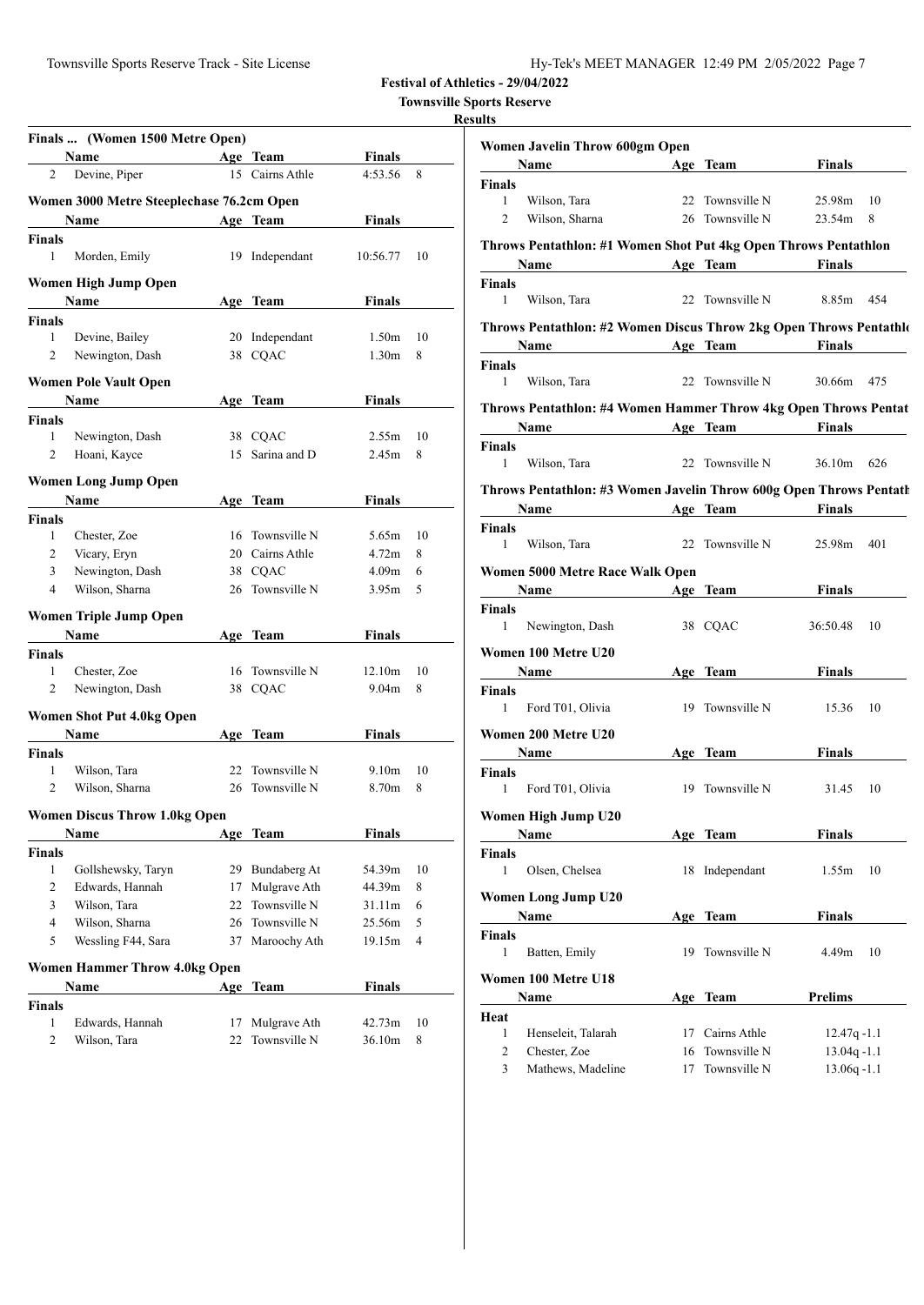| Hy-Tek's MEET MANAGER 12:49 PM 2/05/2022 Page 8 |  |  |  |
|-------------------------------------------------|--|--|--|
|-------------------------------------------------|--|--|--|

|               | Heat  (Women 100 Metre U18) |     |                 |                |    |
|---------------|-----------------------------|-----|-----------------|----------------|----|
|               | Name                        |     | Age Team        | <b>Prelims</b> |    |
| 4             | Atkins, Taylah              |     | 17 Townsville N | $13.11q - 1.3$ |    |
| 5             | Munro, Shae                 |     | 17 Independant  | $13.65q - 1.1$ |    |
| 6             | O'Brien, Emily              |     | 17 Peak Perform | $14.12q - 1.3$ |    |
| 7             | Millerd T47/F46, Natalie    |     | 16 Tableland At | $14.92q - 1.3$ |    |
| 8             | Dyer, Kobi-lee              |     | 17 Mornington P | 14.98q-1.3     |    |
| 9             | Raciti, Emma                | 16  | Mulgrave Ath    | $15.09 - 1.1$  |    |
| 10            | White - T/F01, Sasha        | 17  | Townsville N    | $15.26 -1.3$   |    |
|               | Women 100 Metre U18         |     |                 |                |    |
|               | Name                        |     | Age Team        | <b>Finals</b>  |    |
| <b>Finals</b> |                             |     |                 |                |    |
| 1             | Henseleit, Talarah          |     | 17 Cairns Athle | 12.30          | 10 |
| 2             | Atkins, Taylah              |     | 17 Townsville N | 12.78          | 8  |
| 3             | Mathews, Madeline           |     | 17 Townsville N | 12.95          | 6  |
| 4             | Chester, Zoe                |     | 16 Townsville N | 13.00          | 5  |
| 5             | O'Brien, Emily              |     | 17 Peak Perform | 14.10          | 4  |
| 6             | Millerd T47/F46, Natalie    |     | 16 Tableland At | 14.56          | 3  |
| 7             | Dyer, Kobi-lee              |     | 17 Mornington P | 14.71          | 2  |
|               | Women 200 Metre U18         |     |                 |                |    |
|               | Name                        |     | Age Team        | <b>Finals</b>  |    |
| <b>Finals</b> |                             |     |                 |                |    |
| 1             | Henseleit, Talarah          |     | 17 Cairns Athle | 25.90          | 10 |
| 2             | O'Brien, Emily              |     | 17 Peak Perform | 28.29          | 8  |
| 3             | Millerd T47/F46, Natalie    |     | 16 Tableland At | 30.15          | 6  |
| 4             | White - T/F01, Sasha        |     | 17 Townsville N | 30.54          | 5  |
| 5             | Dyer, Kobi-lee              |     | 17 Mornington P | 31.19          | 4  |
|               | Women 400 Metre U18         |     |                 |                |    |
|               | Name                        | Age | <b>Team</b>     | <b>Finals</b>  |    |
| <b>Finals</b> |                             |     |                 |                |    |
| 1             | Mathews, Madeline           |     | 17 Townsville N | 59.74          | 10 |
| 2             | Hockey, Trista              |     | 17 Independant  | 1:02.34        | 8  |
| 3             | O'Brien, Emily              |     | 17 Peak Perform | 1:03.35        | 6  |
| 4             | Twiname, Lily               |     | 17 Independant  | 1:05.21        | 5  |
| 5             | Dennison, Matilda           |     | 16 Peak Perform | 1:06.17        | 4  |
| 6             | Millerd T47/F46, Natalie    |     | 16 Tableland At | 1:11.38        | 3  |
|               | Women 800 Metre U18         |     |                 |                |    |
|               | Name                        |     | Age Team        | <b>Finals</b>  |    |
| <b>Finals</b> |                             |     |                 |                |    |
| 1             | Dennison, Matilda           |     | 16 Peak Perform | 2:45.56        | 10 |
|               | Women 1500 Metre U18        |     |                 |                |    |
|               | Name                        |     | Age Team        | Finals         |    |
| Finals        |                             |     |                 |                |    |
| 1             | Fogale, Emalina             |     | 16 Cairns Athle | 5:01.07        | 10 |
|               | Women 3000 Metre U18        |     |                 |                |    |
|               | Name                        |     | Age Team        | <b>Finals</b>  |    |
| Finals        |                             |     |                 |                |    |
| 1             | Fogale, Emalina             |     | 16 Cairns Athle | 11:08.72       | 10 |
| 2             | Poggio, Laura               | 17  | Pace Running    | 11:19.70       | 8  |

|                | Women 100 Metre Hurdles 76cm U18               |     |                              |                   |                |
|----------------|------------------------------------------------|-----|------------------------------|-------------------|----------------|
|                | Name                                           |     | Age Team                     | Finals            |                |
| Finals         |                                                |     |                              |                   |                |
| 1              | Dennison, Matilda                              |     | 16 Peak Perform              | 19.49             | 10             |
|                | Women 400 Metre Hurdles 76.2cm U18             |     |                              |                   |                |
|                | Name                                           |     | Age Team                     | Finals            |                |
| <b>Finals</b>  |                                                |     |                              |                   |                |
| 1              | Hockey, Trista                                 | 17  | Independant                  | 1:09.92           | 10             |
|                | Women 16-17 2000 Metre Steeplechase 76.2cm U18 |     |                              |                   |                |
|                | Name                                           |     | Age Team                     | Finals            |                |
| <b>Finals</b>  |                                                |     |                              |                   |                |
| 1              | Fogale, Emalina                                |     | 16 Cairns Athle              | 7:49.95           | 10             |
|                | Women High Jump U18                            |     |                              |                   |                |
|                | Name                                           |     | Age Team                     | Finals            |                |
| Finals         |                                                |     |                              |                   |                |
| 1              | Munro, Shae                                    | 17  | Independant                  | 1.60m             | 10             |
| 2              | Dennison, Matilda                              |     | 16 Peak Perform              | 1.50 <sub>m</sub> | 8              |
|                | Women Long Jump U18                            |     |                              |                   |                |
|                | <b>Name</b>                                    |     | Age Team                     | Finals            |                |
| <b>Finals</b>  |                                                |     |                              |                   |                |
| 1              | Chester, Zoe                                   | 16  | Townsville N                 | 5.34m             | 10             |
| 2              | Atkins, Taylah                                 | 17  | Townsville N                 | 5.27m             | 8              |
| 3              | Millerd T47/F46, Natalie                       |     | 16 Tableland At              | 4.30 <sub>m</sub> | 6              |
| 4              | Curtis Gee, Maia                               |     | 16 Keppel Coast              | 4.16m             | 5              |
| 5              | Raciti, Emma                                   |     | 16 Mulgrave Ath              | 3.92m             | 4              |
| 6              | White - T/F01, Sasha                           | 17  | Townsville N                 | 3.91 <sub>m</sub> | 3              |
|                | Women Triple Jump U18                          |     |                              |                   |                |
|                | Name                                           |     | Age Team                     | Finals            |                |
| <b>Finals</b>  |                                                |     |                              |                   |                |
| 1              | Chester, Zoe                                   | 16  | Townsville N                 | 12.12m            | 10             |
| 2              | Atkins, Taylah                                 | 17  | Townsville N                 | 10.92m            | 8              |
| 3              | Dyer, Kobi-lee                                 | 17  | Mornington P                 | 7.34m             | 6              |
|                | Women Shot Put 3.0kg U18                       |     |                              |                   |                |
|                | Name                                           |     |                              |                   |                |
|                |                                                |     | Age Team                     | Finals            |                |
| Finals         |                                                |     |                              | 14.15m            |                |
| 1              | Edwards, Hannah                                | 17  | Mulgrave Ath<br>Townsville N |                   | 10             |
| $\overline{c}$ | Linton, Isabella                               | 16  |                              | 13.90m            | 8              |
| 3              | Raciti, Emma                                   | 16  | Mulgrave Ath                 | 9.56m             | 6              |
| 4              | Millerd T47/F46, Natalie                       | 16  | Tableland At                 | 8.67m             | 5              |
| 5              | Curtis Gee, Maia                               | 16  | Keppel Coast                 | 8.47m             | $\overline{4}$ |
|                | <b>Women Discus Throw 1.0kg U18</b>            |     |                              |                   |                |
|                | Name                                           | Age | <b>Team</b>                  | <b>Finals</b>     |                |
| <b>Finals</b>  |                                                |     |                              |                   |                |
| $\mathbf{1}$   | Edwards, Hannah                                | 17  | Mulgrave Ath                 | 46.96m            | 10             |
| 2              | Curtis Gee, Maia                               | 16  | Keppel Coast                 | 28.99m            | 8              |
| 3              | Raciti, Emma                                   | 16  | Mulgrave Ath                 | 28.29m            | 6              |
| 4              | Millerd T47/F46, Natalie                       | 16  | Tableland At                 | 22.09m            | 5              |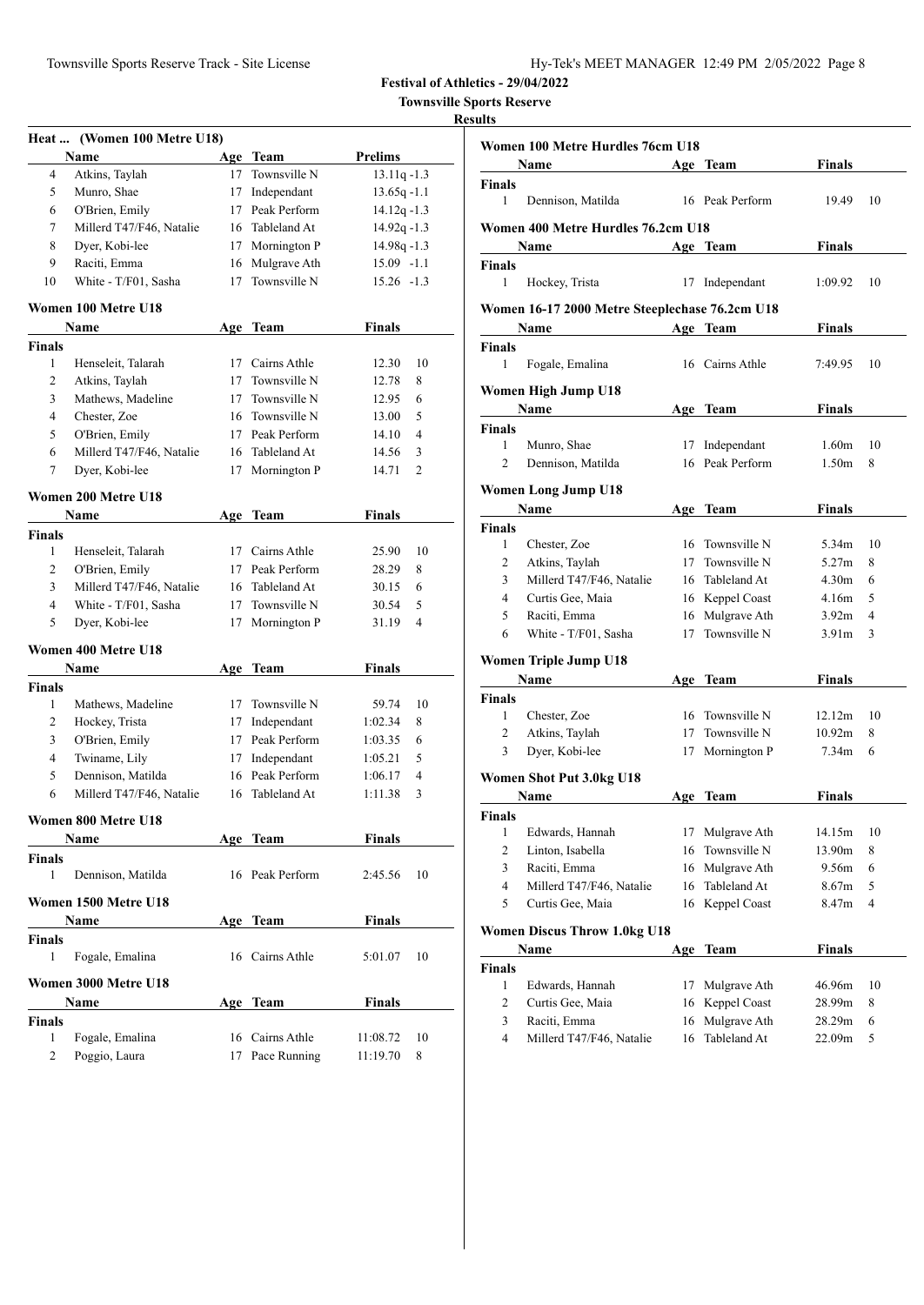| Hy-Tek's MEET MANAGER 12:49 PM 2/05/2022 Page 9 |  |  |  |  |
|-------------------------------------------------|--|--|--|--|
|-------------------------------------------------|--|--|--|--|

|                | Women Hammer Throw 3.0kg U18                                        |     |                 |                    |       |
|----------------|---------------------------------------------------------------------|-----|-----------------|--------------------|-------|
|                | Name                                                                |     | Age Team        | <b>Finals</b>      |       |
| Finals         |                                                                     |     |                 |                    |       |
| 1              | Edwards, Hannah                                                     | 17  | Mulgrave Ath    | 50.70m             | 10    |
| ---            | Raciti, Emma                                                        | 16  | Mulgrave Ath    | <b>FOUL</b>        |       |
|                | Women Javelin Throw 500gm U18                                       |     |                 |                    |       |
|                | Name                                                                |     | Age Team        | Finals             |       |
| Finals         |                                                                     |     |                 |                    |       |
| 1              | Curtis Gee, Maia                                                    |     | 16 Keppel Coast | 19.31 <sub>m</sub> | 10    |
|                |                                                                     |     |                 |                    |       |
|                | Throws Pentathlon: #4 Women Hammer Throw 3kg U18 Throws Pentath     |     |                 |                    |       |
|                | Name                                                                |     | Age Team        | Finals             |       |
| Finals         |                                                                     |     |                 |                    |       |
| 1              | Edwards, Hannah                                                     |     | 17 Mulgrave Ath | 50.70m             | 948   |
| $\overline{a}$ | Raciti, Emma                                                        |     | 16 Mulgrave Ath | <b>FOUL</b>        |       |
|                | Throws Pentathlon: #3 Women Javelin Throw 500g U18 Throws Pentathlo |     |                 |                    |       |
|                | Name                                                                |     | Age Team        | Finals             |       |
| Finals         |                                                                     |     |                 |                    |       |
| $\mathbf{1}$   | Edwards, Hannah                                                     | 17  | Mulgrave Ath    | 21.90m             | 324   |
| 2              | Raciti, Emma                                                        |     | 16 Mulgrave Ath | 18.80m             | 267   |
|                |                                                                     |     |                 |                    |       |
|                | Throws Pentathlon: #5 Women Weight Throw U18 Throws Pentathlon      |     |                 |                    |       |
|                | Name                                                                |     | Age Team        | Finals             |       |
| Finals         |                                                                     |     |                 |                    |       |
| 1              | Edwards, Hannah                                                     | 17  | Mulgrave Ath    | 20.16m             | 1,126 |
| 2              | Raciti, Emma                                                        |     | 16 Mulgrave Ath | 14.87m             | 793   |
|                | Women Throws Pentathlon U18                                         |     |                 |                    |       |
|                | Name                                                                |     | Age Team        | Finals             |       |
| Finals         |                                                                     |     |                 |                    |       |
| 1              | Edwards, Hannah                                                     |     | 17 Mulgrave Ath | 2398               |       |
| 2              | Raciti, Emma                                                        |     | 16 Mulgrave Ath | 1060               |       |
|                |                                                                     |     |                 |                    |       |
|                | Women 100 Metre 15yrs                                               |     |                 |                    |       |
|                | Name                                                                |     | Age Team        | Finals             |       |
| <b>Finals</b>  |                                                                     |     |                 |                    |       |
| 1              | Webb, Mikayla                                                       |     | 15 Mackay Athle | 12.53              | 10    |
| 2              | Hughes, Lillian                                                     | 15  | Townsville N    | 12.93              | 8     |
| 3              | Lenoy, Lillianne                                                    |     | 15 Ross River A | 13.03              | 6     |
|                | Women 200 Metre 15yrs                                               |     |                 |                    |       |
|                | Name                                                                |     | Age Team        | Finals             |       |
| Finals         |                                                                     |     |                 |                    |       |
| 1              | Webb, Mikayla                                                       | 15  | Mackay Athle    | 26.26              | 10    |
| $\mathbf{2}$   | Hughes, Lillian                                                     | 15  | Townsville N    | 26.82              | 8     |
| 3              | Lenoy, Lillianne                                                    | 15  | Ross River A    | 27.62              | 6     |
| 4              | Ngyuen, Jasmine                                                     | 15  | Normanton At    | 34.10              | 5     |
|                |                                                                     |     |                 |                    |       |
|                | Women 400 Metre 15yrs                                               |     |                 |                    |       |
|                | Name                                                                | Age | <b>Team</b>     | Finals             |       |
| Finals         |                                                                     |     |                 |                    |       |
| 1              | Hughes, Lillian                                                     | 15  | Townsville N    | 1:04.13            | 10    |
| 2              | Ngyuen, Jasmine                                                     | 15  | Normanton At    | 1:26.67            | 8     |

|                    | Women 800 Metre 15yrs                 |     |                                  |                                        |         |
|--------------------|---------------------------------------|-----|----------------------------------|----------------------------------------|---------|
|                    | Name                                  |     | Age Team                         | Finals                                 |         |
| <b>Finals</b>      |                                       |     |                                  |                                        |         |
| 1                  | Devine, Piper                         |     | 15 Cairns Athle                  | 2:17.86                                | 10      |
|                    | Women 1500 Metre 15yrs                |     |                                  |                                        |         |
|                    | <b>Name</b>                           |     | Age Team                         | Finals                                 |         |
| Finals             |                                       |     |                                  |                                        |         |
| $\mathbf{1}$       | Krause, Ava                           |     | 15 Cairns Athle                  | 5:27.77                                | 10      |
|                    | Women 3000 Metre 15yrs                |     |                                  |                                        |         |
|                    | Name                                  |     | Age Team                         | Finals                                 |         |
| Finals             |                                       |     |                                  |                                        |         |
| 1                  | Krause, Ava                           |     | 15 Cairns Athle                  | 11:54.64                               | 10      |
|                    | Women High Jump 15yrs                 |     |                                  |                                        |         |
|                    | Name                                  |     | Age Team                         | Finals                                 |         |
| Finals             |                                       |     |                                  |                                        |         |
|                    | Owens, Maree                          |     | 15 Normanton At                  | NH                                     |         |
|                    | <b>Women Pole Vault 15yrs</b>         |     |                                  |                                        |         |
|                    | Name                                  |     | Age Team                         | Finals                                 |         |
| Finals             |                                       |     |                                  |                                        |         |
| 1                  | Hoani, Kayce                          |     | 15 Sarina and D                  | 2.45m                                  | 9       |
| 1                  | Devine, Piper                         |     | 15 Cairns Athle                  | 2.45m                                  | 9       |
|                    |                                       |     |                                  |                                        |         |
|                    | <b>Women Long Jump 15yrs</b>          |     |                                  |                                        |         |
|                    | Name                                  |     | Age Team                         | Finals                                 |         |
| Finals             |                                       |     |                                  |                                        |         |
| 1                  | Lenoy, Lillianne                      |     | 15 Ross River A                  | 4.62m                                  | 10<br>8 |
| 2<br>3             | Vardanega, Demi Kay<br>Owens, Maree   |     | 15 Whitsunday<br>15 Normanton At | 4.51 <sub>m</sub><br>2.37 <sub>m</sub> | 6       |
|                    |                                       |     |                                  |                                        |         |
|                    | <b>Women Triple Jump 15yrs</b>        |     |                                  |                                        |         |
|                    | Name                                  |     | Age Team                         | Finals                                 |         |
| Finals             |                                       |     |                                  |                                        |         |
| 1                  | Horne, Elizabeth                      |     | 15 Peak Perform                  | 10.77m                                 | 10      |
| 2                  | Vardanega, Demi Kay                   |     | 15 Whitsunday                    | 10.17m                                 | 8       |
| 3                  | Lenoy, Lillianne                      |     | 15 Ross River A                  | 9.98m                                  | 6       |
|                    | Women Shot Put 3.0kg 15yrs            |     |                                  |                                        |         |
|                    | Name                                  |     | Age Team                         | <u>Finals</u>                          |         |
| <b>Finals</b>      |                                       |     |                                  |                                        |         |
| $\mathbf{1}$       | pascoe, angeline                      | 15  | Mulgrave Ath                     | 8.53m                                  | 10      |
| 2                  | Owens, Maree                          | 15  | Normanton At                     | 5.21m                                  | 8       |
|                    | <b>Women Discus Throw 1.0kg 15yrs</b> |     |                                  |                                        |         |
|                    | Name                                  |     | Age Team                         | <b>Finals</b>                          |         |
| <b>Finals</b>      |                                       |     |                                  |                                        |         |
| 1                  | pascoe, angeline                      | 15  | Mulgrave Ath                     | 31.37m                                 | 10      |
| $\overline{c}$     | Volpi, Deandra                        | 15  | Mulgrave Ath                     | 26.38m                                 | 8       |
|                    |                                       |     |                                  |                                        |         |
|                    | <b>Women Hammer Throw 3.0kg 15yrs</b> |     |                                  |                                        |         |
|                    | Name                                  | Age | Team                             | <b>Finals</b>                          |         |
| <b>Finals</b><br>1 | pascoe, angeline                      | 15  | Mulgrave Ath                     | 35.38m                                 | 10      |
| 2                  | McAndrew, Rosie                       | 15  | Mulgrave Ath                     | 34.33m                                 | 8       |
|                    |                                       |     |                                  |                                        |         |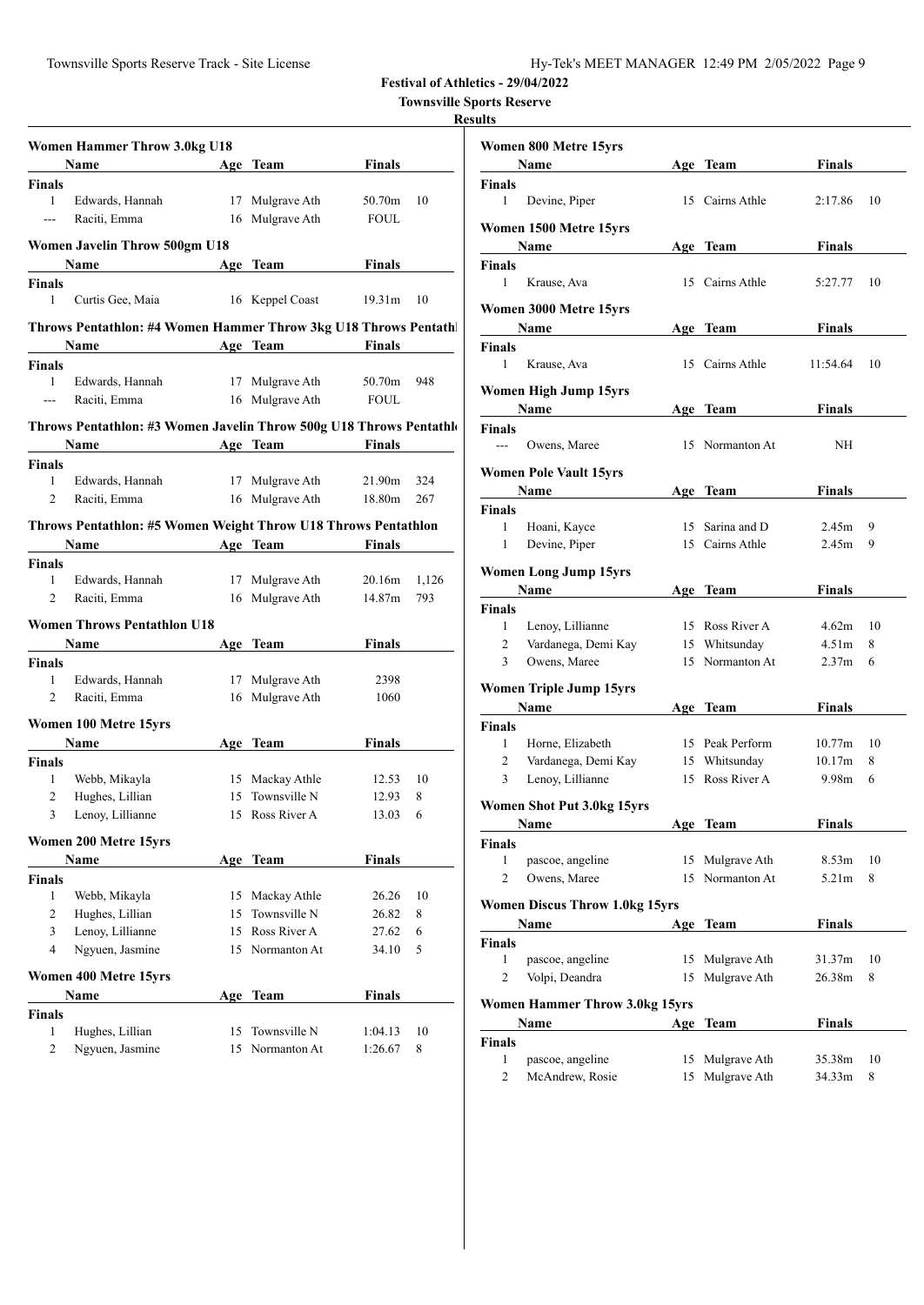| Hy-Tek's MEET MANAGER 12:49 PM 2/05/2022 Page 10 |  |  |  |  |
|--------------------------------------------------|--|--|--|--|
|--------------------------------------------------|--|--|--|--|

|                | Women 100 Metre 14yrs                        |    |                 |                    |                |
|----------------|----------------------------------------------|----|-----------------|--------------------|----------------|
|                | <b>Name</b>                                  |    | Age Team        | <b>Finals</b>      |                |
| <b>Finals</b>  |                                              |    |                 |                    |                |
| $\mathbf{1}$   | Chester, Isabella                            |    | 14 Townsville N | 13.25              | 10             |
| 2              | Dean, Willow                                 |    | 14 Townsville N | 13.28              | 8              |
| 3              | Bitossi, Kaitlin                             |    | 14 Ross River A | 13.70              | 6              |
| 4              | Whiting, Chelsea                             |    | 14 Ross River A | 14.25              | 5              |
| 5              | Lavis, Aria                                  |    | 14 Cairns Athle | 14.26              | $\overline{4}$ |
| 6              | Thomas, Indiana                              |    | 14 Townsville N | 14.68              | 3              |
| 7              | Carey, Isabella                              |    | 14 Independant  | 16.64              | $\overline{2}$ |
| ---            | Lenton-Cater, Ava                            |    | 14 Cairns Athle | <b>DNF</b>         | $+0.0$         |
|                | Women 200 Metre 14yrs                        |    |                 |                    |                |
|                | Name                                         |    | Age Team        | <b>Finals</b>      |                |
| <b>Finals</b>  |                                              |    |                 |                    |                |
| 1              | Dean, Willow                                 |    | 14 Townsville N | 27.98              | 10             |
| 2              | Lavis, Aria                                  |    | 14 Cairns Athle | 29.43              | 8              |
| 3              | Whiting, Chelsea                             |    | 14 Ross River A | 29.90              | 6              |
| $\overline{4}$ | Burford, Indya                               |    | 14 Mackay Athle | 31.27              | 5              |
| 5              | Thomas, Indiana                              |    | 14 Townsville N | 31.53              | 4              |
| 6              | Carey, Isabella                              | 14 | Independant     | 35.50              | 3              |
|                |                                              |    |                 |                    |                |
|                | Women 400 Metre 14yrs                        |    |                 |                    |                |
|                | Name                                         |    | Age Team        | <b>Finals</b>      |                |
| Finals         |                                              |    |                 |                    |                |
| 1              | Richards, Matilda                            |    | 14 Townsville N | 1:05.95            | 10             |
| 2              | Lavis, Aria                                  |    | 14 Cairns Athle | 1:06.38            | 8              |
| 3              | Ross, Keelah                                 |    | 14 Bowen Athlet | 1:11.66            | 6              |
|                | Women 800 Metre 14yrs                        |    |                 |                    |                |
|                | Name                                         |    | Age Team        | Finals             |                |
| Finals         |                                              |    |                 |                    |                |
| $\mathbf{1}$   | Round, Erica                                 | 14 | Pace Running    | 2:40.23            | 10             |
| 2              | Ross, Keelah                                 | 14 | Bowen Athlet    | 2:44.15            | 8              |
|                |                                              |    |                 |                    |                |
|                | Women 1500 Metre 14yrs                       |    |                 |                    |                |
|                | Name                                         |    | Age Team        | <b>Finals</b>      |                |
| <b>Finals</b>  |                                              |    |                 |                    |                |
| 1<br>2         | Ross, Keelah<br>Round, Erica                 |    | 14 Bowen Athlet | 5:54.07<br>6:02.14 | 10<br>8        |
|                |                                              |    | 14 Pace Running |                    |                |
|                | <b>Women 90 Metre Hurdles 76cm 14yrs</b>     |    |                 |                    |                |
|                | Name                                         |    | Age Team        | Finals             |                |
| Finals         |                                              |    |                 |                    |                |
| 1              | Chester, Isabella                            |    | 14 Townsville N | 14.50              | 10             |
| 2              | Muir, Keeleigh                               |    | 14 Bowen Athlet | 19.11              | 8              |
| 3              | Whiting, Chelsea                             |    | 14 Ross River A | 21.04              | 6              |
| $\cdots$       | Lavis, Aria                                  |    | 14 Cairns Athle | DQ                 | 0.1            |
|                |                                              |    |                 |                    |                |
|                | Women 200 Metre Hurdles 76.2cm 14yrs<br>Name |    |                 | <b>Finals</b>      |                |
|                |                                              |    | Age Team        |                    |                |
| Finals<br>1    | Chester, Isabella                            | 14 | Townsville N    | 30.41              | 10             |
|                |                                              |    |                 |                    |                |

|                | Women High Jump 14yrs                    |     |                 |                   |                |
|----------------|------------------------------------------|-----|-----------------|-------------------|----------------|
|                | Name                                     |     | Age Team        | Finals            |                |
| Finals         |                                          |     |                 |                   |                |
| 1              | Richards, Matilda                        | 14  | Townsville N    | 1.57m             | 10             |
|                | <b>Women Long Jump 14yrs</b>             |     |                 |                   |                |
|                | Name                                     |     | Age Team        | Finals            |                |
| <b>Finals</b>  |                                          |     |                 |                   |                |
| 1              | Chester, Isabella                        |     | 14 Townsville N | 4.47m             | 10             |
| 2              | Lavis, Aria                              |     | 14 Cairns Athle | 4.20m             | 8              |
| 3              | Whiting, Chelsea                         |     | 14 Ross River A | 4.19 <sub>m</sub> | 6              |
| 4              | Burford, Indya                           |     | 14 Mackay Athle | 4.04 <sub>m</sub> | 5              |
| 5              | Ross, Keelah                             |     | 14 Bowen Athlet | 3.53m             | $\overline{4}$ |
| 6              | Carey, Isabella                          |     | 14 Independant  | 3.33 <sub>m</sub> | 3              |
|                | <b>Women Triple Jump 14yrs</b>           |     |                 |                   |                |
|                | Name                                     |     | Age Team        | Finals            |                |
| <b>Finals</b>  |                                          |     |                 |                   |                |
| 1              | Chester, Isabella                        |     | 14 Townsville N | 10.02m            | 10             |
| 2              | Dean, Willow                             |     | 14 Townsville N | 9.89m             | 8              |
| 3              | Thomas, Indiana                          |     | 14 Townsville N | 8.65m             | 6              |
| 4              | Burford, Indya                           |     | 14 Mackay Athle | 8.41m             | 5              |
| 5              | Whiting, Chelsea                         |     | 14 Ross River A | 8.19m             | 4              |
| 6              | Muir, Keeleigh                           |     | 14 Bowen Athlet | 7.99m             | 3              |
|                | Women Shot Put 3.0kg 14yrs               |     |                 |                   |                |
|                | Name                                     |     | Age Team        | Finals            |                |
| Finals         |                                          |     |                 |                   |                |
| 1              | Bitossi, Kaitlin                         |     | 14 Ross River A | 9.46m             | 10             |
| $\overline{c}$ | Muir, Keeleigh                           |     | 14 Bowen Athlet | 6.43 <sub>m</sub> | 8              |
|                | <b>Women Discus Throw 1.0kg 14yrs</b>    |     |                 |                   |                |
|                | Name                                     |     | Age Team        | Finals            |                |
| Finals         |                                          |     |                 |                   |                |
| 1              | Bitossi, Kaitlin                         |     | 14 Ross River A | 22.42m            | 10             |
| 2              | Ross, Keelah                             |     | 14 Bowen Athlet | 15.06m            | 8              |
|                | <b>Women Hammer Throw 3.0kg 14yrs</b>    |     |                 |                   |                |
|                | Name                                     |     |                 | Finals            |                |
|                |                                          | Age | Team            |                   |                |
| Finals<br>1    | Muir, Keeleigh                           |     | 14 Bowen Athlet | 16.96m            | 10             |
|                | Women Javelin Throw 500gm 14yrs          |     |                 |                   |                |
|                | Name                                     |     | Age Team        | <b>Finals</b>     |                |
| Finals         |                                          |     |                 |                   |                |
| 1              | Muir, Keeleigh                           |     | 14 Bowen Athlet | 17.67m            | 10             |
| 2              | Ross, Keelah                             | 14  | Bowen Athlet    | 15.13m            | 8              |
|                |                                          |     |                 |                   |                |
|                | Women 3000 Metre Race Walk 14yrs<br>Name | Age | Team            | <b>Finals</b>     |                |
|                |                                          |     |                 |                   |                |
| Finals<br>1    | Muir, Keeleigh                           | 14  | Bowen Athlet    | 27:09.15          | 10             |
|                |                                          |     |                 |                   |                |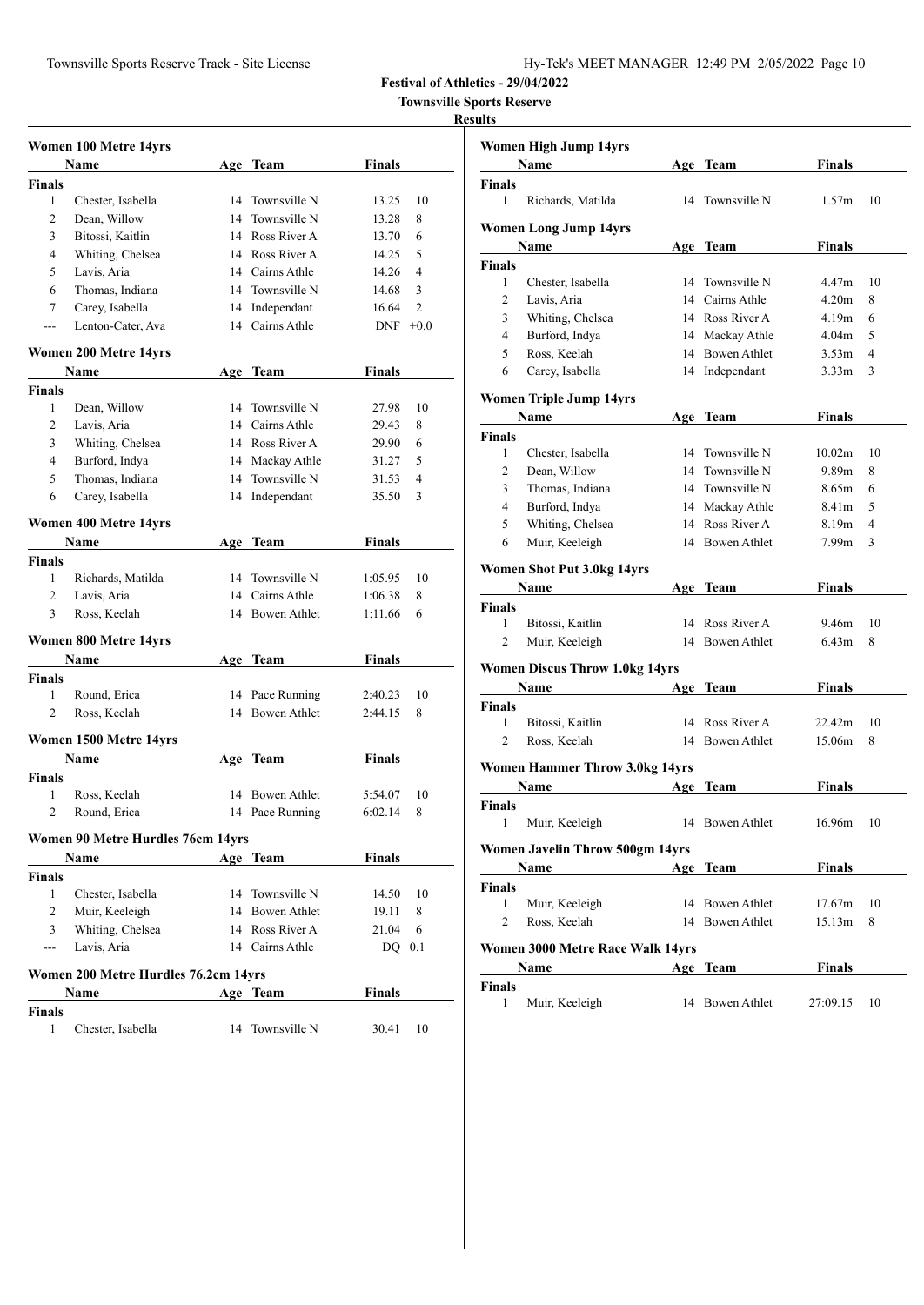| Hy-Tek's MEET MANAGER 12:49 PM 2/05/2022 Page 11 |  |  |  |
|--------------------------------------------------|--|--|--|
|--------------------------------------------------|--|--|--|

|               | Women 100 Metre 13yrs                    |    |                 |                   |    |
|---------------|------------------------------------------|----|-----------------|-------------------|----|
|               | Name                                     |    | Age Team        | Finals            |    |
| Finals        |                                          |    |                 |                   |    |
| 1             | Querro, TahLucy                          |    | 13 Peak Perform | 13.93             | 10 |
| 2             | Smart, Eliza                             |    | 13 Peak Perform | 14.36             | 8  |
| 3             | Colless, Hayley                          |    | 13 Mackay Athle | 14.44             | 6  |
| 4             | Webb, Isabella                           |    | 13 Mackay Athle | 14.63             | 5  |
| 5             | Causer, Hebe                             |    | 13 Ross River A | 14.78             | 4  |
| 6             | Jackson, Sophie                          |    | 13 Cairns Athle | 14.87             | 3  |
| 7             | Callope-Tucker, Laylarni                 |    | 13 Normanton At | 16.00             | 2  |
|               | <b>Women 200 Metre 13yrs</b>             |    |                 |                   |    |
|               | Name                                     |    | Age Team        | Finals            |    |
| <b>Finals</b> |                                          |    |                 |                   |    |
| 1             | Querro, TahLucy                          |    | 13 Peak Perform | 28.87             | 10 |
| 2             | Colless, Hayley                          |    | 13 Mackay Athle | 29.09             | 8  |
| 3             | Smart, Eliza                             |    | 13 Peak Perform | 29.56             | 6  |
| 4             | Webb, Isabella                           |    | 13 Mackay Athle | 29.77             | 5  |
| 5             | Causer, Hebe                             |    | 13 Ross River A | 31.28             | 4  |
|               | Women 400 Metre 13yrs                    |    |                 |                   |    |
|               | Name                                     |    | Age Team        | <b>Finals</b>     |    |
| <b>Finals</b> |                                          |    |                 |                   |    |
| 1             | Smart, Eliza                             |    | 13 Peak Perform | 1:07.02           | 10 |
| 2             | Krause, Layla                            |    | 13 Cairns Athle | 1:07.83           | 8  |
| 3             | Webb, Isabella                           |    | 13 Mackay Athle | 1:13.34           | 6  |
|               |                                          |    |                 |                   |    |
|               | Women 800 Metre 13yrs                    |    |                 |                   |    |
|               | <b>Name</b>                              |    | Age Team        | Finals            |    |
| <b>Finals</b> |                                          |    |                 |                   |    |
| 1             | Krause, Layla                            |    | 13 Cairns Athle | 2:39.14           | 10 |
|               | Women 1500 Metre 13yrs                   |    |                 |                   |    |
|               | Name                                     |    | Age Team        | <b>Finals</b>     |    |
| Finals        |                                          |    |                 |                   |    |
| 1             | Krause, Layla                            |    | 13 Cairns Athle | 5:44.09           | 10 |
|               | <b>Women 80 Metre Hurdles 76cm 13yrs</b> |    |                 |                   |    |
|               | Name                                     |    | Age Team        | Finals            |    |
| Finals        |                                          |    |                 |                   |    |
|               | 1 Colless, Hayley                        |    | 13 Mackay Athle | 13.96 10          |    |
| 2             | Jackson, Sophie                          |    | 13 Cairns Athle | 15.82             | 8  |
|               | Women 200 Metre Hurdles 76.2cm 13yrs     |    |                 |                   |    |
|               | Name                                     |    | Age Team        | <b>Finals</b>     |    |
| Finals        |                                          |    |                 |                   |    |
| 1             | Colless, Hayley                          | 13 | Mackay Athle    | 33.32             | 10 |
|               |                                          |    |                 |                   |    |
|               | <b>Women High Jump 13yrs</b><br>Name     |    | Age Team        | <b>Finals</b>     |    |
| <b>Finals</b> |                                          |    |                 |                   |    |
| 1             | Smart, Eliza                             | 13 | Peak Perform    | 1.30 <sub>m</sub> | 9  |
| $\mathbf{1}$  | Colless, Hayley                          | 13 | Mackay Athle    | 1.30 <sub>m</sub> | 9  |
| 3             | Callope-Tucker, Laylarni                 | 13 | Normanton At    | 1.15m             | 6  |
|               |                                          |    |                 |                   |    |

|                         | <b>Women Long Jump 13yrs</b>          |    |                 |                   |    |  |  |  |
|-------------------------|---------------------------------------|----|-----------------|-------------------|----|--|--|--|
|                         | Name                                  |    | Age Team        | Finals            |    |  |  |  |
| Finals                  |                                       |    |                 |                   |    |  |  |  |
| 1                       | Colless, Hayley                       |    | 13 Mackay Athle | 4.40m             | 10 |  |  |  |
| 2                       | Jackson, Sophie                       |    | 13 Cairns Athle | 4.35m             | 8  |  |  |  |
| 3                       | Causer, Hebe                          |    | 13 Ross River A | 3.68 <sub>m</sub> | 6  |  |  |  |
| 4                       | Callope-Tucker, Laylarni              |    | 13 Normanton At | 3.30 <sub>m</sub> | 5  |  |  |  |
| Women Triple Jump 13yrs |                                       |    |                 |                   |    |  |  |  |
|                         | Name                                  |    | Age Team        | Finals            |    |  |  |  |
| <b>Finals</b>           |                                       |    |                 |                   |    |  |  |  |
| 1                       | Colless, Hayley                       | 13 | Mackay Athle    | 9.11m             | 10 |  |  |  |
| 2                       | Callope-Tucker, Laylarni              | 13 | Normanton At    | 7.40m             | 8  |  |  |  |
|                         |                                       |    |                 |                   |    |  |  |  |
|                         | <b>Women 30-34 60 Metre 30-49yrs</b>  |    |                 |                   |    |  |  |  |
|                         | Name                                  |    | Age Team        | Finals            |    |  |  |  |
| Finals                  |                                       |    |                 |                   |    |  |  |  |
| 1                       | Tempany, Anna                         | 31 | Tableland At    | 9.06              | 10 |  |  |  |
|                         | <b>Women 35-39 60 Metre 30-49yrs</b>  |    |                 |                   |    |  |  |  |
|                         | Name                                  |    | Age Team        | Finals            |    |  |  |  |
| Finals                  |                                       |    |                 |                   |    |  |  |  |
| 1                       | Newington, Dash                       |    | 38 CQAC         | 9.65              | 10 |  |  |  |
|                         |                                       |    |                 |                   |    |  |  |  |
|                         | <b>Women 40-44 60 Metre 30-49yrs</b>  |    |                 |                   |    |  |  |  |
|                         | Name                                  |    | <b>Age</b> Team | <b>Finals</b>     |    |  |  |  |
| Finals                  |                                       |    |                 |                   |    |  |  |  |
| 1                       | Percy, Melissa                        | 41 | Mulgrave Ath    | 9.40              | 10 |  |  |  |
|                         | <b>Women 45-49 60 Metre 30-49yrs</b>  |    |                 |                   |    |  |  |  |
|                         | Name                                  |    | Age Team        | Finals            |    |  |  |  |
| Finals                  |                                       |    |                 |                   |    |  |  |  |
| 1                       | Ross, Kelly                           |    | 46 Bowen Athlet | 9.59              | 10 |  |  |  |
|                         | <b>Women 20-49 100 Metre 30-49yrs</b> |    |                 |                   |    |  |  |  |
|                         | Name                                  |    | Age Team        | Finals            |    |  |  |  |
| Finals                  |                                       |    |                 |                   |    |  |  |  |
| 1                       | van den Worm, Elaine                  |    | 33 Mount Isa At | $J14.32 -0.1$     |    |  |  |  |
| 2                       | Tempany, Anna                         | 31 | Tableland At    | $J14.32 -0.1$     |    |  |  |  |
| 3                       | Ross, Kelly                           |    | 46 Bowen Athlet | $15.40 -0.1$      |    |  |  |  |
|                         |                                       |    |                 |                   |    |  |  |  |
|                         | Women 30-34 200 Metre 30-49yrs        |    |                 |                   |    |  |  |  |
|                         | Name                                  |    | Age Team        | <b>Finals</b>     |    |  |  |  |
| <b>Finals</b>           |                                       |    |                 |                   |    |  |  |  |
| 1                       | van den Worm, Elaine                  |    | 33 Mount Isa At | 30.47             | 10 |  |  |  |
|                         | Women 30-34 400 Metre 30-49yrs        |    |                 |                   |    |  |  |  |
|                         | Name                                  |    | Age Team        | <b>Finals</b>     |    |  |  |  |
| Finals                  |                                       |    |                 |                   |    |  |  |  |
| 1                       | van den Worm, Elaine                  |    | 33 Mount Isa At | 1:09.64           |    |  |  |  |
| 2                       | Tempany, Anna                         | 31 | Tableland At    | 1:11.34           |    |  |  |  |
|                         | Women 35-39 800 Metre 30-49yrs        |    |                 |                   |    |  |  |  |
|                         | Name                                  |    | Age Team        | Finals            |    |  |  |  |
|                         |                                       |    |                 |                   |    |  |  |  |
| Finals<br>1             | Labuschagne, Celeste                  |    | 37 Townsville R | 3:33.35           |    |  |  |  |
|                         |                                       |    |                 |                   |    |  |  |  |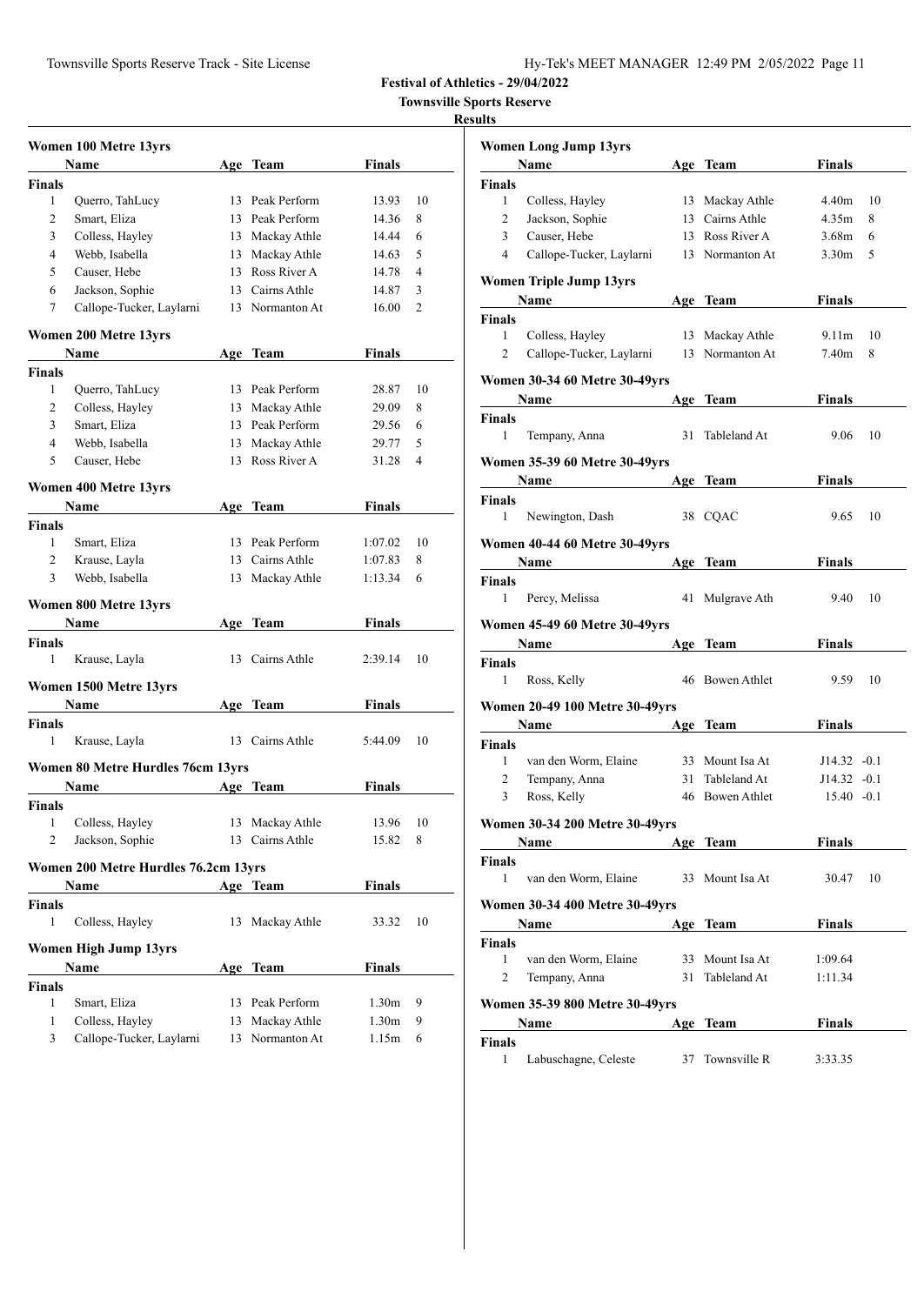|               | Women 45-49 80 Metre Hurdles 76cm 30-49yrs                |    |                 |               |     |
|---------------|-----------------------------------------------------------|----|-----------------|---------------|-----|
|               | Name<br><b>Example 2</b> Age Team                         |    |                 | Finals        |     |
| Finals        |                                                           |    |                 |               |     |
| 1             | Ross, Kelly                                               |    | 46 Bowen Athlet | 15.78         | 10  |
| 2             | Newington, Dash                                           |    | 38 CQAC         | 19.62         | 8   |
|               | Women 35-39 Triple Jump 30-49yrs                          |    |                 |               |     |
|               | <b>Name</b>                                               |    | Age Team        | Finals        |     |
| Finals<br>1   | Newington, Dash                                           |    | 38 CQAC         | 8.85m 1.4     |     |
|               | Women 40-44 Triple Jump 30-49yrs                          |    |                 |               |     |
|               | Name<br>the control of the control of the control of      |    | Age Team        | Finals        |     |
| Finals<br>1   | Curtis Gee, Nina                                          |    | 41 Keppel Coast | $6.58m + 0.0$ |     |
|               | Women 45-49 Triple Jump 30-49yrs                          |    |                 |               |     |
|               | Name Age Team                                             |    |                 | Finals        |     |
| Finals        |                                                           |    |                 |               |     |
| 1             | Ross, Kelly                                               |    | 46 Bowen Athlet | 7.84 $m$ +0.0 |     |
|               | Women 40-44 200 Metre 30-49yrs Heptathlon                 |    |                 |               |     |
|               | Name Age Team                                             |    |                 | Finals        |     |
| Finals        |                                                           |    |                 |               |     |
| 1             | Foster, Melissa                                           |    | 44 Masters Athl | 28.14         | 620 |
|               | Women 45-49 200 Metre 30-49yrs Heptathlon                 |    |                 |               |     |
|               | Name                                                      |    | Age Team        | Finals        |     |
| Finals        |                                                           |    |                 |               |     |
| 1             | Ellis, Caroline                                           |    | 48 Athletics Wo | 31.99         | 352 |
|               | Women 40-44 800 Metre 30-49yrs Heptathlon                 |    |                 |               |     |
|               | Name<br><b>Example 2</b> Age Team                         |    |                 | Finals        |     |
| Finals        |                                                           |    |                 |               |     |
| 1             | Foster, Melissa                                           |    | 44 Masters Athl | 3:58.39       | 19  |
|               |                                                           |    |                 |               |     |
|               | Women 45-49 800 Metre 30-49yrs Heptathlon                 |    |                 |               |     |
|               | <b>Age Team</b><br>Name                                   |    |                 | Finals        |     |
| Finals<br>1   | Ellis, Caroline                                           |    | 48 Athletics Wo | 3:08.75       | 288 |
|               | Women 40-44 80 Metre Hurdles 40-49762 30-49yrs Heptathlon |    |                 |               |     |
|               | Name                                                      |    | Age Team        | <b>Finals</b> |     |
| Finals        |                                                           |    |                 |               |     |
| 1             | Foster, Melissa                                           |    | 44 Masters Athl | 13.61         | 605 |
|               | Women 45-49 80 Metre Hurdles 40-49762 30-49yrs Heptathlon |    |                 |               |     |
|               | Name                                                      |    | Age Team        | Finals        |     |
| Finals<br>1   | Ellis, Caroline                                           | 48 | Athletics Wo    | 16.38         | 290 |
|               |                                                           |    |                 |               |     |
|               | Women 35-39 Hammer Throw 4kg 30-49yrs Throws Pentathlon   |    |                 |               |     |
|               | Name                                                      |    | Age Team        | <b>Finals</b> |     |
| <b>Finals</b> |                                                           |    |                 |               |     |
| $\mathbf{1}$  | Newington, Dash                                           | 38 | CQAC            | 22.42m        | 331 |
| 2             | Wessling F44, Sara                                        | 37 | Maroochy Ath    | 13.72m        | 150 |

| Women 40-44 Hammer Throw 4kg 30-49yrs Throws Pentathlon                                                                                                                                                                       |     |                 |                |     |  |  |
|-------------------------------------------------------------------------------------------------------------------------------------------------------------------------------------------------------------------------------|-----|-----------------|----------------|-----|--|--|
| Name and the same state of the state of the state of the state of the state of the state of the state of the state of the state of the state of the state of the state of the state of the state of the state of the state of |     | Age Team        | <b>Finals</b>  |     |  |  |
| Finals                                                                                                                                                                                                                        |     |                 |                |     |  |  |
| 1<br>Hoare, Cathryn                                                                                                                                                                                                           |     | 41 Mackay Athle | 21.40m         | 309 |  |  |
| Women 45-49 Hammer Throw 4kg 30-49yrs Throws Pentathlon                                                                                                                                                                       |     |                 |                |     |  |  |
| Name Age Team Finals                                                                                                                                                                                                          |     |                 |                |     |  |  |
| Finals                                                                                                                                                                                                                        |     |                 |                |     |  |  |
| 1<br>Wallis, Helen                                                                                                                                                                                                            |     | 45 Charters Tow | 26.62m         | 420 |  |  |
| 2<br>Austin, Rebecca                                                                                                                                                                                                          |     | 45 Mulgrave Ath | 24.09m         | 366 |  |  |
|                                                                                                                                                                                                                               |     |                 |                |     |  |  |
| Women 60-64 100 Metre 50-109yrs                                                                                                                                                                                               |     |                 |                |     |  |  |
| Name and the same state of the state of the state of the state of the state of the state of the state of the state of the state of the state of the state of the state of the state of the state of the state of the state of |     | Age Team        | <b>Prelims</b> |     |  |  |
| Heat                                                                                                                                                                                                                          |     |                 |                |     |  |  |
| 1<br>Varley, Desley                                                                                                                                                                                                           |     | 62 Qld Masters  | 18.40q NWI     |     |  |  |
|                                                                                                                                                                                                                               |     |                 |                |     |  |  |
| Women 55-59 200 Metre 50-109yrs                                                                                                                                                                                               |     |                 |                |     |  |  |
| Name                                                                                                                                                                                                                          |     | Age Team        | Finals         |     |  |  |
| Finals                                                                                                                                                                                                                        |     |                 |                |     |  |  |
| 1<br>Townsend, Vicki                                                                                                                                                                                                          |     | 58 Act Masters  | 30.53          | 10  |  |  |
|                                                                                                                                                                                                                               |     |                 |                |     |  |  |
| Women 60-64 800 Metre 50-109yrs                                                                                                                                                                                               |     |                 |                |     |  |  |
| Name Age Team                                                                                                                                                                                                                 |     |                 | Finals         |     |  |  |
| Finals                                                                                                                                                                                                                        |     |                 |                |     |  |  |
| Labuschagne, Rosemarie 64 Townsville R<br>1                                                                                                                                                                                   |     |                 | 4:13.97        |     |  |  |
| Women 60-64 1500 Metre 50-109yrs                                                                                                                                                                                              |     |                 |                |     |  |  |
|                                                                                                                                                                                                                               |     |                 | Finals         |     |  |  |
| Name Age Team                                                                                                                                                                                                                 |     |                 |                |     |  |  |
| Finals<br>Labuschagne, Rosemarie 64 Townsville R<br>1                                                                                                                                                                         |     |                 | 7:43.46        |     |  |  |
| Women 55-59 80 Metre Hurdles 76cm 50-109yrs                                                                                                                                                                                   |     |                 |                |     |  |  |
|                                                                                                                                                                                                                               |     | Age Team        | <b>Finals</b>  |     |  |  |
|                                                                                                                                                                                                                               |     |                 |                |     |  |  |
| Finals<br>Townsend, Vicki                                                                                                                                                                                                     |     | 58 Act Masters  | $DQ - 0.5$     |     |  |  |
| Women 55-59 800 Metre 50-109yrs Heptathlon                                                                                                                                                                                    |     |                 |                |     |  |  |
|                                                                                                                                                                                                                               |     | Age Team        | Finals         |     |  |  |
| Finals                                                                                                                                                                                                                        |     |                 |                |     |  |  |
| 1<br>Townsend, Vicki                                                                                                                                                                                                          |     | 58 Act Masters  | 3:16.19        | 229 |  |  |
| Women 55-59 200 Metre 50-109yrs Heptathlon                                                                                                                                                                                    |     |                 |                |     |  |  |
|                                                                                                                                                                                                                               |     |                 |                |     |  |  |
| Name                                                                                                                                                                                                                          | Age | <b>Team</b>     | <b>Finals</b>  |     |  |  |
| <b>Finals</b><br>1<br>Townsend, Vicki                                                                                                                                                                                         |     | 58 Act Masters  | 30.39          | 455 |  |  |
|                                                                                                                                                                                                                               |     |                 |                |     |  |  |
| Women 55-59 80 Metre Hurdles .762 50-109yrs Heptathlon                                                                                                                                                                        |     |                 |                |     |  |  |
| Name                                                                                                                                                                                                                          |     | Age Team        | Finals         |     |  |  |
| Finals                                                                                                                                                                                                                        |     |                 |                |     |  |  |
| 1<br>Townsend, Vicki                                                                                                                                                                                                          |     | 58 Act Masters  | 14.37          | 508 |  |  |
| Women 55-59 Heptathlon 50-109yrs                                                                                                                                                                                              |     |                 |                |     |  |  |
| Name                                                                                                                                                                                                                          | Age | Team            | <b>Finals</b>  |     |  |  |
|                                                                                                                                                                                                                               |     |                 |                |     |  |  |
| Finals                                                                                                                                                                                                                        |     |                 |                |     |  |  |
| 1<br>Townsend, Vicki                                                                                                                                                                                                          |     | 58 Act Masters  | 508            |     |  |  |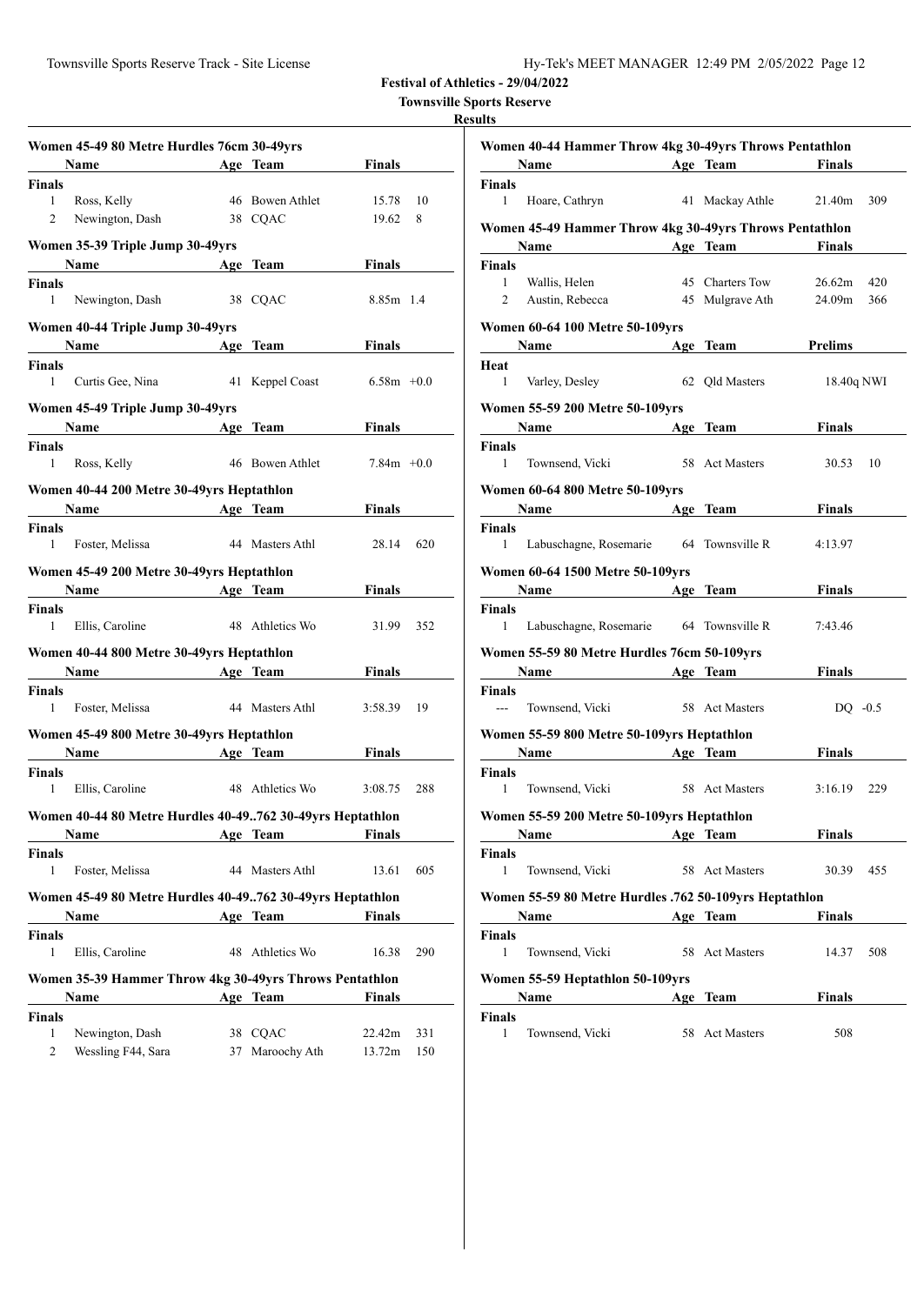| Women 60 Metre Multi-Class Open                |                                                           |     |                 |                    |     |  |  |
|------------------------------------------------|-----------------------------------------------------------|-----|-----------------|--------------------|-----|--|--|
|                                                | Name<br><b>Example 2</b> Age Team                         |     |                 | <b>Finals</b>      |     |  |  |
| Finals                                         |                                                           |     |                 |                    |     |  |  |
| 1                                              | Tobin Rr1, Amy                                            | 28  | Gold Coast V    | 19.40              | 10  |  |  |
|                                                | Women 100 Metre Multi-Class Open                          |     |                 |                    |     |  |  |
|                                                | Name                                                      |     | Age Team        | Finals             |     |  |  |
| Finals<br>1                                    | Tobin Rr1, Amy                                            |     | 28 Gold Coast V | 30.15 2.7          |     |  |  |
| Women 14-15 2000 Metre Steeplechase 76.2cm U16 |                                                           |     |                 |                    |     |  |  |
|                                                | Name                                                      |     | Age Team        | Finals             |     |  |  |
| Finals                                         |                                                           |     |                 |                    |     |  |  |
| 1                                              | Ross, Keelah                                              |     | 14 Bowen Athlet | 9:41.20            | 10  |  |  |
| 2                                              | Muir, Keeleigh                                            |     | 14 Bowen Athlet | 11:22.01           | 8   |  |  |
|                                                | Heptathlon: #4 Women 200 Metre U16 Heptathlon             |     |                 |                    |     |  |  |
|                                                | Name<br><b>Example 2</b> Age Team                         |     |                 | Finals             |     |  |  |
| Finals                                         |                                                           |     |                 |                    |     |  |  |
| 1                                              | Horne, Elizabeth                                          |     | 15 Peak Perform | 26.88              | 722 |  |  |
|                                                | Heptathlon: #7 Women 800 Metre U16 Heptathlon             |     |                 |                    |     |  |  |
|                                                | <b>Example 2</b> Age Team<br><b>Name</b>                  |     |                 | <b>Finals</b>      |     |  |  |
| <b>Finals</b>                                  |                                                           |     |                 |                    |     |  |  |
| 1                                              | Horne, Elizabeth                                          |     | 15 Peak Perform | 2:35.22            | 629 |  |  |
|                                                | Heptathlon: #1 Women 90 Metre Hurdles 76cm U16 Heptathlon |     |                 |                    |     |  |  |
|                                                | Name<br><b>Example 2</b> Age Team                         |     |                 | Finals             |     |  |  |
| Finals                                         |                                                           |     |                 |                    |     |  |  |
| 1                                              | Horne, Elizabeth                                          |     | 15 Peak Perform | 16.67              | 207 |  |  |
|                                                | Heptathlon: #2 Women High Jump U16 Heptathlon             |     |                 |                    |     |  |  |
|                                                | <b>Example 2</b> Age Team<br>Name                         |     |                 | Finals             |     |  |  |
| Finals<br>1                                    | Horne, Elizabeth                                          |     | 15 Peak Perform | 1.55m              | 678 |  |  |
|                                                | Heptathlon: #5 Women Long Jump U16 Heptathlon             |     |                 |                    |     |  |  |
|                                                | Name<br><b>Example 2</b> Age Team                         |     |                 | Finals             |     |  |  |
| Finals                                         |                                                           |     |                 |                    |     |  |  |
| 1                                              | Horne, Elizabeth                                          |     | 15 Peak Perform | 5.19m              | 612 |  |  |
|                                                | Heptathlon: #3 Women Shot Put U16 Heptathlon              |     |                 |                    |     |  |  |
|                                                | Name                                                      |     | Age Team        | Finals             |     |  |  |
| Finals                                         |                                                           |     |                 |                    |     |  |  |
| 1                                              | Horne, Elizabeth                                          |     | 15 Peak Perform | 8.22m              | 414 |  |  |
|                                                | Heptathlon: #6 Women Javelin Throw 500gm U16 Heptathlon   |     |                 |                    |     |  |  |
|                                                | Name                                                      |     | Age Team        | Finals             |     |  |  |
| Finals<br>1                                    | Horne, Elizabeth                                          |     | 15 Peak Perform | 16.51 <sub>m</sub> | 224 |  |  |
|                                                | Women Heptathlon U16                                      |     |                 |                    |     |  |  |
|                                                | Name                                                      | Age | Team            | <b>Finals</b>      |     |  |  |
| Finals                                         |                                                           |     |                 |                    |     |  |  |
| 1                                              | Horne, Elizabeth                                          |     | 15 Peak Perform | 3486               | 10  |  |  |

|                    | <b>Boys 60 Metre 4yrs</b>                  |   |                |                   |    |
|--------------------|--------------------------------------------|---|----------------|-------------------|----|
|                    | Name                                       |   | Age Team       | Finals            |    |
| Finals             |                                            |   |                |                   |    |
| 1                  | Wyper, Peter                               |   | 4 Mulgrave Ath | 17.20             | 10 |
|                    | <b>Boys 100 Metre 4yrs</b>                 |   |                |                   |    |
|                    | Name                                       |   | Age Team       | Finals            |    |
| Finals             |                                            |   |                |                   |    |
| 1                  | Wyper, Peter                               |   | 4 Mulgrave Ath | 39.25             | 10 |
|                    | <b>Boys Long Jump 4yrs</b>                 |   |                |                   |    |
|                    | Name                                       |   | Age Team       | Finals            |    |
| <b>Finals</b><br>1 | Wyper, Peter                               |   | 4 Mulgrave Ath | 1.15m             | 10 |
|                    | <b>Boys Discus Throw 350g 4yrs</b>         |   |                |                   |    |
|                    | Name                                       |   | Age Team       | Finals            |    |
| Finals             |                                            |   |                |                   |    |
| 1                  | Wyper, Peter                               |   | 4 Mulgrave Ath | 4.05m             | 10 |
|                    | <b>Boys 60 Metre 5yrs</b>                  |   |                |                   |    |
|                    | Name                                       |   | Age Team       | Finals            |    |
| Finals             |                                            |   |                |                   |    |
| $\mathbf{1}$       | Smith, Ryder                               |   | 5 Ross River A | 13.89             | 10 |
| 2                  | Shore, Lachlan                             |   | 5 Ross River A | 14.26             | 8  |
| 3                  | MacGregor, Kallum                          |   | 5 Ross River A | 14.28             | 6  |
|                    | <b>Boys 100 Metre 5yrs</b>                 |   |                |                   |    |
|                    | <b>Name</b>                                |   | Age Team       | <b>Finals</b>     |    |
| Finals             |                                            |   |                |                   |    |
| 1                  | Smith, Ryder                               |   | 5 Ross River A | 24.06             | 10 |
| 2                  | MacGregor, Kallum                          |   | 5 Ross River A | 24.46             | 8  |
| 3                  | Shore, Lachlan                             |   | 5 Ross River A | 27.19             | 6  |
|                    | <b>Boys Long Jump 5yrs</b>                 |   |                |                   |    |
|                    | Name                                       |   | Age Team       | <b>Finals</b>     |    |
| Finals             |                                            |   |                |                   |    |
| 1                  | Smith, Ryder                               |   | 5 Ross River A | 1.37m             | 10 |
| 2                  | Shore, Lachlan                             |   | 5 Ross River A | 1.20 <sub>m</sub> | 8  |
| 3                  | MacGregor, Kallum                          |   | 5 Ross River A | 1.03 <sub>m</sub> | 6  |
|                    | <b>Boys Discus Throw 350g 5yrs</b><br>Name |   | Age Team       | <b>Finals</b>     |    |
| <b>Finals</b>      |                                            |   |                |                   |    |
| $\mathbf{1}$       | MacGregor, Kallum                          | 5 | Ross River A   | 6.53 <sub>m</sub> | 10 |
| 2                  | Shore, Lachlan                             | 5 | Ross River A   | 4.07 <sub>m</sub> | 8  |
|                    |                                            |   |                |                   |    |
|                    | <b>Boys 60 Metre 6yrs</b><br>Name          |   | Age Team       | <b>Finals</b>     |    |
| Finals             |                                            |   |                |                   |    |
| 1                  | Worger, Mitchell                           |   | 6 Ross River A | 12.74             | 10 |
| 2                  | Myles, Archer                              |   | 6 Ross River A | 12.89             | 7  |
| 2                  | Henderson Rr2, Matthew                     |   | 6 NICRR        | 12.89             | 7  |
| 4                  | Posma, Flynn                               |   | 6 Tableland At | 12.94             | 5  |
| 5                  | Cedric, Amias                              |   | 6 Normanton At | 14.32             | 4  |
| 6                  | Lyons-Ormonde, Damian                      |   | 6 CA           | 19.83             | 3  |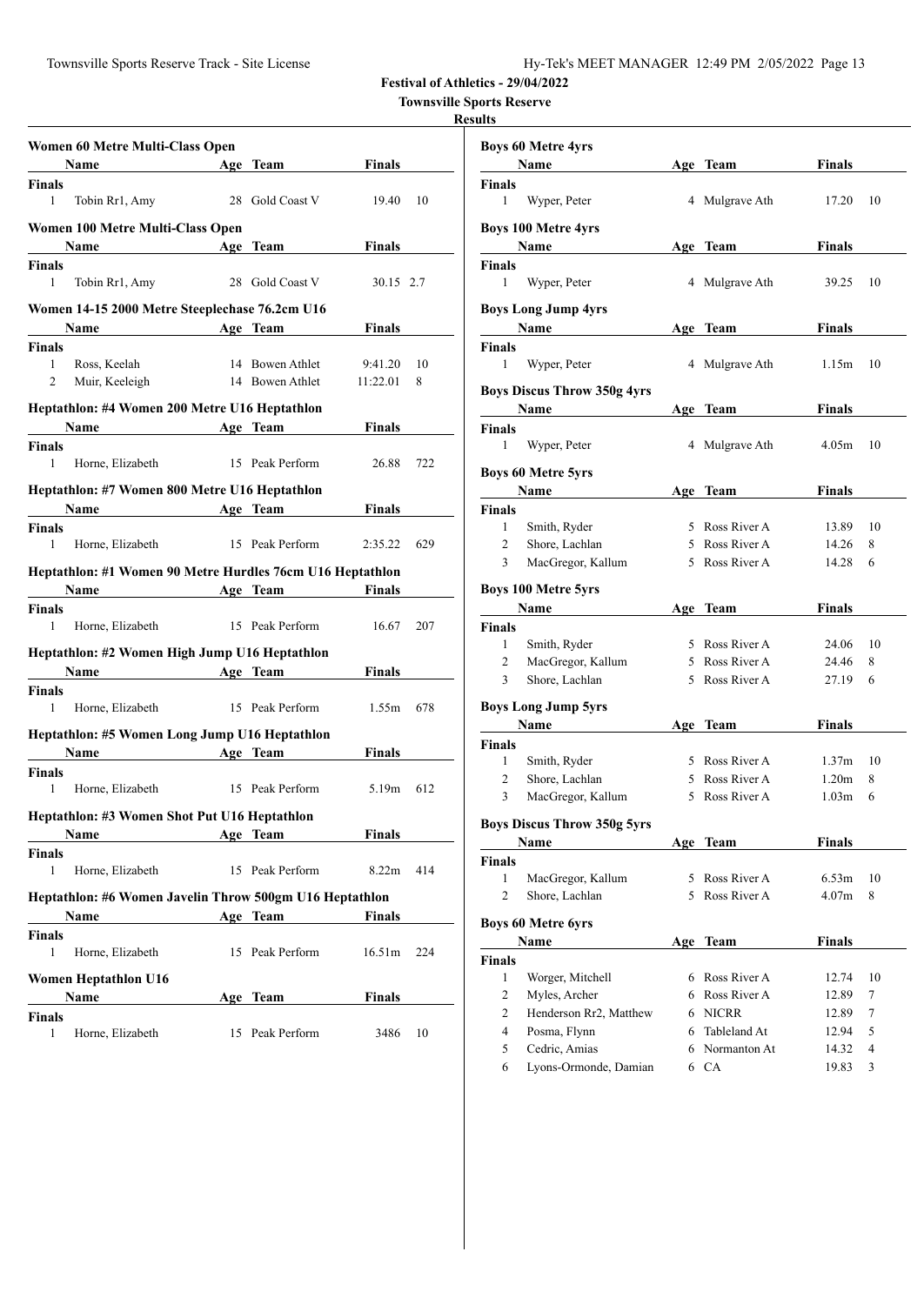|                    | <b>Boys 100 Metre 6yrs</b><br><b>Name</b> |                 | Age Team                       | <b>Finals</b>     |          |
|--------------------|-------------------------------------------|-----------------|--------------------------------|-------------------|----------|
| Finals             |                                           |                 |                                |                   |          |
| 1                  | Posma, Flynn                              | 6               | Tableland At                   | 21.37             | 10       |
| 2                  | Myles, Archer                             |                 | 6 Ross River A                 | 21.43             | 8        |
| 3                  | Worger, Mitchell                          |                 | 6 Ross River A                 | 21.57             | 6        |
| 4                  | Cedric, Amias                             |                 | 6 Normanton At                 | 24.03             | 5        |
| 5                  | Lyons-Ormonde, Damian                     |                 | 6 CA                           | 34.29             | 4        |
|                    |                                           |                 |                                |                   |          |
|                    | <b>Boys Long Jump 6yrs</b>                |                 |                                |                   |          |
|                    | Name                                      |                 | Age Team                       | Finals            |          |
| <b>Finals</b>      |                                           |                 |                                |                   |          |
| 1                  | Posma, Flynn                              | 6.              | Tableland At                   | 2.28m             | 10       |
| 2                  | Myles, Archer                             |                 | 6 Ross River A                 | 2.26m             | 8        |
| 3                  | Worger, Mitchell                          |                 | 6 Ross River A                 | 1.70 <sub>m</sub> | 6        |
| 4                  | Cedric, Amias                             |                 | 6 Normanton At                 | 1.38 <sub>m</sub> | 5        |
| 5                  | Lyons-Ormonde, Damian                     |                 | 6 CA                           | 1.30 <sub>m</sub> | 4        |
|                    | <b>Boys Discus Throw 350g 6yrs</b>        |                 |                                |                   |          |
|                    | Name                                      |                 | Age Team                       | Finals            |          |
| <b>Finals</b>      |                                           |                 |                                |                   |          |
| 1                  | Posma, Flynn                              | 6               | Tableland At                   | 8.08 <sub>m</sub> | 10       |
| 2                  | Worger, Mitchell                          |                 | 6 Ross River A                 | 6.63m             | 8        |
| 3                  | Lyons-Ormonde, Damian                     |                 | 6 CA                           | 5.46m             | 6        |
| $\overline{4}$     | Myles, Archer                             |                 | 6 Ross River A                 | 4.48m             | 5        |
|                    |                                           |                 |                                |                   |          |
|                    | <b>Boys 100 Metre 7yrs</b>                |                 |                                |                   |          |
|                    | Name                                      | Age             | Team                           | Finals            |          |
| <b>Finals</b><br>1 |                                           |                 |                                | 18.22             | 10       |
| 2                  | Morris, Billy                             | 7               | Tully Little<br>7 Ross River A |                   | 8        |
| 3                  | Clark, Jordan                             |                 | 7 Townsville N                 | 19.10             | 6        |
| 4                  | Blum, Mikey                               |                 | 7 Ross River A                 | 19.42<br>19.48    | 5        |
|                    | Gudge, Ryken                              |                 | 7 Ross River A                 |                   |          |
| 5                  | Lestone, Max                              | $7^{\circ}$     | Townsville N                   | 19.55             | 4        |
| 6                  | Otto, Jayden                              |                 |                                | 19.81             | 3        |
| 7                  | Moran, Marcus                             | $7^{\circ}$     | Townsville N                   | 20.28             | 2        |
| 8<br>9             | Wyper, Leo                                | $7\overline{ }$ | Mulgrave Ath<br>7 Cairns Athle | 20.46<br>21.17    | 1<br>0.6 |
|                    | Cipreanu, Alexander                       |                 |                                |                   |          |
|                    | <b>Boys 200 Metre 7yrs</b>                |                 |                                |                   |          |
|                    | Name                                      | Age             | <b>Team</b>                    | Finals            |          |
| <b>Finals</b>      |                                           |                 |                                |                   |          |
| $\mathbf{1}$       | Morris, Billy                             | 7               | Tully Little                   | 40.41             | 10       |
| 2                  | Clark. Jordan                             | $\tau$          | Ross River A                   | 40.98             | 8        |
| 3                  | Otto, Jayden                              | $7^{\circ}$     | Townsville N                   | 42.46             | 6        |
| $\overline{4}$     | Blum, Mikey                               | 7 <sup>7</sup>  | Townsville N                   | 42.63             | 5        |
| 5                  | Moran, Marcus                             |                 | 7 Townsville N                 | 42.65             | 4        |
| 6                  | Lestone, Max                              |                 | 7 Ross River A                 | 43.17             | 3        |
| 7                  | Gudge, Ryken                              |                 | 7 Ross River A                 | 43.46             | 2        |
| 8                  | Wyper, Leo                                | $7^{\circ}$     | Mulgrave Ath                   | 45.40             | 1        |
| 9                  | Cipreanu, Alexander                       | $7^{\circ}$     | Cairns Athle                   | 47.66             | $-2.0$   |
|                    | <b>Boys 60 Metre Hurdles 45cm 7yrs</b>    |                 |                                |                   |          |
|                    | Name                                      |                 | Age Team                       | <b>Finals</b>     |          |
| <b>Finals</b>      |                                           |                 |                                |                   |          |
| 1                  | Clark, Jordan                             | 7               | Ross River A                   | 13.71             | 10       |
|                    |                                           |                 |                                |                   |          |

| unts           |                                        |                 |                     |                    |                |
|----------------|----------------------------------------|-----------------|---------------------|--------------------|----------------|
| 2              | Lestone, Max                           | 7               | Ross River A        | 13.97              | 8              |
| 3              | Morris, Billy                          | 7               | <b>Tully Little</b> | 13.98              | 6              |
| 4              | Wyper, Leo                             |                 | 7 Mulgrave Ath      | 14.84              | 5              |
| 5              | Otto, Jayden                           |                 | 7 Townsville N      | 15.95              | $\overline{4}$ |
| 6              | Cipreanu, Alexander                    |                 | 7 Cairns Athle      | 16.19              | 3              |
| 7              | Gudge, Ryken                           |                 | 7 Ross River A      | 16.32              | $\overline{2}$ |
| 8              | Blum, Mikey                            | $7\overline{ }$ | Townsville N        | 16.80              | 1              |
|                | <b>Boys Long Jump 7yrs</b>             |                 |                     |                    |                |
|                | Name                                   | Age             | <b>Team</b>         | <b>Finals</b>      |                |
| <b>Finals</b>  |                                        |                 |                     |                    |                |
| 1              | Morris, Billy                          | 7               | Tully Little        | 2.67m              | 10             |
| 2              | Lestone, Max                           |                 | 7 Ross River A      | 2.39m              | 8              |
| 3              | Wyper, Leo                             | $7^{\circ}$     | Mulgrave Ath        | 2.30 <sub>m</sub>  | 6              |
| 4              | Otto, Jayden                           |                 | 7 Townsville N      | 2.18m              | 5              |
| 5              | Cipreanu, Alexander                    |                 | 7 Cairns Athle      | 2.15m              | $\overline{4}$ |
| 6              | Blum, Mikey                            |                 | 7 Townsville N      | 2.10 <sub>m</sub>  | 3              |
| 7              | Clark, Jordan                          |                 | 7 Ross River A      | 1.95m              | 1.5            |
| 7              | Gudge, Ryken                           | 7               | Ross River A        | 1.95m              | 1.5            |
|                | <b>Boys Discus Throw 500g 7yrs</b>     |                 |                     |                    |                |
|                | Name                                   |                 | Age Team            | <b>Finals</b>      |                |
| <b>Finals</b>  |                                        |                 |                     |                    |                |
| $\mathbf{1}$   | Morris, Billy                          | 7               | <b>Tully Little</b> | 10.03 <sub>m</sub> | 10             |
| 2              | Blum, Mikey                            |                 | 7 Townsville N      | 8.39 <sub>m</sub>  | 8              |
| 3              | Wyper, Leo                             |                 | 7 Mulgrave Ath      | 7.80m              | 6              |
| 4              | Gudge, Ryken                           |                 | 7 Ross River A      | 6.90m              | 5              |
| 5              | Clark, Jordan                          | $7^{\circ}$     | Ross River A        | 6.80 <sub>m</sub>  | $\overline{4}$ |
| 6              | Cipreanu, Alexander                    |                 | 7 Cairns Athle      | 6.12m              | 3              |
| 7              | Otto, Jayden                           | 7               | Townsville N        | 5.92m              | $\overline{2}$ |
|                | <b>Boys 100 Metre 8yrs</b>             |                 |                     |                    |                |
|                | Name                                   | Age             | <b>Team</b>         | <b>Finals</b>      |                |
| Finals         |                                        |                 |                     |                    |                |
| 1              | Makowski, Christopher                  | 8               | Townsville N        | 17.45              | 10             |
| 2              | Posma, Bentley                         | 8               | Tableland At        | 19.16              | 8              |
| 3              | Titlow, Cody                           | 8               | Tableland At        | 20.12              | 6              |
| $\overline{4}$ | Daniels, Jaiden                        | 8               | Normanton At        | 21.19              | 5              |
| 5              | Austin, Benjamin                       | 8               | Mulgrave Ath        | 22.55              | $\overline{4}$ |
|                | <b>Boys 800 Metre 8yrs</b>             |                 |                     |                    |                |
|                | Name                                   |                 | Age Team            | <b>Finals</b>      |                |
| <b>Finals</b>  |                                        |                 |                     |                    |                |
| 1              | Carini, Franco                         | 8               | Independant         | 3:13.31            | 10             |
| 2              | Makowski, Christopher                  | 8               | Townsville N        | 3:17.99            | 8              |
| 3              | Posma, Bentley                         | 8               | Tableland At        | 3:46.24            | 6              |
| $\overline{4}$ | Smart, Joe                             |                 | 8 CA                | 3:54.67            | 5              |
| 5              | Daniels, Jaiden                        |                 | 8 Normanton At      | 4:09.43            | 4              |
| 6              | Titlow, Cody                           | 8               | Tableland At        | 5:06.40            | 3              |
|                | <b>Boys 60 Metre Hurdles 45cm 8yrs</b> |                 |                     |                    |                |
|                | Name                                   | Age             | Team                | <b>Finals</b>      |                |
| Finals         |                                        |                 |                     |                    |                |
| $\mathbf{1}$   | Makowski, Christopher                  | 8               | Townsville N        | 12.89              | 10             |
| 2              | Posma, Bentley                         | 8               | Tableland At        | 13.50              | 8              |
| 3              | Titlow, Cody                           | 8               | Tableland At        | 14.55              | 6              |
| $\overline{4}$ | Daniels, Jaiden                        |                 |                     |                    | 5              |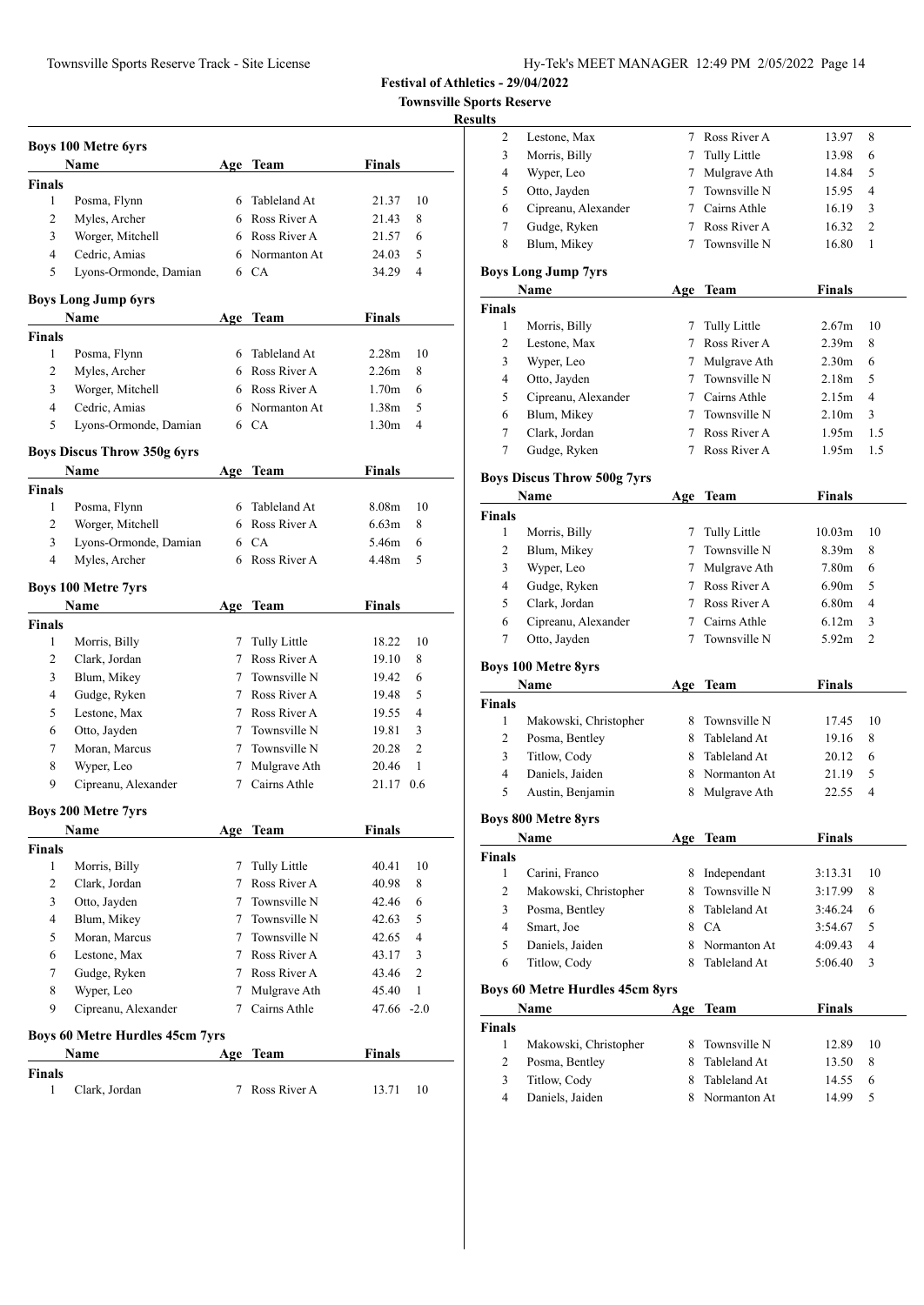| Hy-Tek's MEET MANAGER 12:49 PM 2/05/2022 Page 15 |  |  |  |  |
|--------------------------------------------------|--|--|--|--|
|--------------------------------------------------|--|--|--|--|

| ı<br>v. |
|---------|
|         |

|                | Finals  (Boys 60 Metre Hurdles 45cm 8yrs) |     |                |                    |                |
|----------------|-------------------------------------------|-----|----------------|--------------------|----------------|
|                | Name                                      |     | Age Team       | Finals             |                |
| 5              | Smart, Joe                                | 8   | CA             | 15.65              | $\overline{4}$ |
| 6              | Austin, Benjamin                          | 8   | Mulgrave Ath   | 16.17              | 3              |
|                | <b>Boys High Jump 8yrs</b>                |     |                |                    |                |
|                | Name                                      | Age | Team           | <b>Finals</b>      |                |
| <b>Finals</b>  |                                           |     |                |                    |                |
| 1              | Posma, Bentley                            | 8   | Tableland At   | 0.96 <sub>m</sub>  | 8              |
| 1              | Smart, Joe                                |     | 8 CA           | 0.96 <sub>m</sub>  | 8              |
| 1              | Makowski, Christopher                     |     | 8 Townsville N | 0.96 <sub>m</sub>  | 8              |
| $\overline{4}$ | Titlow, Cody                              | 8   | Tableland At   | 0.90 <sub>m</sub>  | 5              |
| 5              | Daniels, Jaiden                           |     | 8 Normanton At | 0.75m              | 4              |
|                | <b>Boys Discus Throw 500g 8yrs</b>        |     |                |                    |                |
|                | Name                                      |     | Age Team       | <b>Finals</b>      |                |
| Finals         |                                           |     |                |                    |                |
| 1              | Titlow, Cody                              | 8   | Tableland At   | 10.83 <sub>m</sub> | 10             |
| 2              | Posma, Bentley                            | 8.  | Tableland At   | 10.60m             | 8              |
| 3              | Austin, Benjamin                          |     | 8 Mulgrave Ath | 10.58m             | 6              |
| 4              | Smart, Joe                                |     | 8 CA           | 9.97 <sub>m</sub>  | 5              |
| 5              | Daniels, Jaiden                           | 8   | Normanton At   | 6.23m              | 4              |
|                | <b>Boys 100 Metre 9yrs</b>                |     |                |                    |                |
|                | Name                                      | Age | Team           | <b>Finals</b>      |                |
| <b>Finals</b>  |                                           |     |                |                    |                |
| 1              | Lee, Parker                               |     | 9 Cairns Athle | 15.86              | 10             |
| 2              | Lee, Hudson                               |     | 9 Cairns Athle | 16.08              | 8              |
| 3              | Cook, Odin                                |     | 9 Cairns Athle | 16.62              | 6              |
| 4              | Lenton-Cater, Quinn                       |     | 9 Cairns Athle | 16.72              | 5              |
| 5              | Driemel, Heath                            | 9   | Tully Little   | 17.39              | 3.5            |
| 5              | Payne, Bronson                            | 9.  | Townsville N   | 17.39              | 3.5            |
| 7              | McCormack, Joseph                         |     | 9 Townsville N | 17.89              | 2              |
| 8              | Mahoney, Oscar                            |     | 9 Independant  | 18.32              | 1              |
| 9              | Pascoe, Justin                            |     | 9 Normanton At | $18.78 - 1.6$      |                |
| 10             | Moran, Brody                              |     | 9 Townsville N | 18.95 -1.6         |                |
| 11             | Colless, Lachie                           |     | 9 Mackay Athle | 19.90 -1.6         |                |
| 12             | White, Henry                              |     | 9 Townsville N | 21.39 -1.8         |                |
| 13             | George, Tanison                           | 9.  | Normanton At   | 23.86 -1.8         |                |
| 14             | Pennington, Xavier                        | 9   | Ross River A   | 24.69 -1.8         |                |
|                | <b>Boys 800 Metre 9yrs</b>                |     |                |                    |                |
|                | Name                                      |     | Age Team       | <b>Finals</b>      |                |
| <b>Finals</b>  |                                           |     |                |                    |                |
| 1              | Lee, Parker                               |     | 9 Cairns Athle | 3:03.46            | 10             |
| 2              | Lee, Hudson                               |     | 9 Cairns Athle | 3:05.02            | 8              |
| 3              | Driemel, Heath                            |     | 9 Tully Little | 3:07.96            | 6              |
| 4              | McCormack, Joseph                         |     | 9 Townsville N | 3:13.07            | 5              |
| 5              | Payne, Bronson                            | 9.  | Townsville N   | 3:16.37            | 4              |
| 6              | Colless, Lachie                           | 9   | Mackay Athle   | 3:19.37            | 3              |
| 7              | White, Henry                              | 9   | Townsville N   | 3:19.47            | 2              |
| 8              | Mahoney, Oscar                            |     | 9 Independant  | 3:35.96            | 1              |
| 9              | Pascoe, Justin                            |     | 9 Normanton At | 3:35.97            |                |
| 10             | Pennington, Xavier                        |     | 9 Ross River A | 4:41.59            |                |
|                |                                           |     |                |                    |                |

|               | <b>Boys 60 Metre Hurdles 60cm 9yrs</b> |     |                                  |                                     |
|---------------|----------------------------------------|-----|----------------------------------|-------------------------------------|
|               | Name                                   |     | Age Team                         | Finals                              |
| <b>Finals</b> |                                        |     |                                  |                                     |
| 1             | Cook, Odin                             |     | 9 Cairns Athle                   | 10<br>13.17                         |
| 2             | McCormack, Joseph                      | 9   | Townsville N                     | 13.51<br>8                          |
| 3             | Moran, Brody                           | 9.  | Townsville N                     | 13.81<br>6                          |
| 4             | Pascoe, Justin                         |     | 9 Normanton At                   | 5<br>13.82                          |
| 5             | Payne, Bronson                         |     | 9 Townsville N                   | $\overline{4}$<br>14.45             |
| 6             | White, Henry                           |     | 9 Townsville N                   | 3<br>15.33                          |
| 7             | Colless, Lachie                        |     | 9 Mackay Athle                   | $\overline{c}$<br>15.47             |
| 8             | Driemel, Heath                         |     | 9 Tully Little                   | 1<br>17.43                          |
| 9             | George, Tanison                        |     | 9 Normanton At                   | 17.57 -1.6                          |
| 10            | Pennington, Xavier                     |     | 9 Ross River A                   | 19.79 -1.5                          |
|               | <b>Boys High Jump 9yrs</b>             |     |                                  |                                     |
|               | Name                                   | Age | <b>Team</b>                      | <b>Finals</b>                       |
| <b>Finals</b> |                                        |     |                                  |                                     |
| 1             | Cook, Odin                             |     | 9 Cairns Athle                   | 1.14m<br>10                         |
| 2             | Payne, Bronson                         | 9   | Townsville N                     | 1.05m<br>8                          |
| 3             | McCormack, Joseph                      | 9.  | Townsville N                     | 5.5<br>1.00 <sub>m</sub>            |
| 3             | Driemel, Heath                         | 9.  | <b>Tully Little</b>              | 5.5<br>1.00 <sub>m</sub>            |
| 5             | Moran, Brody                           |     | 9 Townsville N                   | 3.5<br>0.90 <sub>m</sub>            |
| 5             | Pascoe, Justin                         |     | 9 Normanton At                   | 3.5<br>0.90 <sub>m</sub>            |
| 7             | Colless, Lachie                        |     | 9 Mackay Athle                   | $\overline{c}$<br>0.85 <sub>m</sub> |
| 8             | White, Henry                           | 9   | Townsville N                     | 1<br>0.80 <sub>m</sub>              |
| 9             | George, Tanison                        | 9   | Normanton At                     | 0.75m                               |
|               |                                        |     |                                  |                                     |
|               | <b>Boys Discus Throw 500g 9yrs</b>     |     |                                  |                                     |
|               | Name                                   |     | Age Team                         | <b>Finals</b>                       |
| <b>Finals</b> |                                        |     |                                  |                                     |
| 1             | Payne, Bronson                         | 9   | Townsville N                     | 17.17 <sub>m</sub><br>10            |
| 2             | Pascoe, Justin                         |     | 9 Normanton At                   | 13.85m<br>8                         |
| 3             | Driemel, Heath                         | 9.  | Tully Little                     | 12.01 <sub>m</sub><br>6             |
| 4             | Cook, Odin                             |     | 9 Cairns Athle                   | 5<br>11.87m                         |
| 5             | Colless, Lachie                        |     | 9 Mackay Athle                   | 4<br>11.38m                         |
| 6             | Pennington, Xavier                     |     | 9 Ross River A                   | 3<br>10.40 <sub>m</sub>             |
| 7             | White, Henry                           |     | 9 Townsville N                   | 2<br>8.31 <sub>m</sub>              |
| 8             | George, Tanison                        | 9.  | Normanton At                     | 1<br>7.89m                          |
| 9             | McCormack, Joseph                      | 9   | Townsville N                     | 7.87m                               |
| 10            | Moran, Brody                           | 9   | Townsville N                     | 7.03 <sub>m</sub>                   |
|               | <b>Boys 100 Metre 10yrs</b>            |     |                                  |                                     |
|               | Name                                   |     |                                  | <b>Finals</b>                       |
| Finals        |                                        |     | Age Team                         |                                     |
| 1             | Detenon, Jack                          | 10  | Ross River A                     | 15.35<br>10                         |
| 2             | Makowski, Ryan                         | 10  | Townsville N                     | 8<br>15.39                          |
| 3             | Locher, Jarvis                         | 10  | Mackay Athle                     | 6<br>16.10                          |
| 4             | Pascoe, Darius                         | 10  | Normanton At                     | 5<br>16.59                          |
|               | Grosskreutz, Judson                    |     | 10 Bowen Athlet                  | 4<br>16.82                          |
| 5<br>6        | Hamilton, Ailbe                        | 10  |                                  | 3                                   |
|               |                                        |     | Douglas Athletic<br>Mackay Athle | 16.88<br>2                          |
| 7             | Lewis, Rhys                            | 10  |                                  | 17.22                               |
| 8             | Toby, Benjamin                         | 10  | Normanton At                     | $\mathbf{1}$<br>18.36               |
| 9             | Fitzgerald, Farrell                    | 10  | Townsville N                     | $-0.6$<br>19.21                     |
| 10            | Rich, Jackson                          | 10  | Mulgrave Ath                     | 22.74<br>$-1.8$                     |
|               |                                        |     |                                  |                                     |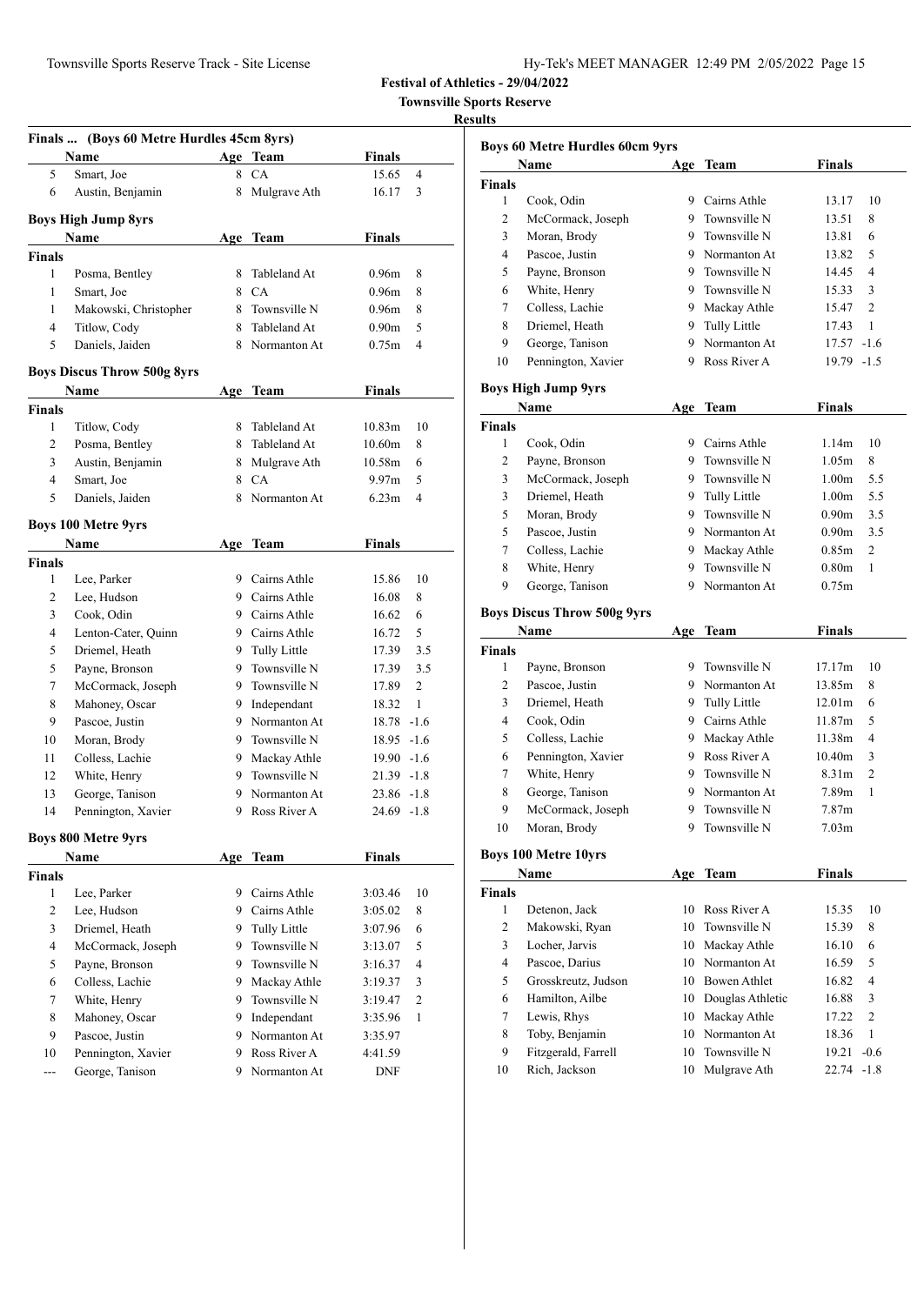| Hy-Tek's MEET MANAGER 12:49 PM 2/05/2022 Page 16 |  |  |  |  |
|--------------------------------------------------|--|--|--|--|
|--------------------------------------------------|--|--|--|--|

|                          | <b>Boys 200 Metre 10yrs</b>             |     |                     |                   |     |
|--------------------------|-----------------------------------------|-----|---------------------|-------------------|-----|
|                          | <b>Name</b>                             |     | Age Team            | Finals            |     |
| Finals                   |                                         |     |                     |                   |     |
| 1                        | Detenon, Jack                           |     | 10 Ross River A     | 32.42             | 10  |
| 2                        | Makowski, Ryan                          |     | 10 Townsville N     | 32.53             | 8   |
| 3                        | Locher, Jarvis                          |     | 10 Mackay Athle     | 32.93             | 6   |
| 4                        | Hamilton, Ailbe                         |     | 10 Douglas Athletic | 36.98             | 5   |
| 5                        | Lewis, Rhys                             |     | 10 Mackay Athle     | 37.25             | 4   |
| 6                        | Toby, Benjamin                          | 10  | Normanton At        | 40.56             | 3   |
| 7                        | Pascoe, Darius                          |     | 10 Normanton At     | 41.23             | 2   |
|                          | <b>Boys 400 Metre 10yrs</b>             |     |                     |                   |     |
|                          | Name                                    | Age | Team                | Finals            |     |
| Finals                   |                                         |     |                     |                   |     |
| 1                        | Detenon, Jack                           |     | 10 Ross River A     | 1:18.54           | 10  |
| 2                        | Hamilton, Ailbe                         |     | 10 Douglas Athletic | 1:24.80           | 8   |
| 3                        | Toby, Benjamin                          |     | 10 Normanton At     | 1:27.37           | 6   |
| $\overline{4}$           | Pascoe, Darius                          |     | 10 Normanton At     | 1:30.33           | 5   |
|                          | <b>Boys 800 Metre 10yrs</b>             |     |                     |                   |     |
|                          | <b>Name</b>                             | Age | Team                | Finals            |     |
| <b>Finals</b>            |                                         |     |                     |                   |     |
| 1                        | Locher, Jarvis                          |     | 10 Mackay Athle     | 2:59.21           | 10  |
| 2                        | Detenon, Jack                           |     | 10 Ross River A     | 2:59.44           | 8   |
| 3                        | Toby, Benjamin                          |     | 10 Normanton At     | 3:28.05           | 6   |
| $\overline{4}$           | Pascoe, Darius                          |     | 10 Normanton At     | 3:34.08           | 5   |
| 5                        | Hamilton, Ailbe                         | 10  | Douglas Athletic    | 3:36.70           | 4   |
|                          | <b>Boys 1500 Metre 10yrs</b>            |     |                     |                   |     |
|                          | Name                                    |     | Age Team            | Finals            |     |
| Finals                   |                                         |     |                     |                   |     |
| 1                        | Detenon, Jack                           | 10  | Ross River A        | 6:42.23           | 10  |
| $\overline{c}$           | Hamilton, Ailbe                         |     | 10 Douglas Athletic | 7:06.38           | 8   |
|                          | <b>Boys 60 Metre Hurdles 60cm 10yrs</b> |     |                     |                   |     |
|                          | <b>Name</b>                             | Age | Team                | Finals            |     |
| Finals                   |                                         |     |                     |                   |     |
| 1                        | Locher, Jarvis                          |     | 10 Mackay Athle     | 11.69             | 10  |
| 2                        | Makowski, Ryan                          | 10  | Townsville N        | 12.04             | 8   |
| 3                        | Detenon, Jack                           |     | 10 Ross River A     | 12.83             | 6   |
| $\overline{\mathcal{L}}$ | Pascoe, Darius                          |     | 10 Normanton At     | 13.04             | 5   |
| 5                        | Hamilton, Ailbe                         | 10  | Douglas Athletic    | 13.52             | 4   |
| 6                        | Grosskreutz, Judson                     | 10  | Bowen Athlet        | 13.65             | 3   |
| $\tau$                   | Toby, Benjamin                          | 10  | Normanton At        | 15.29             | 2   |
| 8                        | Rich, Jackson                           | 10  | Mulgrave Ath        | 16.53             | 1   |
|                          | <b>Boys High Jump 10yrs</b>             |     |                     |                   |     |
|                          | Name                                    | Age | <b>Team</b>         | <b>Finals</b>     |     |
| <b>Finals</b>            |                                         |     |                     |                   |     |
| $\mathbf{1}$             | Locher, Jarvis                          |     | 10 Mackay Athle     | 1.19m             | 10  |
| $\mathbf{2}$             | Makowski, Ryan                          | 10  | Townsville N        | 1.12m             | 8   |
| 3                        | Pascoe, Darius                          |     | 10 Normanton At     | 1.00m             | 5.5 |
| 3                        | Hamilton, Ailbe                         | 10  | Douglas Athletic    | 1.00m             | 5.5 |
| 5                        | Ball, Jake                              | 10  | Tully Little        | 0.95m             | 4   |
| 6                        | Rich, Jackson                           | 10  | Mulgrave Ath        | 0.90 <sub>m</sub> | 3   |
| $\tau$                   | Toby, Benjamin                          | 10  | Normanton At        | 0.85m             | 2   |
|                          |                                         |     |                     |                   |     |

| <b>Boys Long Jump 10yrs</b> |                                     |     |                     |                   |                         |  |
|-----------------------------|-------------------------------------|-----|---------------------|-------------------|-------------------------|--|
|                             | Name                                |     | Age Team            | <b>Finals</b>     |                         |  |
| Finals                      |                                     |     |                     |                   |                         |  |
| 1                           | Locher, Jarvis                      | 10  | Mackay Athle        | 3.60 <sub>m</sub> | 10                      |  |
| 2                           | Makowski, Ryan                      | 10  | Townsville N        | 3.41 <sub>m</sub> | 8                       |  |
| 3                           | Detenon, Jack                       |     | 10 Ross River A     | 3.32 <sub>m</sub> | 6                       |  |
| 4                           | Pascoe, Darius                      |     | 10 Normanton At     | 3.19m             | 5                       |  |
| 5                           | Hamilton, Ailbe                     |     | 10 Douglas Athletic | 3.13 <sub>m</sub> | 4                       |  |
| 6                           | Fitzgerald, Farrell                 |     | 10 Townsville N     | 3.12 <sub>m</sub> | 3                       |  |
| 7                           | Lewis, Rhys                         |     | 10 Mackay Athle     | 3.01 <sub>m</sub> | $\overline{c}$          |  |
| 8                           | Ball, Jake                          |     | 10 Tully Little     | 2.95m             | 1                       |  |
| 9                           | Toby, Benjamin                      | 10  | Normanton At        | $2.81m$ NWI       |                         |  |
| 10                          | Grosskreutz, Judson                 |     | 10 Bowen Athlet     | $2.58m$ NWI       |                         |  |
| 11                          | Rich, Jackson                       |     | 10 Mulgrave Ath     | $2.27m$ NWI       |                         |  |
|                             | <b>Boys Shot Put 2.0kg 10yrs</b>    |     |                     |                   |                         |  |
|                             | Name                                |     | Age Team            | Finals            |                         |  |
| Finals                      |                                     |     |                     |                   |                         |  |
| 1                           | Toby, Benjamin                      |     | 10 Normanton At     | 6.11 <sub>m</sub> | 10                      |  |
| 2                           | Pascoe, Darius                      |     | 10 Normanton At     | 5.91m             | 8                       |  |
| 3                           | Lewis, Rhys                         |     | 10 Mackay Athle     | 5.65m             | 6                       |  |
| 4                           | Hamilton, Ailbe                     | 10  | Douglas Athletic    | 5.24m             | 5                       |  |
| 5                           | Rich, Jackson                       | 10  | Mulgrave Ath        | 4.80 <sub>m</sub> | $\overline{4}$          |  |
|                             |                                     |     |                     |                   |                         |  |
|                             | <b>Boys Discus Throw 750g 10yrs</b> |     |                     |                   |                         |  |
|                             | Name                                |     | Age Team            | Finals            |                         |  |
| <b>Finals</b>               |                                     |     |                     |                   |                         |  |
| 1                           | Locher, Jarvis                      |     | 10 Mackay Athle     | 16.51m            | 10                      |  |
| 2                           | Ball, Jake                          | 10  | Tully Little        | 13.08m            | 8                       |  |
| 3                           | Hamilton, Ailbe                     | 10  | Douglas Athletic    | 12.57m            | 6                       |  |
| 4                           | Detenon, Jack                       | 10  | Ross River A        | 12.26m            | 5                       |  |
| 5                           | Rich, Jackson                       | 10  | Mulgrave Ath        | 11.13m            | 4                       |  |
|                             | <b>Boys 100 Metre 11yrs</b>         |     |                     |                   |                         |  |
|                             | Name                                | Age | Team                | <b>Finals</b>     |                         |  |
| <b>Finals</b>               |                                     |     |                     |                   |                         |  |
| 1                           | Johnson Jnr, Kailu                  | 11  | Independant         | 14.26             | 10                      |  |
| $\overline{2}$              | Nona, David-John                    | 11  | Peak Perform        | 14.32             | 8                       |  |
| 3                           | Moran, Izac                         | 11  | Townsville N        | 14.40             | 6                       |  |
| 4                           | Simpson, Riley                      | 11  | Townsville N        | 14.71             | 5                       |  |
| 5                           | Lowis, Seth                         | 11  | Mackay Athle        | 15.48             | $\overline{\mathbf{4}}$ |  |
| 6                           | Titlow, Declan                      | 11  | Tableland At        | 16.85             | 2.5                     |  |
| 6                           | Curnuck, Finlay                     | 11  | Cairns Athle        | 16.85             | 2.5                     |  |
| 8                           | Titlow, Ashton                      | 11  | Tableland At        | 17.41             | $\mathbf{1}$            |  |
| 9                           | Reid, Owen                          | 11  | Ross River A        | 18.24             | 0.2                     |  |
| 10                          | Smart, Rex                          | 11  | CA                  | 18.52             | $-0.3$                  |  |
|                             | <b>Boys 200 Metre 11yrs</b>         |     |                     |                   |                         |  |
|                             | <b>Name</b>                         | Age | <b>Team</b>         | <b>Finals</b>     |                         |  |
| Finals                      |                                     |     |                     |                   |                         |  |
| 1                           | Johnson Jnr, Kailu                  | 11  | Independant         | 28.89             | 10                      |  |
| $\overline{2}$              | Moran, Izac                         | 11  | Townsville N        | 29.18             | 8                       |  |
| 3                           | Simpson, Riley                      | 11  | Townsville N        | 29.25             | 6                       |  |
| 4                           | Nona, David-John                    | 11  | Peak Perform        | 29.64             | 5                       |  |
| 5                           | Titlow, Declan                      | 11  | Tableland At        | 34.22             | 4                       |  |
| 6                           | Curnuck, Finlay                     | 11  | Cairns Athle        | 34.70             | 3                       |  |
|                             |                                     |     |                     |                   |                         |  |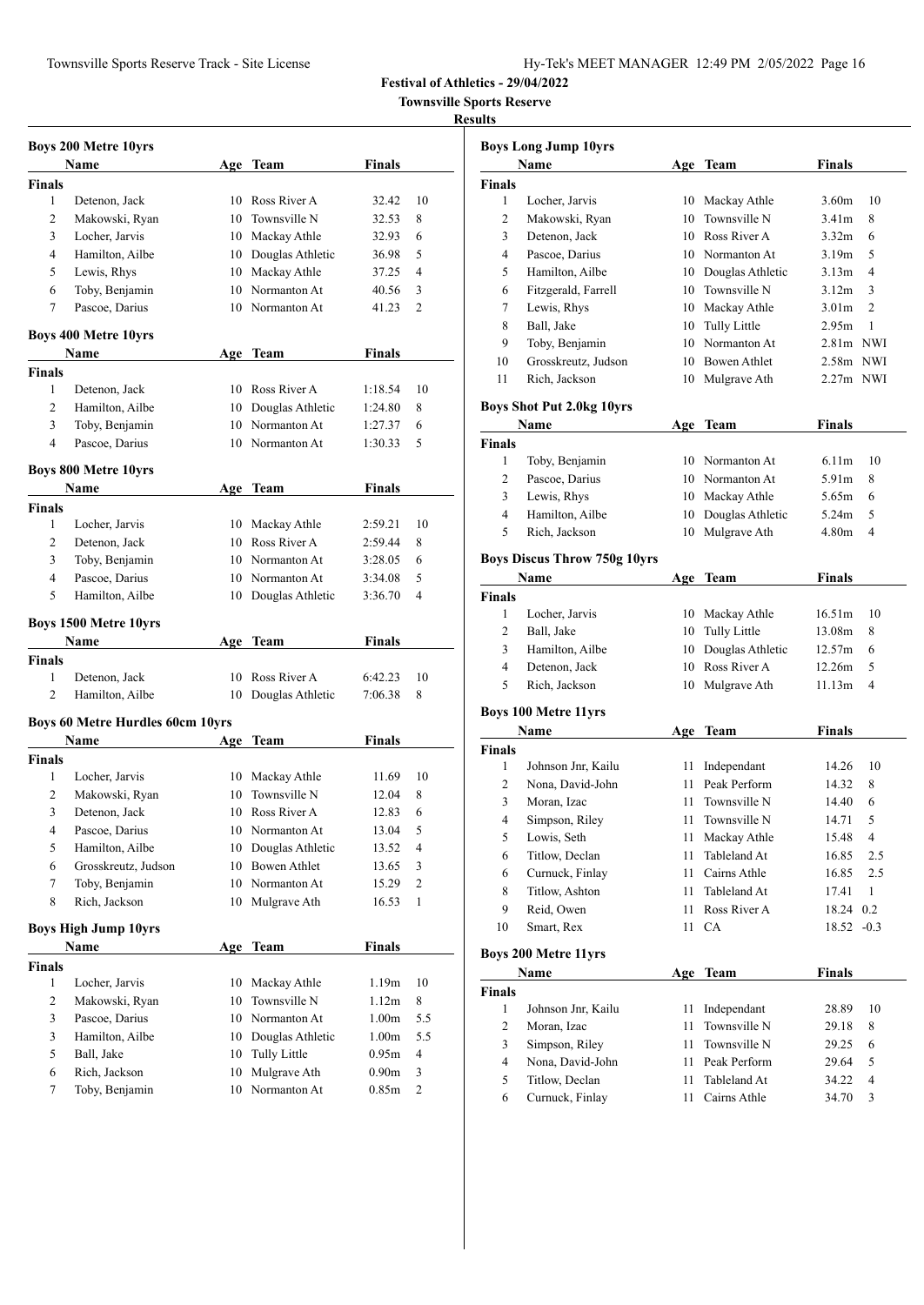| Hy-Tek's MEET MANAGER 12:49 PM 2/05/2022 Page 17 |  |  |  |  |
|--------------------------------------------------|--|--|--|--|
|--------------------------------------------------|--|--|--|--|

### **Townsville Sports Reserve Results**

|                | Finals  (Boys 200 Metre 11yrs)          |     |              |                   |                         |
|----------------|-----------------------------------------|-----|--------------|-------------------|-------------------------|
|                | Name                                    | Age | Team         | <b>Finals</b>     |                         |
| 7              | Titlow, Ashton                          | 11  | Tableland At | 37.17             | 2                       |
| 8              | Reid, Owen                              | 11  | Ross River A | 41.25             | 1                       |
|                |                                         |     |              |                   |                         |
|                | <b>Boys 400 Metre 11yrs</b>             |     |              |                   |                         |
|                | Name                                    |     | Age Team     | Finals            |                         |
| <b>Finals</b>  |                                         |     |              |                   |                         |
| 1              | Simpson, Riley                          | 11  | Townsville N | 1:05.35           | 10                      |
| 2              | Moran, Izac                             | 11  | Townsville N | 1:06.36           | 8                       |
| 3              | Green, Jaydon                           | 11  | Ross River A | 1:25.16           | 6                       |
| $\overline{4}$ | Reid, Owen                              | 11  | Ross River A | 1:48.98           | 5                       |
|                | <b>Boys 800 Metre 11yrs</b>             |     |              |                   |                         |
|                | Name                                    | Age | Team         | Finals            |                         |
| <b>Finals</b>  |                                         |     |              |                   |                         |
| 1              | Simpson, Riley                          | 11  | Townsville N | 2:26.98           | 10                      |
| 2              | Moran, Izac                             | 11  | Townsville N | 2:49.22           | 8                       |
| 3              | Curnuck, Finlay                         | 11  | Cairns Athle | 3:00.48           | 6                       |
| $\overline{4}$ | Titlow, Ashton                          | 11  | Tableland At | 3:17.97           | 5                       |
| 5              | Reid, Owen                              | 11  | Ross River A | 3:59.37           | $\overline{4}$          |
|                | <b>Boys 1500 Metre 11yrs</b>            |     |              |                   |                         |
|                | Name                                    |     |              | Finals            |                         |
| <b>Finals</b>  |                                         | Age | Team         |                   |                         |
| 1              | Simpson, Riley                          | 11  | Townsville N | 4:56.51           | 10                      |
| 2              | Moran, Izac                             | 11  | Townsville N | 5:48.00           | 8                       |
| 3              | Curnuck, Finlay                         | 11  | Cairns Athle | 5:54.26           | 6                       |
| $\overline{4}$ | white, zachary                          | 11  | Townsville N | 6:26.10           | 5                       |
|                |                                         |     |              |                   |                         |
|                | <b>Boys 60 Metre Hurdles 68cm 11yrs</b> |     |              |                   |                         |
|                | Name                                    | Age | Team         | Finals            |                         |
| <b>Finals</b>  |                                         |     |              |                   |                         |
| 1              | Simpson, Riley                          | 11  | Townsville N | 12.81             | 10                      |
| 2              | Titlow, Declan                          | 11  | Tableland At | 12.97             | 8                       |
| 3              | Titlow, Ashton                          | 11  | Tableland At | 13.30             | 6                       |
| $\overline{4}$ | Reid, Owen                              | 11  | Ross River A | 14.80             | 5                       |
| 5              | Green, Jaydon                           | 11  | Ross River A | 15.44             | 4                       |
|                | <b>Boys High Jump 11yrs</b>             |     |              |                   |                         |
|                | Name                                    | Age | Team         | Finals            |                         |
| <b>Finals</b>  |                                         |     |              |                   |                         |
| 1              | Lowis, Seth                             | 11  | Mackay Athle | 1.25m             | 10                      |
| $\overline{c}$ | Titlow, Ashton                          | 11  | Tableland At | 1.10 <sub>m</sub> | $\tau$                  |
| $\overline{2}$ | Titlow, Declan                          | 11  | Tableland At | 1.10 <sub>m</sub> | 7                       |
| $\overline{4}$ | Curnuck, Finlay                         | 11  | Cairns Athle | 1.00 <sub>m</sub> | 4.5                     |
| 4              | Reid, Owen                              | 11  | Ross River A | 1.00 <sub>m</sub> | 4.5                     |
|                |                                         |     |              |                   |                         |
|                | <b>Boys Long Jump 11yrs</b>             |     |              |                   |                         |
|                | Name                                    | Age | <b>Team</b>  | <b>Finals</b>     |                         |
| <b>Finals</b>  |                                         |     |              |                   |                         |
| 1              | Simpson, Riley                          | 11  | Townsville N | 3.86m             | 10                      |
| $\overline{c}$ | Titlow, Declan                          | 11  | Tableland At | 3.69m             | 7                       |
| $\overline{2}$ | Titlow, Ashton                          | 11  | Tableland At | 3.69m             | 7                       |
| $\overline{4}$ | Reid, Owen                              | 11  | Ross River A | 3.23 <sub>m</sub> | 5                       |
| 5              | Green, Jaydon                           | 11  | Ross River A | 3.12m             | $\overline{\mathbf{4}}$ |

| Name           |                 | Age | Team         | <b>Finals</b> |                |
|----------------|-----------------|-----|--------------|---------------|----------------|
| <b>Finals</b>  |                 |     |              |               |                |
| 1              | Lowis, Seth     | 11  | Mackay Athle | 7.66m         | -10            |
| $\overline{c}$ | white, zachary  | 11. | Townsville N | 5.39m         | 8              |
| 3              | Curnuck, Finlay | 11. | Cairns Athle | 5.18m         | 6              |
| 4              | Smart, Rex      | 11  | CA.          | 5.09m         | .5             |
| 5              | Titlow, Declan  | 11  | Tableland At | 4.72m         | $\overline{4}$ |
| 6              | Green, Jaydon   | 11  | Ross River A | 4.54m         | 3              |
| 7              | Reid, Owen      | 11  | Ross River A | 4.35m         | $\mathcal{L}$  |

# **Boys Discus Throw 750g 11yrs**

|                                     | Name                        |    | Age Team        | <b>Finals</b>      |    |
|-------------------------------------|-----------------------------|----|-----------------|--------------------|----|
| Finals                              |                             |    |                 |                    |    |
| $\mathbf{1}$                        | Lowis, Seth                 | 11 | Mackay Athle    | 27.85m             | 10 |
| $\mathfrak{2}$                      | Titlow, Declan              | 11 | Tableland At    | 15.67m             | 8  |
| 3                                   | Simpson, Riley              | 11 | Townsville N    | 15.38m             | 6  |
| 4                                   | white, zachary              | 11 | Townsville N    | 13.05m             | 5  |
| 5                                   | Titlow, Ashton              | 11 | Tableland At    | 12.56m             | 4  |
| 6                                   | Reid, Owen                  | 11 | Ross River A    | 10.90 <sub>m</sub> | 3  |
| 7                                   | Green, Jaydon               | 11 | Ross River A    | 10.85m             | 2  |
|                                     | <b>Boys 100 Metre 12yrs</b> |    |                 |                    |    |
| Name                                |                             |    | Age Team        | Finals             |    |
| Finals                              |                             |    |                 |                    |    |
| 1                                   | Cheyne, Nathan              |    | 12 Ross River A | 14.56              | 10 |
| 2                                   | Lewis, Blake                | 12 | Mackay Athle    | 14.57              | 8  |
| 3                                   | Reid, Jackson               | 12 | Ross River A    | 15.18              | 6  |
| $\overline{\mathcal{L}}$            | Cedric, Ezra                |    | 12 Normanton At | 16.47              | 5  |
|                                     |                             |    |                 |                    |    |
| <b>Boys 200 Metre 12yrs</b><br>Name |                             |    | Age Team        | Finals             |    |
| Finals                              |                             |    |                 |                    |    |
| 1                                   | Lewis, Blake                |    | 12 Mackay Athle | 29.71              | 10 |
| 2                                   | Cheyne, Nathan              |    | 12 Ross River A | 32.36              | 8  |
| 3                                   | Reid, Jackson               |    | 12 Ross River A | 32.73              | 6  |
| 4                                   | Cedric, Ezra                |    | 12 Normanton At | 37.03              | 5  |
|                                     |                             |    |                 |                    |    |
| <b>Boys 400 Metre 12yrs</b><br>Name |                             |    | Age Team        | Finals             |    |
| Finals                              |                             |    |                 |                    |    |
| $\mathbf{1}$                        | Lewis, Blake                |    | 12 Mackay Athle | 1:09.93            | 10 |
| $\overline{c}$                      | Cedric, Ezra                |    | 12 Normanton At | 1:21.29            | 8  |
|                                     |                             |    |                 |                    |    |
|                                     | <b>Boys 800 Metre 12yrs</b> |    |                 |                    |    |
|                                     | Name                        |    | Age Team        | Finals             |    |
| Finals                              |                             |    |                 |                    |    |
| 1                                   | Lyons, Ned                  |    | 12 CA           | 3:15.86            | 10 |
| 2                                   | Cedric, Ezra                |    | 12 Normanton At | 3:17.13            | 8  |
|                                     | Boys 3000 Metre 12yrs       |    |                 |                    |    |
|                                     | Name                        |    | Age Team        | Finals             |    |
| Finals                              |                             |    |                 |                    |    |
| 1                                   | Lyons, Ned                  |    | 12 CA           | 14:01.46           | 10 |
| $\overline{c}$                      | Cedric, Ezra                |    | 12 Normanton At | 14:55.35           | 8  |
| 3                                   | Daniels, Jase               | 12 | Normanton At    | 17:04.28           | 6  |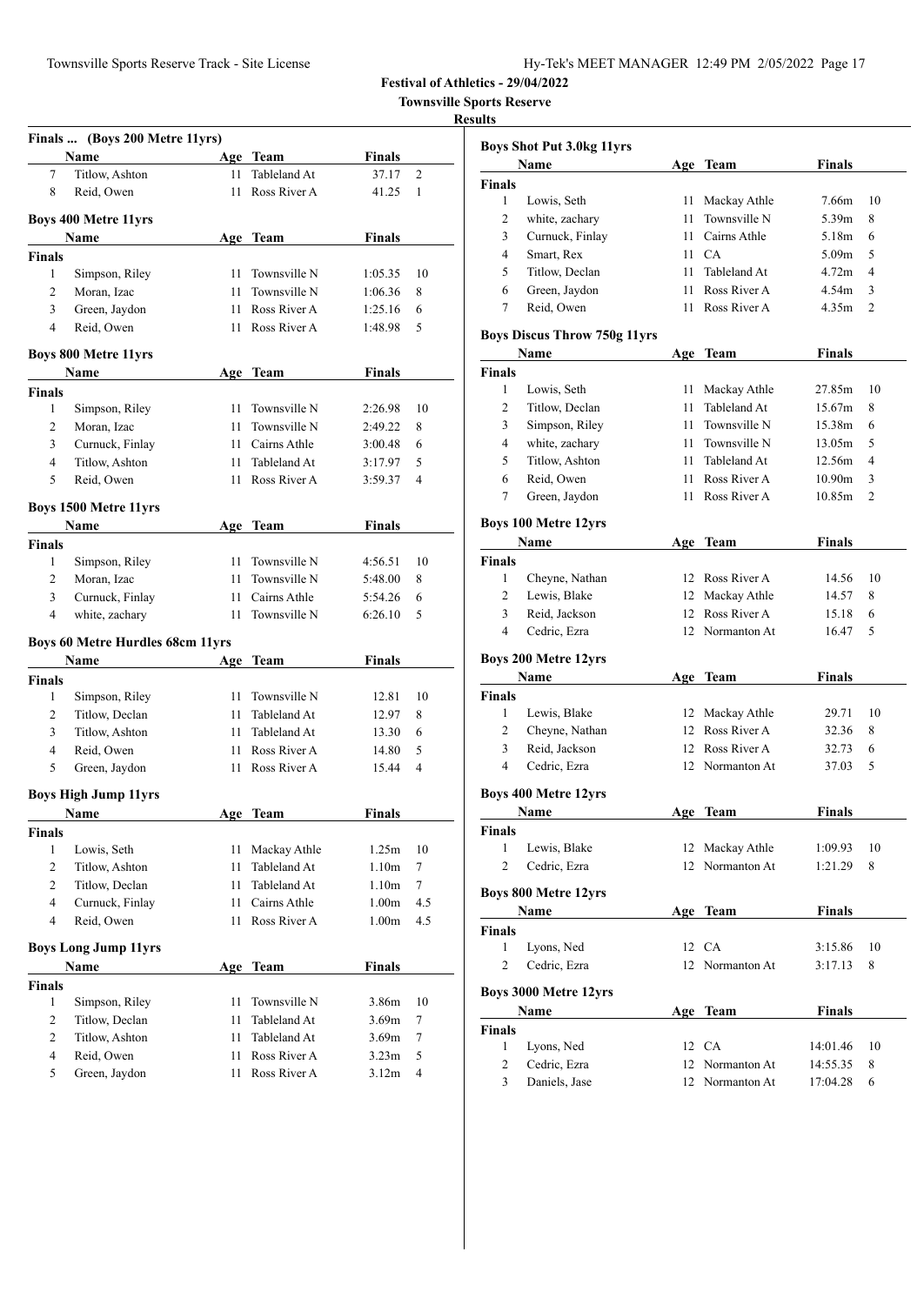2 Minchianski, Matthew 12 Mackay Athle 18.63m 8

**Festival of Athletics - 29/04/2022**

|                     | <b>Boys 90 Metre Hurdles 76cm 12yrs</b> |     |                 |                   |    |
|---------------------|-----------------------------------------|-----|-----------------|-------------------|----|
|                     | Name                                    |     | Age Team        | Finals            |    |
| <b>Finals</b>       |                                         |     |                 |                   |    |
| 1                   | Cheyne, Nathan                          |     | 12 Ross River A | 18.63             | 10 |
| 2                   | Reid, Jackson                           |     | 12 Ross River A | 19.21             | 8  |
|                     | <b>Boys High Jump 12yrs</b>             |     |                 |                   |    |
|                     | Name                                    |     | Age Team        | Finals            |    |
| <b>Finals</b>       |                                         |     |                 |                   |    |
| 1<br>$\overline{c}$ | Lewis, Blake                            |     | 12 Mackay Athle | 1.40m             | 10 |
|                     | Cheyne, Nathan                          |     | 12 Ross River A | 1.25m             | 8  |
|                     | <b>Boys Pole Vault 12yrs</b>            |     |                 |                   |    |
|                     | Name                                    | Age | Team            | Finals            |    |
| Finals              |                                         |     |                 |                   |    |
| $\overline{a}$      | Daniels, Jase                           |     | 12 Normanton At | NH                |    |
|                     | <b>Boys Long Jump 12yrs</b>             |     |                 |                   |    |
|                     | Name                                    |     | Age Team        | Finals            |    |
| <b>Finals</b>       |                                         |     |                 |                   |    |
| 1                   | Reid, Jackson                           |     | 12 Ross River A | 4.05m             | 10 |
| 2                   | Minchianski, Matthew                    |     | 12 Mackay Athle | 3.95m             | 8  |
| 3                   | Cheyne, Nathan                          |     | 12 Ross River A | 3.94m             | 6  |
|                     | <b>Boys Triple Jump 12yrs</b>           |     |                 |                   |    |
|                     | Name                                    |     | Age Team        | Finals            |    |
| Finals              |                                         |     |                 |                   |    |
| 1                   | Reid, Jackson                           |     | 12 Ross River A | 8.42m             | 10 |
| 2                   | Minchianski, Matthew                    |     | 12 Mackay Athle | 8.10m             | 8  |
| 3                   | Lyons, Ned                              |     | 12 CA           | 7.82m             | 6  |
| 4                   | Daniels, Jase                           |     | 12 Normanton At | 5.79m             | 5  |
|                     | <b>Boys Shot Put 3.0kg 12yrs</b>        |     |                 |                   |    |
|                     | Name                                    |     | Age Team        | Finals            |    |
| Finals              |                                         |     |                 |                   |    |
| 1                   | Minchianski, Matthew                    | 12  | Mackay Athle    | 6.63m             | 10 |
| $\overline{2}$      | Rich, Declan                            | 12  | Mulgrave Ath    | 6.39 <sub>m</sub> | 8  |
| 3                   | Reid, Jackson                           | 12  | Ross River A    | 5.17m             | 6  |
|                     | <b>Boys Discus Throw 1.0kg 12yrs</b>    |     |                 |                   |    |
|                     | Name                                    | Age | Team            | Finals            |    |
| Finals              |                                         |     |                 |                   |    |
| 1                   | Minchianski, Matthew                    |     | 12 Mackay Athle | 16.79m            | 10 |
| 2                   | Rich, Declan                            | 12  | Mulgrave Ath    | 14.86m            | 8  |
| 3                   | Reid, Jackson                           | 12  | Ross River A    | 13.11m            | 6  |
|                     | <b>Boys Hammer Throw 3.0kg 12yrs</b>    |     |                 |                   |    |
|                     | Name                                    | Age | Team            | Finals            |    |
| <b>Finals</b>       |                                         |     |                 |                   |    |
| $\mathbf{1}$        | Rich, Declan                            | 12  | Mulgrave Ath    | 18.58m            | 10 |
| 2                   | Daniels, Jase                           | 12  | Normanton At    | 11.70m            | 8  |
|                     | <b>Boys Javelin Throw 600gm 12yrs</b>   |     |                 |                   |    |
|                     | Name                                    |     | Age Team        | <b>Finals</b>     |    |
| <b>Finals</b>       |                                         |     |                 |                   |    |
| 1                   | Lyons, Ned                              |     | 12 CA           | 18.66m            | 10 |

| 3              | Daniels, Jase                | 12              | Normanton At   | 14.26m<br>6                |
|----------------|------------------------------|-----------------|----------------|----------------------------|
| 4              | Rich, Declan                 | 12              | Mulgrave Ath   | 11.31m<br>5                |
| 5              | Reid, Jackson                | 12 <sup>2</sup> | Ross River A   | 4<br>11.03m                |
|                | Men 10-99 4600 Metre Fun Run |                 |                |                            |
|                | Name                         |                 | Age Team       | Finals                     |
| <b>Finals</b>  |                              |                 |                |                            |
| 1              | Cater, Joshua                | 32              | Independent    | 9<br>23:34.00              |
| 1              | Lavis, Mark                  | 56              | Independent    | 23:34.00<br>9              |
| 3              | Smith, Mathew                | 43              | Independent    | 25:37.00<br>6              |
| 4              | Kelemele, Pio                | 40              | Independent    | 5<br>35:35.00              |
| 5              | Triston Nelliman, Triston    | 40              | Independent    | 36:21.00<br>$\overline{4}$ |
|                | Men 10-99 8000 Metre Fun Run |                 |                |                            |
|                | Name                         |                 | Age Team       | Finals                     |
| <b>Finals</b>  |                              |                 |                |                            |
| $\mathbf{1}$   | O'Callaghan, Mark            | 27              | Townsville R   | 37:21.00                   |
| 2              | Burke, Anthony               | 47              | Independent    | 40:46.00                   |
| 3              | Archer, Michael              | 42              | Independent    | 41:08.00                   |
| 4              | DeJager, Liam                | 16              | Independent    | 47:23.00                   |
|                | Men 100 Metre Open           |                 |                |                            |
|                | Name                         |                 | Age Team       | <b>Prelims</b>             |
| Heat           |                              |                 |                |                            |
| 1              | Romanin, Michael             |                 | 26 CAC         | $10.72q - 1.4$             |
| 2              | Templeton, Tom               | 30              | Mornington P   | $10.82q - 0.6$             |
| 3              | Browne, Spencer              | 26              | CAC            | $11.04q - 1.4$             |
| 4              | Acquaro, Massimo             | 21              | CAC            | $11.30q - 0.6$             |
| 5              | Coetser, Jascha              | 23              | Townsville N   | $11.31q - 0.6$             |
| 6              | Robin, Jarves                | 17              | Mackay Athle   | $11.61q - 0.6$             |
| 7              | Doran, Joseph                | 23              | Townsville N   | $11.65q -0.6$              |
| 8              | Lush T20, Joshua             | 22              | Calliope Ath   | 11.84q-1.4                 |
| 9              | Grant, Jack                  | 20              | Independant    | $11.92 - 1.4$              |
| 10             | Hendy - T/F20, Lindsey       | 25              | Townsville N   | 11.95 -1.4                 |
| 11             |                              | 20              | Emerald and    | 13.56 -1.4                 |
|                | Pidgeon, Jack                |                 |                |                            |
|                | Men 100 Metre Open           |                 |                |                            |
|                | Name                         | Age             | Team           | <b>Finals</b>              |
| <b>Finals</b>  |                              |                 |                |                            |
| 1              | Romanin, Michael             |                 | 26 CAC         | 10.67<br>10                |
| 2              | Browne, Spencer              | 26              | CAC            | 10.90<br>8                 |
| 3              | Coetser, Jascha              | 23              | Townsville N   | 11.23<br>6                 |
| $\overline{4}$ | Acquaro, Massimo             | 21              | CAC            | 5<br>11.28                 |
| 5              | Robin, Jarves                | 17              | Mackay Athle   | 4<br>11.52                 |
| 6              | Doran, Joseph                | 23              | Townsville N   | 3<br>11.67                 |
| 7              | Lush T20, Joshua             | 22              | Calliope Ath   | $\boldsymbol{2}$<br>11.85  |
|                | Men 200 Metre Open           |                 |                |                            |
|                | Name                         | Age             | <b>Team</b>    | <b>Finals</b>              |
| <b>Finals</b>  |                              |                 |                |                            |
| 1              | Romanin, Michael             | 26              | CAC            | 10<br>21.59                |
| $\overline{c}$ | Wilson, Thomas               |                 | CAC            | 22.31<br>8                 |
| 3              | Acquaro, Massimo             | 21              | CAC            | 6<br>22.97                 |
| $\overline{4}$ | Hendy - T/F20, Lindsey       | 25              | Townsville N   | 24.35<br>5                 |
| 5              | Grant, Jack                  | 20              | Independant    | 4<br>24.65                 |
| 6              | Pidgeon, Jack                |                 | 20 Emerald and | 27.98<br>3                 |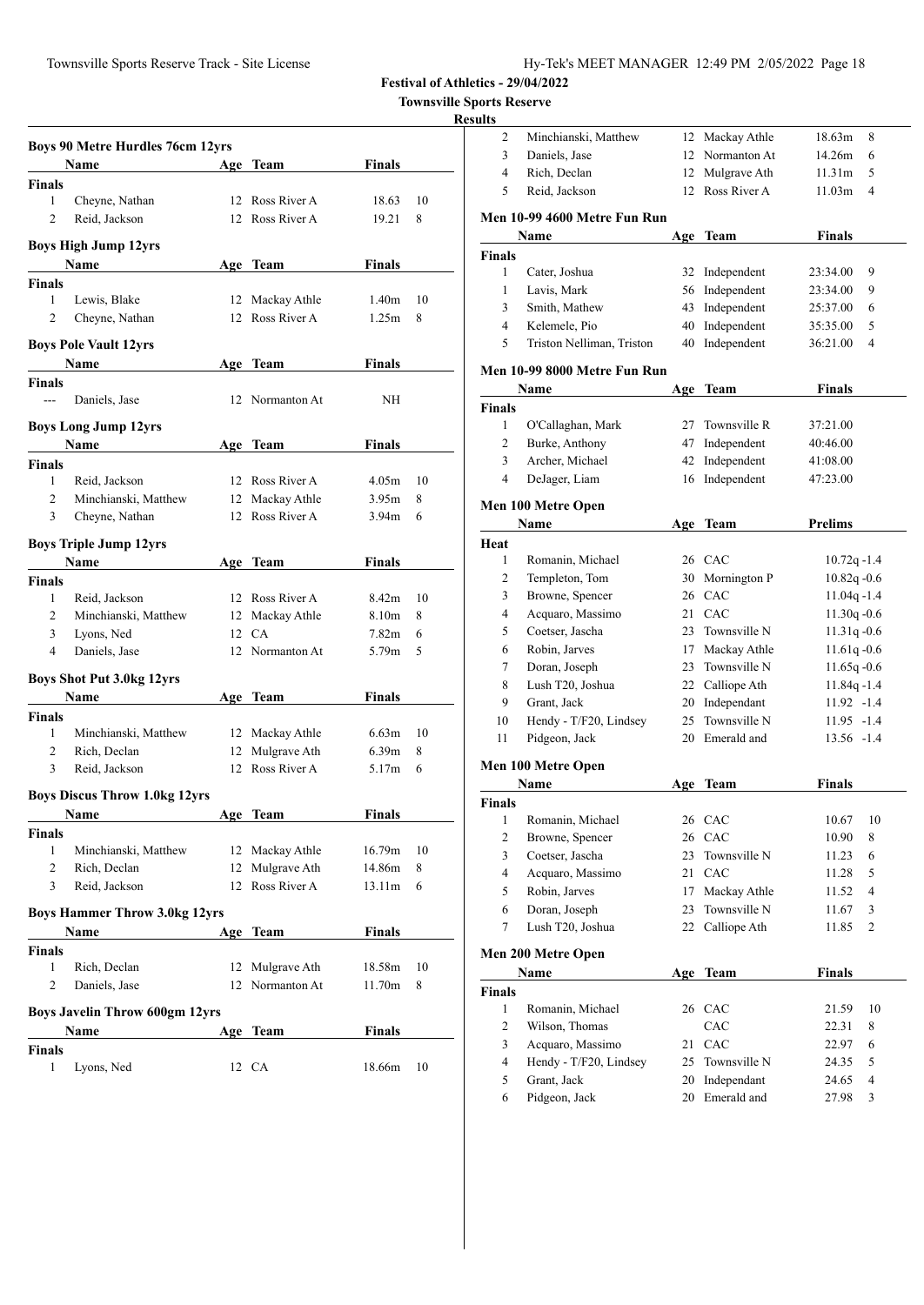|                               | Men 400 Metre Open                 |          |                              |                   |         |
|-------------------------------|------------------------------------|----------|------------------------------|-------------------|---------|
|                               | Name                               |          | Age Team                     | <b>Finals</b>     |         |
| <b>Finals</b>                 |                                    |          |                              |                   |         |
| $\mathbf{1}$                  | Hendy - T/F20, Lindsey             |          | 25 Townsville N              | 54.57             | 10      |
| 2                             | Pidgeon, Jack                      |          | 20 Emerald and               | 1:05.39           | 8       |
|                               |                                    |          |                              |                   |         |
|                               | Men 1500 Metre Open<br>Name        |          |                              | Finals            |         |
|                               |                                    |          | Age Team                     |                   |         |
| Finals<br>1                   |                                    |          | 17 Peak Perform              | 4:28.84           | 10      |
|                               | Drovandi, Harry                    |          |                              |                   |         |
|                               | Men 5000 Metre Open                |          |                              |                   |         |
|                               | <b>Name</b>                        |          | Age Team                     | <b>Finals</b>     |         |
| Finals                        |                                    |          |                              |                   |         |
| 1                             | Elliott, Clinton                   |          | 34 Hungry Runners            | 16:41.01          | 10      |
|                               |                                    |          |                              |                   |         |
|                               | Men 110 Metre Hurdles 106cm Open   |          |                              | <b>Finals</b>     |         |
|                               | Name                               |          | Age Team                     |                   |         |
| <b>Finals</b><br>$\mathbf{1}$ | Neale, Ryan                        |          | 24 QUT                       | 14.85             | 10      |
| 2                             | Coetser, Jascha                    |          | 23 Townsville N              | 14.96             | 8       |
|                               |                                    |          |                              |                   |         |
|                               | Men High Jump Open                 |          |                              |                   |         |
|                               | Name                               |          | Age Team                     | Finals            |         |
| <b>Finals</b>                 |                                    |          |                              |                   |         |
| 1                             | Doran, Joseph                      |          | 23 Townsville N              | 1.70 <sub>m</sub> | 10      |
|                               |                                    |          |                              |                   |         |
|                               | <b>Men Pole Vault Open</b>         |          |                              |                   |         |
|                               | Name                               |          | Age Team                     | Finals            |         |
| <b>Finals</b><br>1            | Cross, Brodie                      |          | 28 Defence Athl              | 5.00 <sub>m</sub> | 10      |
| 2                             |                                    | 23       | Townsville N                 | 3.10 <sub>m</sub> | 7       |
| $\overline{2}$                | Doran, Joseph<br>O'Hara, Dayne     |          | 33 Norfolk Island            | 3.10 <sub>m</sub> | 7       |
|                               |                                    |          |                              |                   |         |
|                               | Men Long Jump Open                 |          |                              |                   |         |
|                               | Name                               |          | Age Team                     | Finals            |         |
| Finals                        |                                    |          |                              |                   |         |
| 1                             | Lush T20, Joshua                   |          | 22 Calliope Ath              | 5.66m             | 10      |
| 2                             | Hendy - T/F20, Lindsey             |          | 25 Townsville N              | 5.53m             | 8       |
| 3                             | Doran, Joseph                      |          | 23 Townsville N              | 5.02 <sub>m</sub> | 6       |
|                               |                                    |          |                              |                   |         |
|                               | <b>Men Triple Jump Open</b>        |          |                              |                   |         |
|                               | Name                               |          | Age Team                     | <b>Finals</b>     |         |
| <b>Finals</b><br>1            | Jorgensen, Adam                    |          |                              |                   |         |
| 2                             | Hayes Jr, Kholan                   | 17<br>17 | Ross River A<br>Townsville N | 13.76m<br>13.24m  | 10<br>8 |
|                               |                                    |          |                              |                   |         |
|                               | Men Shot Put 7.26kg Open           |          |                              |                   |         |
|                               | Name                               | Age      | <b>Team</b>                  | <b>Finals</b>     |         |
| <b>Finals</b>                 |                                    |          |                              |                   |         |
| 1                             | Abdy F37, Raymond                  |          | 42 Charters Tow              | 8.35m             | 10      |
| 2                             | Pidgeon, Jack                      |          | 20 Emerald and               | 7.67 <sub>m</sub> | 8       |
|                               |                                    |          |                              |                   |         |
|                               | <b>Men Discus Throw 2.0kg Open</b> |          |                              |                   |         |
|                               | Name                               |          | Age Team                     | Finals            |         |
| Finals                        |                                    |          |                              |                   |         |
| 1                             | Anderson, James                    |          | 20 Mulgrave Ath              | 28.13m            | 10      |

| 2                  | Pidgeon, Jack                                                       |     | 20 Emerald and  | 25.58m            | 8     |
|--------------------|---------------------------------------------------------------------|-----|-----------------|-------------------|-------|
| 3                  | Abdy F37, Raymond                                                   |     | 42 Charters Tow | 23.87m            | 6     |
| 4                  | Lundie F41, Matthew                                                 |     | 19 Townsville R | 16.17m            | 5     |
|                    | <b>Men Hammer Throw 7.26kg Open</b>                                 |     |                 |                   |       |
|                    | Name                                                                | Age | Team            | Finals            |       |
| Finals             |                                                                     |     |                 |                   |       |
| 1                  | Abdy F37, Raymond                                                   |     | 42 Charters Tow | 21.17m            | 10    |
|                    |                                                                     |     |                 |                   |       |
|                    | Men Javelin Throw 800gm Open                                        |     |                 |                   |       |
| Finals             | Name                                                                |     | Age Team        | Finals            |       |
| 1                  | Anderson, James                                                     |     | 20 Mulgrave Ath | 44.12m            | 10    |
| 2                  | Doran, Joseph                                                       |     | 23 Townsville N | 39.56m            | 8     |
| 3                  | Lundie F41, Matthew                                                 |     | 19 Townsville R | 19.75m            | 6     |
| $\overline{4}$     | Abdy F37, Raymond                                                   |     | 42 Charters Tow | 17.55m            | 5     |
| 5                  | Pidgeon, Jack                                                       |     | 20 Emerald and  | 16.92m            | 4     |
|                    |                                                                     |     |                 |                   |       |
|                    | Throws Pentathlon: #1 Men Shot Put 7.26kg Open Throws Pentathlon    |     |                 |                   |       |
|                    | Name                                                                |     | Age Team        | Finals            |       |
| <b>Finals</b><br>1 |                                                                     |     | 20 Emerald and  | 7.67 <sub>m</sub> | 347   |
|                    | Pidgeon, Jack                                                       |     |                 |                   |       |
|                    | Throws Pentathlon: #2 Men Discus Throw 2kg Open Throws Pentathlon   |     |                 |                   |       |
|                    | Name                                                                |     | Age Team        | <b>Finals</b>     |       |
| Finals             |                                                                     |     |                 |                   |       |
| 1                  | Pidgeon, Jack                                                       |     | 20 Emerald and  | 25.58m            | 378   |
|                    | Throws Pentathlon: #4 Men Hammer Throw 7.26kg Open Throws Pentat    |     |                 |                   |       |
|                    |                                                                     |     | Age Team        | Finals            |       |
|                    |                                                                     |     |                 |                   |       |
|                    | Name                                                                |     |                 |                   |       |
| <b>Finals</b><br>1 | Pidgeon, Jack                                                       |     | 20 Emerald and  | 22.06m            | 224   |
|                    |                                                                     |     |                 |                   |       |
|                    | Throws Pentathlon: #3 Men Javelin Throw 800g Open Throws Pentathlor |     |                 |                   |       |
|                    | <b>Name</b>                                                         |     | Age Team        | Finals            |       |
| Finals             |                                                                     |     |                 |                   |       |
| 1                  | Pidgeon, Jack                                                       |     | 20 Emerald and  | 16.92m            | - 120 |
|                    | Throws Pentathlon: #5 Men Weight Throw Open Throws Pentathlon       |     |                 |                   |       |
|                    | Name                                                                |     | Age Team        | Finals            |       |
| Finals             |                                                                     |     |                 |                   |       |
| 1                  | Pidgeon, Jack                                                       |     | 20 Emerald and  | 7.07 <sub>m</sub> | 290   |
|                    | <b>Men Throws Pentathlon Open</b>                                   |     |                 |                   |       |
|                    | Name                                                                |     | Age Team        | Finals            |       |
| <b>Finals</b>      |                                                                     |     |                 |                   |       |
| $\mathbf{1}$       | Pidgeon, Jack                                                       |     | 20 Emerald and  | 1359              | 10    |
|                    |                                                                     |     |                 |                   |       |
|                    | Men 100 Metre U20                                                   |     |                 |                   |       |
|                    | Name                                                                |     | Age Team        | <b>Finals</b>     |       |
| Finals             |                                                                     |     |                 |                   |       |
| 1                  | Singleton, Ishmael                                                  |     | 19 Cairns Athle | 12.21             | 10    |
|                    | Men Shot Put 6.0kg U20                                              |     |                 |                   |       |
|                    | Name                                                                |     | Age Team        | Finals            |       |
| <b>Finals</b>      |                                                                     |     |                 |                   |       |
| 1                  | Thomas, Ashley                                                      | 18  | Townsville N    | 10.98m            | 10    |
| 2                  | Lundie F41, Matthew                                                 | 19  | Townsville R    | 5.61m             | 8     |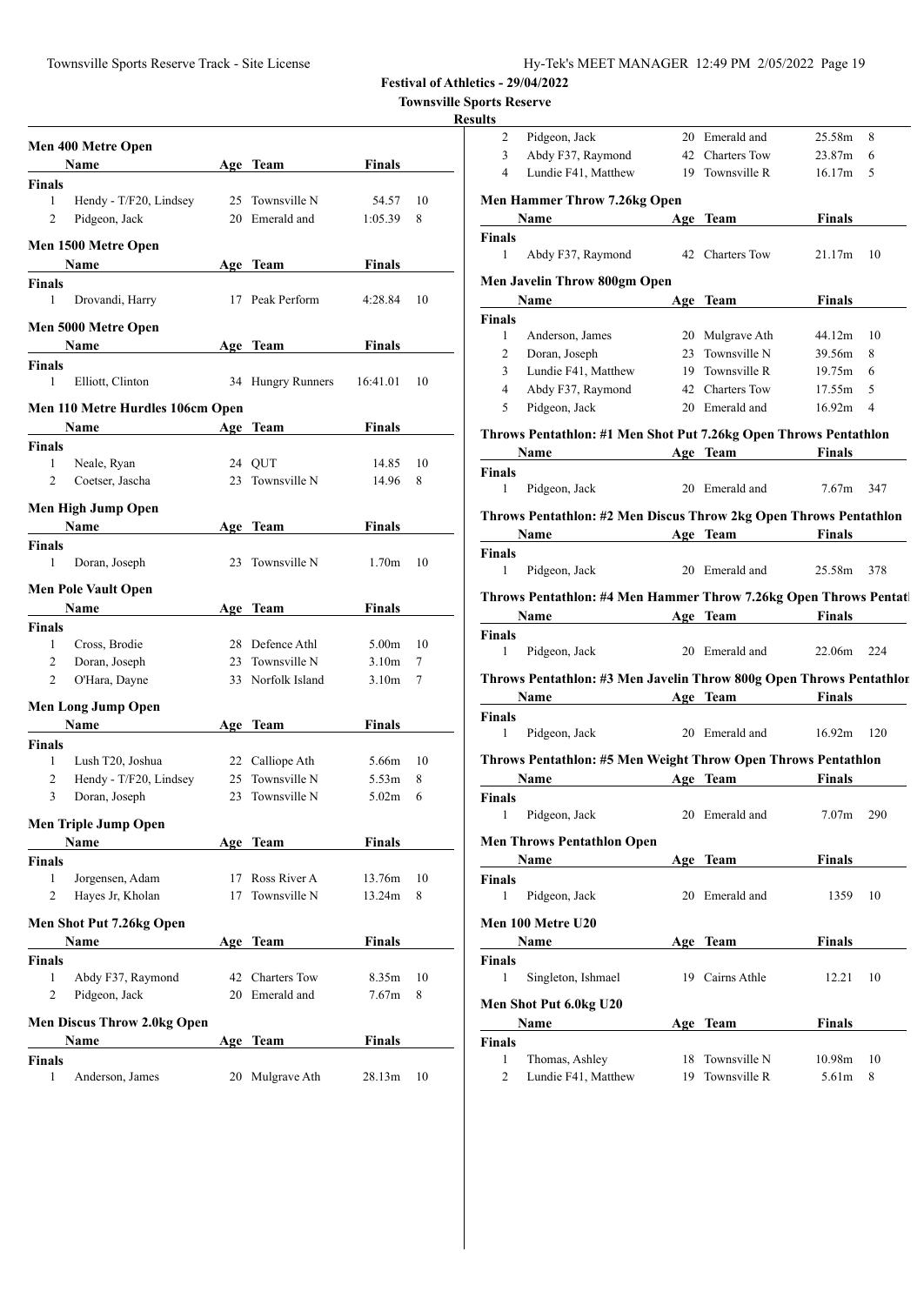| Hy-Tek's MEET MANAGER 12:49 PM 2/05/2022 Page 20 |  |  |  |
|--------------------------------------------------|--|--|--|
|--------------------------------------------------|--|--|--|

|                    | Men Discus Throw 1.75kg U20      |          |                              |                    |        |
|--------------------|----------------------------------|----------|------------------------------|--------------------|--------|
|                    | Name                             |          | Age Team                     | Finals             |        |
| <b>Finals</b>      |                                  |          |                              |                    |        |
| 1                  | Thomas, Ashley                   | 18       | Townsville N                 | 41.19m             | 10     |
|                    | Men Javelin Throw 800gm U20      |          |                              |                    |        |
|                    | Name                             |          | Age Team                     | Finals             |        |
| Finals             |                                  |          |                              |                    |        |
| 1                  | Thomas, Ashley                   |          | 18 Townsville N              | 35.59m             | 10     |
| $\overline{c}$     | Lundie F41, Matthew              | 19       | Townsville R                 | 20.76m             | 8      |
|                    | Men 100 Metre U18                |          |                              |                    |        |
|                    | Name                             | Age      | Team                         | <b>Finals</b>      |        |
| <b>Finals</b>      |                                  |          |                              |                    |        |
| 1                  | Robin, Jarves                    |          | 17 Mackay Athle              | 11.54              | 10     |
| 2                  | Johnson, Kaireece                | 17       | Peak Perform                 | 11.82              | 8      |
| 3                  | Hayes Jr, Kholan                 |          | 17 Townsville N              | 12.02              | 6      |
| $\overline{4}$     | Potgieter, Heno                  |          | 16 Independant               | 12.25              | 5      |
| 5                  | Bawden, Jeremiah                 | 17       | Normanton At                 | 14.31              | 4      |
|                    |                                  |          |                              |                    |        |
|                    | <b>Men 200 Metre U18</b>         |          |                              |                    |        |
|                    | Name                             |          | Age Team                     | Finals             |        |
| <b>Finals</b>      |                                  |          |                              |                    |        |
| 1                  | Robin, Jarves                    |          | 17 Mackay Athle              | 23.37              | 10     |
| 2                  | Potgieter, Heno                  |          | 16 Independant               | 24.08              | 8      |
| 3                  | Johnson, Kaireece                |          | 17 Peak Perform              | 24.15              | 6      |
| 4                  | Bawden, Jeremiah                 |          | 17 Normanton At              | 28.90              | 5      |
|                    | Men 400 Metre U18                |          |                              |                    |        |
|                    | Name                             |          | Age Team                     | Finals             |        |
| <b>Finals</b>      |                                  |          |                              |                    |        |
| 1                  | Townsend, Taj                    | 17       | Cairns Athle                 | 55.17              | 10     |
| 2                  | Keough, Luke                     | 16       | Townsville N                 | 1:04.30            | 8      |
| 3                  | Bawden, Jeremiah                 | 17       | Normanton At                 | 1:06.23            | 6      |
|                    | <b>Men 800 Metre U18</b>         |          |                              |                    |        |
|                    | <b>Name</b>                      |          |                              |                    |        |
|                    |                                  | Age      | Team                         | <b>Finals</b>      |        |
| <b>Finals</b><br>1 |                                  |          | 17 Cairns Athle              |                    |        |
|                    | Townsend, Taj                    |          |                              | 2:10.86            | 10     |
| 2                  | Smart, Arthur                    | 17       | Peak Perform                 | 2:11.61            | 8      |
| 3<br>4             | Keough, Luke<br>Bawden, Jeremiah | 16<br>17 | Townsville N<br>Normanton At | 2:31.16<br>2:37.87 | 6<br>5 |
|                    |                                  |          |                              |                    |        |
|                    | Men 1500 Metre U18               |          |                              |                    |        |
|                    | Name                             |          | Age Team                     | <b>Finals</b>      |        |
| <b>Finals</b>      |                                  |          |                              |                    |        |
| 1                  | Townsend, Taj                    | 17       | Cairns Athle                 | 4:31.39            | 10     |
| 2                  | Rule, Oliver                     | 17       | Mackay Athle                 | 4:36.70            | 8      |
| 3                  | Smart, Arthur                    | 17       | Peak Perform                 | 4:46.14            | 6      |
|                    | Men 3000 Metre U18               |          |                              |                    |        |
|                    | Name                             | Age      | Team                         | <b>Finals</b>      |        |
| <b>Finals</b>      |                                  |          |                              |                    |        |
| 1                  | Rule, Oliver                     | 17       | Mackay Athle                 | 10:11.89           | 10     |
| 2                  | Smart, Arthur                    | 17       | Peak Perform                 | 10:40.20           | 8      |
|                    |                                  |          |                              |                    |        |

| Men 110 Metre Hurdles 91cm U18                               |    |                 |                   |    |
|--------------------------------------------------------------|----|-----------------|-------------------|----|
| <b>Name</b>                                                  |    | Age Team        | <b>Finals</b>     |    |
| <b>Finals</b>                                                |    |                 |                   |    |
| 1<br>Jorgensen, Adam                                         |    | 17 Ross River A | 14.88             | 10 |
| <b>Men 400 Metre Hurdles 84cm U18</b>                        |    |                 |                   |    |
| Name                                                         |    | Age Team        | <b>Finals</b>     |    |
| <b>Finals</b>                                                |    |                 |                   |    |
| 1<br>Jorgensen, Adam                                         | 17 | Ross River A    | 59.93             | 10 |
| Men 2000 Metre Steeplechase 84cm U18                         |    |                 |                   |    |
| Name                                                         |    | Age Team        | Finals            |    |
| <b>Finals</b>                                                |    |                 |                   |    |
| 1<br>Rule, Oliver                                            |    | 17 Mackay Athle | 7:08.88           | 10 |
| 2<br>Keough, Luke                                            |    | 16 Townsville N | 8:55.51           | 8  |
| <b>Men Long Jump U18</b>                                     |    |                 |                   |    |
| Name                                                         |    | Age Team        | Finals            |    |
|                                                              |    |                 |                   |    |
| Finals<br>1<br>Jorgensen, Adam                               |    | 17 Ross River A | 6.71 <sub>m</sub> | 10 |
|                                                              |    |                 |                   |    |
| Men Triple Jump U18                                          |    |                 |                   |    |
| <b>Name</b>                                                  |    | Age Team        | <b>Finals</b>     |    |
| Finals                                                       |    |                 |                   |    |
| 1<br>Hayes Jr, Kholan                                        | 17 | Townsville N    | 13.47m            | 10 |
| Men Shot Put 5.0kg U18                                       |    |                 |                   |    |
| Name                                                         |    | Age Team        | Finals            |    |
| Finals                                                       |    |                 |                   |    |
| 1<br>Galea, James                                            |    | 16 Mackay Athle | 11.98m            | 10 |
| <b>Men Discus Throw 1.5kg U18</b>                            |    |                 |                   |    |
| Name                                                         |    | Age Team        | Finals            |    |
| Finals                                                       |    |                 |                   |    |
| 1<br>Galea, James                                            |    | 16 Mackay Athle | 32.41m            | 10 |
| 2<br>Keough, Luke                                            |    | 16 Townsville N | 16.93m            | 8  |
|                                                              |    |                 |                   |    |
| Men Hammer Throw 5.0kg U18                                   |    |                 |                   |    |
| Name                                                         |    | Age Team        | <b>Finals</b>     |    |
| <b>Finals</b>                                                |    |                 |                   |    |
| 1<br>Galea, James                                            |    | 16 Mackay Athle | 33.31m            | 10 |
| <b>Men Javelin Throw 700gm U18</b>                           |    |                 |                   |    |
| Name                                                         |    | Age Team        | <b>Finals</b>     |    |
| <b>Finals</b>                                                |    |                 |                   |    |
| Galea, James<br>1                                            | 16 | Mackay Athle    | 29.83m            | 10 |
| 2<br>Bawden, Jeremiah                                        | 17 | Normanton At    | 23.49m            | 8  |
| 3<br>Keough, Luke                                            | 16 | Townsville N    | 20.02m            | 6  |
| Throws Pentathlon: #1 Men Shot Put 5kg U18 Throws Pentathlon |    |                 |                   |    |

| <b>Name</b> |              | Age Team        | <b>Finals</b> |  |
|-------------|--------------|-----------------|---------------|--|
| Finals      |              |                 |               |  |
|             | Galea, James | 16 Mackay Athle | $11.73m$ 590  |  |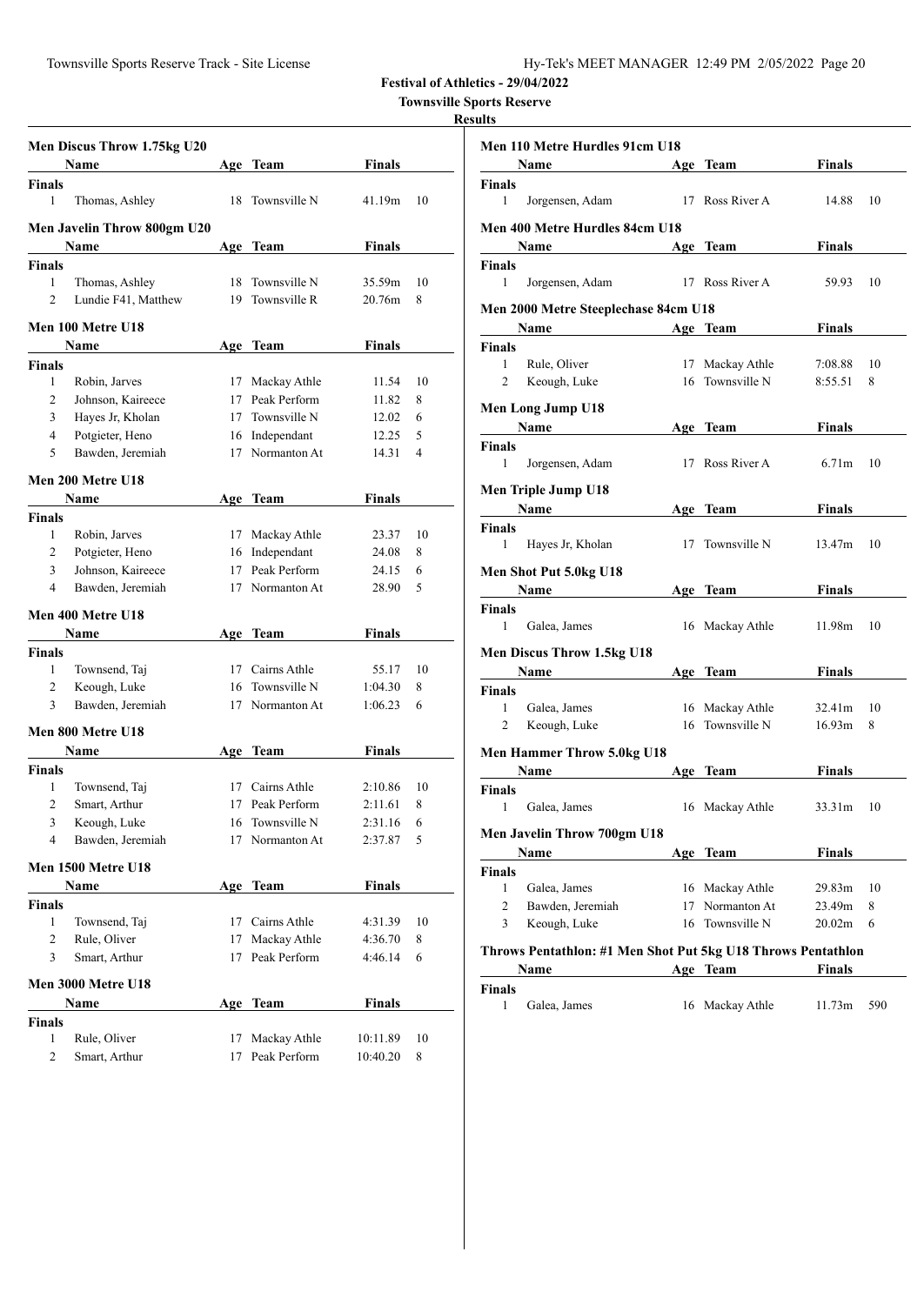| <b>Townsville Sports Reserve</b> |
|----------------------------------|
| <b>Results</b>                   |
|                                  |

|                    | Throws Pentathlon: #2 Men Discus Throw 1.5kg U18 Throws Pentathlon |     |                                         |                |     |
|--------------------|--------------------------------------------------------------------|-----|-----------------------------------------|----------------|-----|
|                    | Name                                                               |     | <b>Example 2</b> Age Team <b>Finals</b> |                |     |
| <b>Finals</b>      |                                                                    |     |                                         |                |     |
| 1                  | Galea, James                                                       |     | 16 Mackay Athle                         | $30.17m + 468$ |     |
|                    | Throws Pentathlon: #4 Men Hammer Throw 5.kg U18 Throws Pentathlon  |     |                                         |                |     |
|                    | <b>Name</b><br><b>Example 2</b> Age Team <b>Finals</b>             |     |                                         |                |     |
| <b>Finals</b><br>1 | Galea, James                                                       |     | 16 Mackay Athle                         | 31.00m 366     |     |
|                    | Throws Pentathlon: #3 Men Javelin Throw 700g U18 Throws Pentathlon |     |                                         |                |     |
|                    | Name Age Team Finals                                               |     |                                         |                |     |
| <b>Finals</b>      |                                                                    |     |                                         |                |     |
| 1                  | Galea, James                                                       |     | 16 Mackay Athle                         | 29.83m         | 297 |
|                    | Throws Pentathlon: #5 Men Weight Throw U18 Throws Pentathlon       |     |                                         |                |     |
|                    | <b>Example 2018</b> Age Team<br>Name                               |     |                                         | Finals         |     |
| Finals<br>1        | Galea, James                                                       |     | 16 Mackay Athle                         | 13.30m         | 638 |
|                    | <b>Men Throws Pentathlon U18</b>                                   |     |                                         |                |     |
|                    | <b>Name</b>                                                        |     | Age Team                                | Finals         |     |
| Finals             |                                                                    |     |                                         |                |     |
| 1                  | Galea, James                                                       |     | 16 Mackay Athle                         | 1769           |     |
|                    | Men 100 Metre 15yrs                                                |     |                                         |                |     |
|                    | <b>Name</b>                                                        |     | Age Team                                | <b>Finals</b>  |     |
| Finals<br>1        | Cant, Joss                                                         | 15  | Townsville N                            | 12.84          | 10  |
|                    | Men 200 Metre 15yrs                                                |     |                                         |                |     |
|                    | Name                                                               |     | Age Team                                | Finals         |     |
| Finals             |                                                                    |     |                                         |                |     |
| 1                  | Tagaloa, Emmanuel                                                  |     | 16 Townsville N                         | 23.46          | 10  |
|                    | Men 400 Metre 15yrs                                                |     |                                         |                |     |
|                    | <b>Name</b>                                                        |     | Age Team                                | Finals         |     |
| Finals             |                                                                    |     |                                         |                |     |
| 1                  | Kaminski, Dean                                                     |     | 15 Independant                          | 58.13          | 10  |
| 2                  | Cant, Joss                                                         |     | 15 Townsville N                         | 1:07.90        | 8   |
|                    | Men 800 Metre 15yrs                                                |     |                                         |                |     |
|                    | Name                                                               |     | Age Team                                | Finals         |     |
| <b>Finals</b>      |                                                                    |     |                                         |                |     |
| 1                  | Rule, Toby                                                         | 15  | Mackay Athle                            | 2:28.98        | 10  |
| 2                  | Smart, William                                                     | 15  | CA                                      | 2:33.53        | 8   |
|                    | Men 1500 Metre 15yrs                                               |     |                                         |                |     |
|                    | Name                                                               | Age | <b>Team</b>                             | <b>Finals</b>  |     |
| <b>Finals</b>      |                                                                    |     |                                         |                |     |
| 1                  | Venturato, Nathan                                                  | 15  | Townsville N                            | 4:29.52        | 10  |
| 2                  | Rule, Toby                                                         | 15  | Mackay Athle                            | 4:31.03        | 8   |
| 3                  | Richards, Benjamin                                                 | 15  | Ignition                                | 4:36.39        | 6   |
|                    |                                                                    |     |                                         |                |     |

|                    | Men 3000 Metre 15yrs                |     |                     |               |    |
|--------------------|-------------------------------------|-----|---------------------|---------------|----|
|                    | Name                                |     | Age Team            | Finals        |    |
| Finals             |                                     |     |                     |               |    |
| 1                  | Rule, Toby                          | 15  | Mackay Athle        | 9:50.54       | 10 |
| 2                  | Venturato, Nathan                   | 15  | Townsville N        | 9:51.43       | 8  |
| 3                  | Richards, Benjamin                  | 15  | Ignition            | 10:01.77      | 6  |
| 4                  | Smart, William                      | 15  | CA                  | 11:48.53      | 5  |
|                    | <b>Men Long Jump 15yrs</b>          |     |                     |               |    |
|                    | Name                                |     | Age Team            | Finals        |    |
| <b>Finals</b><br>1 | Cant, Joss                          | 15  | Townsville N        | 5.11m         | 10 |
|                    | <b>Men Triple Jump 15yrs</b>        |     |                     |               |    |
|                    | Name                                |     | Age Team            | Finals        |    |
| Finals             |                                     |     |                     |               |    |
| 1                  | Cant, Joss                          | 15  | Townsville N        | 10.62m        | 10 |
|                    | Men Shot Put 4.0kg 15yrs            |     |                     |               |    |
|                    | Name                                |     | Age Team            | Finals        |    |
| <b>Finals</b>      |                                     |     |                     |               |    |
| 1                  | Wallis, Braydon                     | 15  | <b>Charters Tow</b> | 9.40m         | 10 |
| 2                  | Manson, Liam                        |     | 15 SAS              | 8.42m         | 8  |
|                    | <b>Men Discus Throw 1.0kg 15yrs</b> |     |                     |               |    |
|                    | Name                                |     | Age Team            | Finals        |    |
| <b>Finals</b>      |                                     |     |                     |               |    |
| 1                  | Manson, Liam                        | 15  | <b>SAS</b>          | 30.07m        | 10 |
| 2                  | Wallis, Braydon                     |     | 15 Charters Tow     | 25.80m        | 8  |
|                    | <b>Men Hammer Throw 4.0kg 15yrs</b> |     |                     |               |    |
|                    | Name                                | Age | Team                | Finals        |    |
| <b>Finals</b>      |                                     |     |                     |               |    |
| 1                  | Wallis, Braydon                     |     | 15 Charters Tow     | 29.20m        | 10 |
| 2                  | Manson, Liam                        |     | 15 SAS              | 19.76m        | 8  |
|                    | Men Javelin Throw 700gm 15yrs       |     |                     |               |    |
|                    | Name                                |     | Age Team            | <b>Finals</b> |    |
| Finals             |                                     |     |                     |               |    |
| 1                  | Manson, Liam                        | 15  | <b>SAS</b>          | 28.13m        | 10 |
| 2                  | Wallis, Braydon                     | 15  | <b>Charters Tow</b> | 22.63m        | 8  |
|                    |                                     |     |                     |               |    |
|                    | Men 100 Metre 14yrs                 |     |                     |               |    |
|                    | Name                                |     | Age Team            | <b>Finals</b> |    |
| Finals             |                                     |     |                     |               |    |
| 1                  | Burns, Byron                        | 14  | Townsville N        | 13.68         | 10 |
|                    | Men 400 Metre 14yrs                 |     |                     |               |    |
|                    | Name                                |     | Age Team            | <b>Finals</b> |    |
| Finals             |                                     |     |                     |               |    |
| 1                  | Wilson, Toby                        |     | 14 Independant      | 1:05.06       | 10 |
|                    | Men 800 Metre 14yrs                 |     |                     |               |    |
|                    | Name                                |     | Age Team            | Finals        |    |
| Finals             |                                     |     |                     |               |    |
| 1                  | Wilson, Toby                        | 14  | Independant         | 2:38.77       | 10 |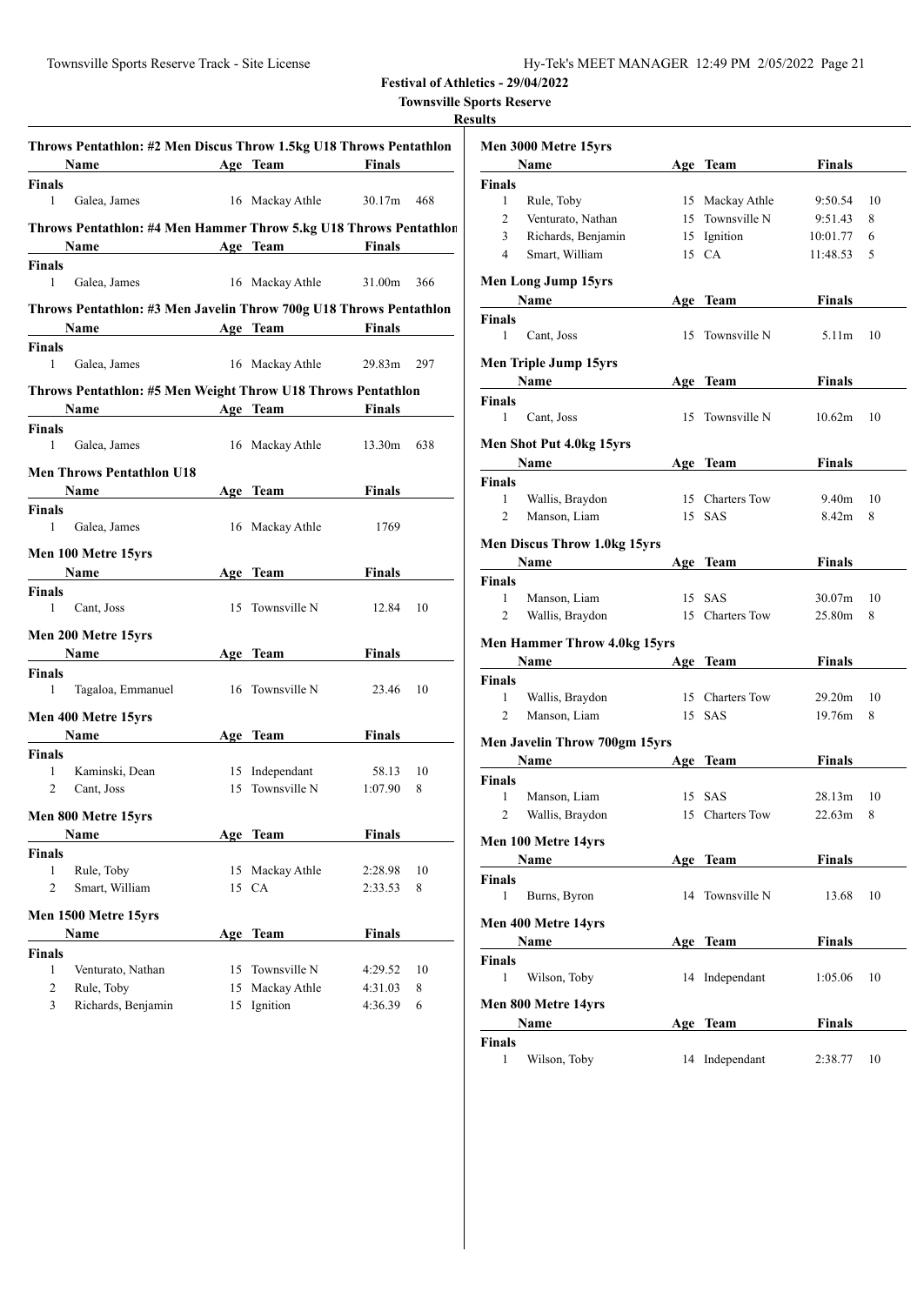|               | Men 1500 Metre 14yrs                        |     |                                 |                |        |
|---------------|---------------------------------------------|-----|---------------------------------|----------------|--------|
| <b>Name</b>   |                                             |     | Age Team                        | Finals         |        |
| Finals<br>1   | Wilson, Toby                                |     | 14 Independant                  | 5:20.51        | 10     |
|               | Men 3000 Metre 14yrs                        |     |                                 |                |        |
|               | Name                                        |     | Age Team                        | <b>Finals</b>  |        |
| <b>Finals</b> |                                             |     |                                 |                |        |
| 1             | Wilson, Toby                                |     | 14 Independant                  | 11:46.30       | 10     |
|               | Men 200 Metre Hurdles 76.2cm 14yrs          |     |                                 |                |        |
|               | <b>Name</b>                                 |     | Age Team                        | Finals         |        |
| Finals        |                                             |     |                                 |                |        |
| 1             | Jorgensen, Luke                             |     | 14 Ross River A                 | 33.21          | 10     |
|               | Men High Jump 14yrs<br>Name                 |     | Age Team                        | Finals         |        |
| Finals        |                                             |     |                                 |                |        |
| 1             | Bryan, Blake                                |     | 14 Townsville N                 | 1.65m          | 10     |
|               | Men Triple Jump 14yrs                       |     |                                 |                |        |
|               | Name                                        |     | Age Team                        | Finals         |        |
| Finals        |                                             |     |                                 |                |        |
| 1             | Jorgensen, Luke                             |     | 14 Ross River A                 | 9.79m          | 10     |
|               | <b>Men Shot Put 4.0kg 14yrs</b>             |     |                                 |                |        |
|               | <b>Name</b>                                 |     | Age Team                        | <b>Finals</b>  |        |
| Finals        |                                             |     |                                 |                |        |
| 1             | Busch, Paul                                 |     | 14 Normanton At                 | 10.66m         | 10     |
| 2             | Burns, Byron                                |     | 14 Townsville N                 | 9.37m          | 8      |
|               | <b>Men Discus Throw 1.0kg 14yrs</b>         |     |                                 |                |        |
|               | <b>Name</b>                                 |     | Age Team                        | Finals         |        |
|               |                                             |     |                                 |                |        |
| Finals<br>1   | Busch, Paul                                 |     | 14 Normanton At                 | 24.90m         | 10     |
|               | <b>Men Hammer Throw 4.0kg 14yrs</b>         |     |                                 |                |        |
|               | Name                                        |     | Age Team                        | <b>Finals</b>  |        |
| Finals        |                                             |     |                                 |                |        |
| 1             | Busch, Paul                                 |     | 14 Normanton At                 | 22.66m         | 10     |
|               | Men Javelin Throw 700gm 14yrs               |     |                                 |                |        |
|               | Name                                        |     | Age Team                        | <b>Finals</b>  |        |
| Finals        |                                             |     |                                 |                |        |
| 1             | Busch, Paul                                 |     | 14 Normanton At                 | 34.84m         | 10     |
|               | Men 100 Metre 13yrs                         |     |                                 |                |        |
|               | Name                                        | Age | <b>Team</b>                     | <b>Finals</b>  |        |
| Finals        |                                             |     |                                 |                |        |
| 1             | Green, Matthew                              | 13  | Ross River A                    | 13.56          | 10     |
| $\mathbf{2}$  | Coutts, Jonty                               | 13  | Tableland At                    | 13.67          | 8      |
| 3             | Gregory, Blake                              | 13  | Normanton At                    |                | 6      |
|               |                                             |     |                                 | 14.80          |        |
| 4<br>5        | Otto-T/F37, Heath<br>Kellett - T/F37, Kayne | 13  | 13 Townsville N<br>Townsville N | 16.59<br>17.00 | 5<br>4 |
|               |                                             |     |                                 |                |        |

| uits           |                                    |     |                 |                   |    |
|----------------|------------------------------------|-----|-----------------|-------------------|----|
|                | Men 200 Metre 13yrs                |     |                 |                   |    |
|                | Name                               |     | Age Team        | <b>Finals</b>     |    |
| Finals         |                                    |     |                 |                   |    |
| 1              | Green, Matthew                     |     | 13 Ross River A | 28.42             | 10 |
| 2              | Coutts, Jonty                      |     | 13 Tableland At | 28.83             | 8  |
| 3              | Gregory, Blake                     |     | 13 Normanton At | 31.75             | 6  |
| 4              | Otto-T/F37, Heath                  |     | 13 Townsville N | 35.01             | 5  |
| 5              | Kellett - T/F37, Kayne             | 13  | Townsville N    | 35.93             | 4  |
|                | Men 400 Metre 13yrs                |     |                 |                   |    |
|                | Name                               |     | Age Team        | Finals            |    |
| Finals         |                                    |     |                 |                   |    |
| 1              | Coutts, Jonty                      | 13  | Tableland At    | X1:04.27          |    |
| 2              | Gregory, Blake                     |     | 13 Normanton At | 1:13.17           | 10 |
|                | Men 800 Metre 13yrs                |     |                 |                   |    |
|                | Name                               |     | Age Team        | Finals            |    |
| Finals         |                                    |     |                 |                   |    |
| 1              | Coutts, Jonty                      |     | 13 Tableland At | 2:40.08           | 10 |
| $\overline{2}$ | Otto-T/F37, Heath                  | 13  | Townsville N    | 3:34.43           | 8  |
|                | Men 1500 Metre 13yrs               |     |                 |                   |    |
|                | Name                               |     | Age Team        | <b>Finals</b>     |    |
| Finals         |                                    |     |                 |                   |    |
| 1              | Coutts, Jonty                      | 13  | Tableland At    | 5:34.54           | 10 |
| 2              | Otto-T/F37, Heath                  | 13  | Townsville N    | 6:59.82           | 8  |
|                | Men 90 Metre Hurdles 76cm 13yrs    |     |                 |                   |    |
|                | Name                               |     | Age Team        | Finals            |    |
| Finals         |                                    |     |                 |                   |    |
| 1              | Green, Matthew                     |     | 13 Ross River A | 17.47             | 10 |
| 2              | Gregory, Blake                     |     | 13 Normanton At | 18.62             | 8  |
|                | Men 200 Metre Hurdles 76.2cm 13yrs |     |                 |                   |    |
|                | Name                               |     | Age Team        | <b>Finals</b>     |    |
| Finals         |                                    |     |                 |                   |    |
| 1              | Green, Matthew                     | 13  | Ross River A    | 36.61             | 10 |
|                | Men Long Jump 13yrs                |     |                 |                   |    |
|                | Name                               |     | Age Team        | Finals            |    |
| Finals         |                                    |     |                 |                   |    |
| 1              | Green, Matthew                     |     | 13 Ross River A | 4.47m             | 10 |
| $\overline{c}$ | Kellett - T/F37, Kayne             | 13  | Townsville N    | 3.61 <sub>m</sub> | 8  |
|                | <b>Men Triple Jump 13yrs</b>       |     |                 |                   |    |
|                | Name                               |     | Age Team        | <b>Finals</b>     |    |
| <b>Finals</b>  |                                    |     |                 |                   |    |
| 1              | Green, Matthew                     | 13  | Ross River A    | 9.28m             | 10 |
| 2              | Gregory, Blake                     | 13  | Normanton At    | 8.71m             | 8  |
|                | Men Shot Put 3.0kg 13yrs           |     |                 |                   |    |
|                | Name                               | Age | <b>Team</b>     | Finals            |    |
| <b>Finals</b>  |                                    |     |                 |                   |    |
| 1              | Raciti, Samuel                     | 13  | Mulgrave Ath    | 9.03m             | 10 |
| 2              | Austin, Maxwell                    | 13  | Mulgrave Ath    | 6.31m             | 8  |
|                |                                    |     |                 |                   |    |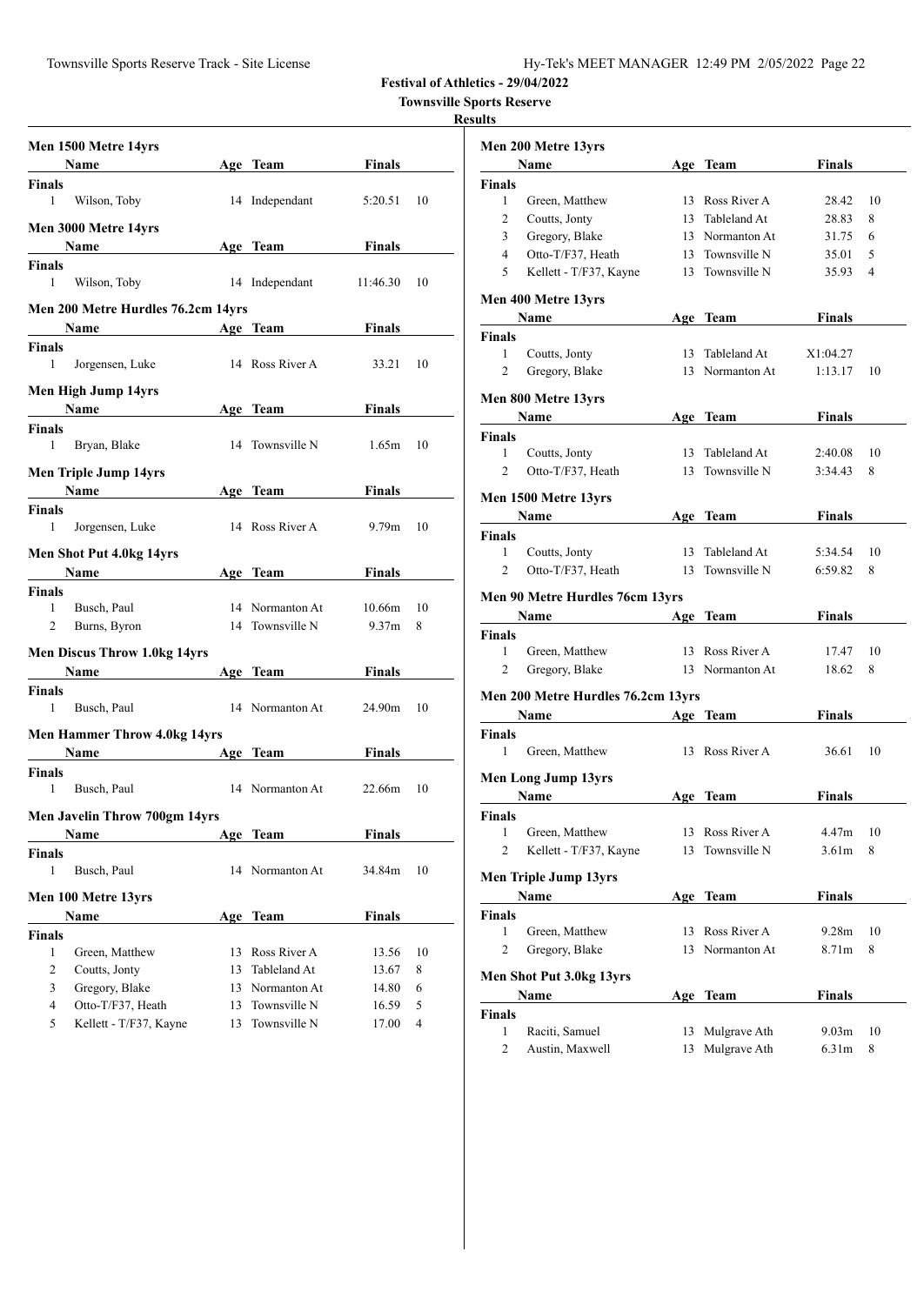|  |  | Hy-Tek's MEET MANAGER 12:49 PM 2/05/2022 Page 23 |  |  |  |
|--|--|--------------------------------------------------|--|--|--|
|--|--|--------------------------------------------------|--|--|--|

|                    | <b>Men Discus Throw 1.0kg 13yrs</b> |          |                              |                    |    |
|--------------------|-------------------------------------|----------|------------------------------|--------------------|----|
|                    | Name                                |          | Age Team                     | <b>Finals</b>      |    |
| <b>Finals</b>      |                                     |          |                              |                    |    |
| $\mathbf{1}$       | Raciti, Samuel                      |          | 13 Mulgrave Ath              | 27.23m             | 10 |
| $\overline{2}$     | Austin, Maxwell                     |          | 13 Mulgrave Ath              | 10.19m             | 8  |
|                    |                                     |          |                              |                    |    |
|                    | Men Hammer Throw 3.0kg 13yrs        |          |                              |                    |    |
|                    | Name                                |          | Age Team                     | Finals             |    |
| <b>Finals</b><br>1 |                                     |          |                              |                    | 10 |
| 2                  | Raciti, Samuel                      | 13<br>13 | Mulgrave Ath<br>Mulgrave Ath | 31.17m<br>14.25m   | 8  |
|                    | Austin, Maxwell                     |          |                              |                    |    |
|                    | Men Javelin Throw 600gm 13yrs       |          |                              |                    |    |
|                    | Name                                |          | Age Team                     | Finals             |    |
| Finals             |                                     |          |                              |                    |    |
| 1                  | Coutts, Jonty                       |          | 13 Tableland At              | 23.23m             | 10 |
| 2                  | Gregory, Blake                      |          | 13 Normanton At              | 22.58m             | 8  |
| 3                  | Raciti, Samuel                      |          | 13 Mulgrave Ath              | 15.80 <sub>m</sub> | 6  |
| $\overline{4}$     | Austin, Maxwell                     |          | 13 Mulgrave Ath              | 11.76m             | 5  |
| 5                  | Otto-T/F37, Heath                   |          | 13 Townsville N              | 7.76m              | 4  |
|                    | <b>Men 35-39 60 Metre 30-49yrs</b>  |          |                              |                    |    |
|                    | Name                                |          | Age Team                     | <b>Finals</b>      |    |
| Finals             |                                     |          |                              |                    |    |
| 1                  | Ross, Benjamin                      |          | 37 Mackay Athle              | 8.34               | 10 |
|                    |                                     |          |                              |                    |    |
|                    | Men 45-49 60 Metre 30-49yrs         |          |                              |                    |    |
|                    | <b>Name</b>                         |          | Age Team                     | Finals             |    |
| <b>Finals</b>      |                                     |          |                              |                    |    |
| 1                  | Carney, Chris                       |          | 46 Mackay Athle              | 8.41               | 10 |
|                    | <b>Men 45-49 100 Metre 30-49yrs</b> |          |                              |                    |    |
|                    | Name                                |          | Age Team                     | Finals             |    |
| Finals             |                                     |          |                              |                    |    |
| 1                  | Carney, Chris                       |          | 46 Mackay Athle              | $13.61 - 0.1$      |    |
|                    | Men 45-49 200 Metre 30-49yrs        |          |                              |                    |    |
|                    |                                     |          |                              |                    |    |
|                    | Name                                |          | Age Team                     | Finals             |    |
| <b>Finals</b><br>1 | Carney, Chris                       |          | 46 Mackay Athle              | 28.27              | 10 |
|                    |                                     |          |                              |                    |    |
|                    | <b>Men 45-49 400 Metre 30-49yrs</b> |          |                              |                    |    |
|                    | Name                                |          | Age Team                     | <b>Finals</b>      |    |
| Finals             |                                     |          |                              |                    |    |
| 1                  | Rule, Justin                        | 47       | Mackay Athle                 | 1:01.08            |    |
|                    | <b>Men 3000 Metre 30-49yrs</b>      |          |                              |                    |    |
|                    | Name                                |          | Age Team                     | Finals             |    |
| <b>Finals</b>      |                                     |          |                              |                    |    |
| 1                  | Rule, Justin                        | 47       | Mackay Athle                 | 11:39.09           | 10 |
|                    |                                     |          |                              |                    |    |
|                    | Men 45-49 800 Metre 30-49yrs        |          |                              |                    |    |
|                    | Name                                |          | Age Team                     | Finals             |    |
| Finals             |                                     |          |                              |                    |    |
| 1                  | Rule, Justin                        | 47       | Mackay Athle                 | 2:28.40            |    |

|              | <b>Men 45-49 1500 Metre 30-49yrs</b>              |     |                    |                |     |
|--------------|---------------------------------------------------|-----|--------------------|----------------|-----|
|              | <b>Name</b>                                       |     | Age Team           | Finals         |     |
| Finals       |                                                   |     |                    |                |     |
| 1            | Rule, Justin                                      | 47  | Mackay Athle       | 5:14.18        |     |
|              | Men 45-49 3000 Metre Steeplechase 91.4cm 30-49yrs |     |                    |                |     |
|              | <b>Example 2</b> Age Team<br>Name                 |     |                    | Finals         |     |
| Finals       |                                                   |     |                    |                |     |
| $\mathbf{1}$ | Rule, Justin                                      |     | 47 Mackay Athle    | 12:43.08       | 10  |
|              | Men 35-39 Triple Jump 30-49yrs                    |     |                    |                |     |
|              | Name Age Team                                     |     |                    | Finals         |     |
| Finals       |                                                   |     |                    |                |     |
| 1            | Ross, Benjamin                                    |     | 37 Mackay Athle    | $9.67m$ 0.2    |     |
|              | Men 30-34 100 Metre 30-49yrs Decathlon            |     |                    |                |     |
|              | Name                                              |     | Age Team           | Finals         |     |
| Finals       |                                                   |     |                    |                |     |
| 1            | Gray, Daniel                                      | 32  | Thompson Est       | 12.66          | 527 |
|              | Men 30-34 1500 Metre 30-49 vrs Decathlon          |     |                    |                |     |
|              | <b>Age Team</b><br>Name                           |     |                    | Finals         |     |
| Finals       |                                                   |     |                    |                |     |
| 1            | Gray, Daniel                                      |     | 32 Thompson Est    | 5:32.97        | 385 |
|              | Men 30-34 400 Metre 30-49yrs Decathlon            |     |                    |                |     |
|              | Name<br><b>Example 2</b> Age Team                 |     |                    | <b>Finals</b>  |     |
| Finals<br>1  | Gray, Daniel                                      |     | 32 Thompson Est    | 57.78          | 492 |
|              | Men 30-34 Decathlon 30-49yrs                      |     |                    |                |     |
|              | Name                                              |     | Age Team           | Finals         |     |
| Finals       |                                                   |     |                    |                |     |
| 1            | Gray, Daniel                                      | 32  | Thompson Est       | 1404           |     |
|              | Men 70-74 60 Metre 50-109yrs                      |     |                    |                |     |
|              | <b>Name</b>                                       |     | Age Team           | Finals         |     |
| Finals       |                                                   |     |                    |                |     |
| 1            | Bodsworth, Bruce                                  |     | 71 Oma - Gold C    | 9.93           | 10  |
|              | Men 70-74 100 Metre 50-109yrs                     |     |                    |                |     |
|              | Name                                              | Age | Team               | Prelims        |     |
| Heat         |                                                   |     |                    |                |     |
| 1            | Lafferty, Mills                                   |     | 74 Qma - Gold C    | $24.47q - 0.6$ |     |
|              | <b>Men 60-64 200 Metre 50-109yrs</b>              |     |                    |                |     |
|              | Name                                              |     | Age Team           | Finals         |     |
| Finals<br>1  |                                                   |     | <b>Qld Masters</b> |                | 10  |
|              | Varley, Dave                                      | 60  |                    | 27.88          |     |
|              | Men 65-69 800 Metre 50-109yrs                     |     |                    |                |     |
|              | Name                                              |     | Age Team           | Finals         |     |
| Finals<br>1  | Van Den Worm, Willem                              | 66  | Mount Isa At       | 2:58.35        |     |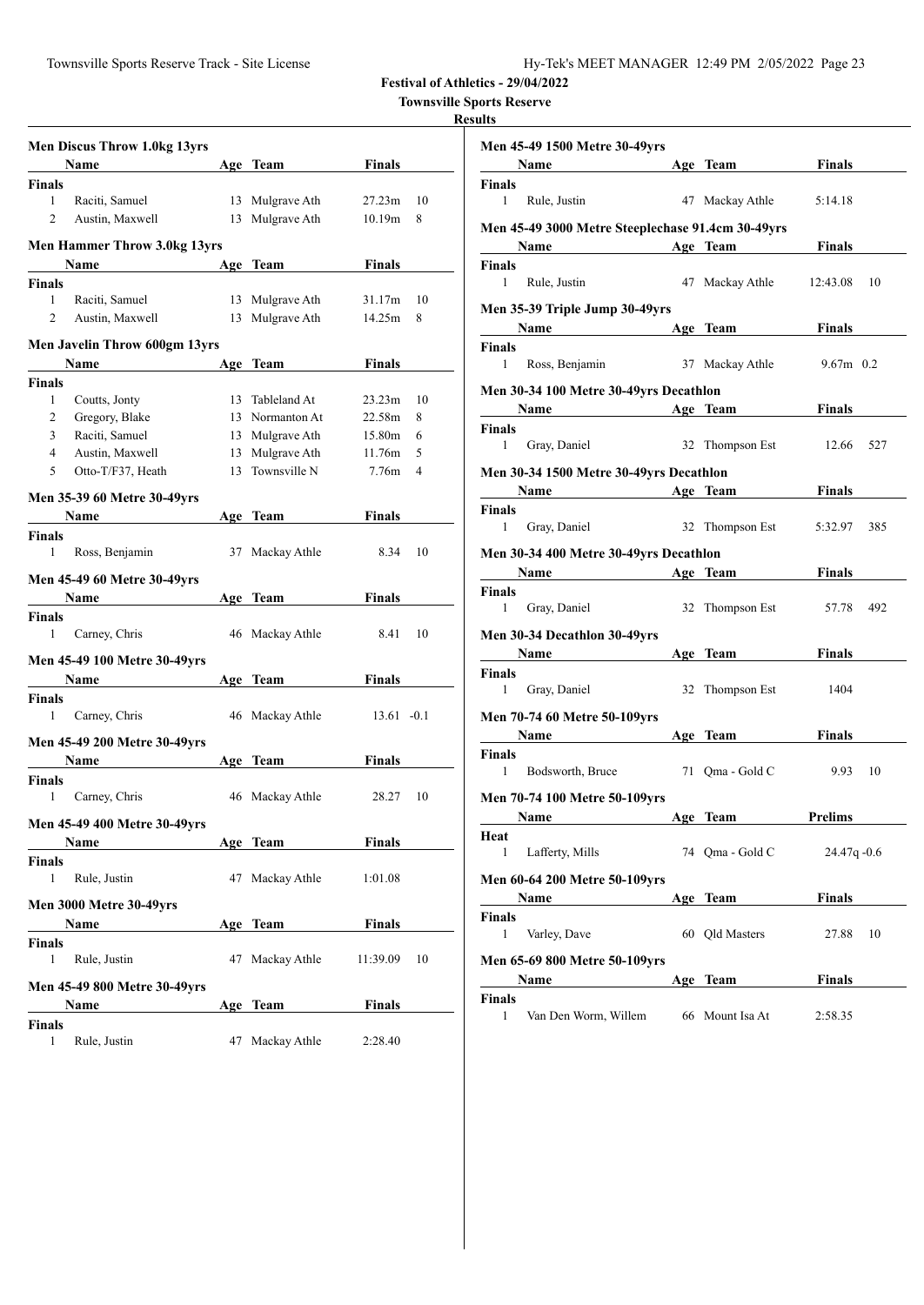# **Townsville Sports Reserve**

# **Results**

|                | Men 65-69 1500 Metre 50-109yrs                                                                                                                                                                                                      |    |                 |               |     |
|----------------|-------------------------------------------------------------------------------------------------------------------------------------------------------------------------------------------------------------------------------------|----|-----------------|---------------|-----|
|                | Name<br><b>Example 2</b> Age Team                                                                                                                                                                                                   |    |                 | <b>Finals</b> |     |
| Finals         |                                                                                                                                                                                                                                     |    |                 |               |     |
| 1              | Van Den Worm, Willem 66 Mount Isa At                                                                                                                                                                                                |    |                 | 6:27.05       |     |
|                | Men 60-64 1500 Metre 50-109yrs Decathlon                                                                                                                                                                                            |    |                 |               |     |
|                | <b>Name</b>                                                                                                                                                                                                                         |    | Age Team        | Finals        |     |
| Finals         |                                                                                                                                                                                                                                     |    |                 |               |     |
| $\mathbf{1}$   | Varley, Dave                                                                                                                                                                                                                        |    | 60 Qld Masters  | 5:59.51       | 266 |
| $\overline{2}$ | Gray, Neil                                                                                                                                                                                                                          |    | 63 Qld Masters  | 7:30.44       | 19  |
|                | Men 70-74 1500 Metre 50-109yrs Decathlon                                                                                                                                                                                            |    |                 |               |     |
|                | Name                                                                                                                                                                                                                                |    | Age Team        | Finals        |     |
| <b>Finals</b>  |                                                                                                                                                                                                                                     |    |                 |               |     |
| 1              | Bodsworth, Bruce                                                                                                                                                                                                                    | 71 | Qma - Gold C    | 7:58.94       |     |
|                |                                                                                                                                                                                                                                     |    |                 |               |     |
|                | Men 60-64 100 Metre 50-109yrs Decathlon                                                                                                                                                                                             |    |                 |               |     |
|                | <b>Age Team</b><br>Name                                                                                                                                                                                                             |    |                 | <b>Finals</b> |     |
| <b>Finals</b>  |                                                                                                                                                                                                                                     |    |                 |               |     |
| 1              | Varley, Dave                                                                                                                                                                                                                        |    | 60 Old Masters  | 13.55         | 379 |
| 2              | Gray, Neil                                                                                                                                                                                                                          |    | 63 Qld Masters  | 15.15 169     |     |
|                | Men 70-74 100 Metre 50-109yrs Decathlon                                                                                                                                                                                             |    |                 |               |     |
|                | <b>Name</b> and the same of the same of the same of the same of the same of the same of the same of the same of the same of the same of the same of the same of the same of the same of the same of the same of the same of the sam |    | Age Team        | Finals        |     |
| Finals         |                                                                                                                                                                                                                                     |    |                 |               |     |
| $\mathbf{1}$   | Bodsworth, Bruce                                                                                                                                                                                                                    |    | 71 Qma - Gold C | 16.21         | 72  |
|                | Men 75-79 100 Metre 50-109yrs Decathlon                                                                                                                                                                                             |    |                 |               |     |
|                | <b>Name</b>                                                                                                                                                                                                                         |    | Age Team        | Finals        |     |
| Finals         |                                                                                                                                                                                                                                     |    |                 |               |     |
| ---            | Kennedy, Peter                                                                                                                                                                                                                      |    | 76 Qld Masters  | $DNF -0.8$    |     |
|                |                                                                                                                                                                                                                                     |    |                 |               |     |
|                | Men 60-64 400 Metre 50-109yrs Decathlon                                                                                                                                                                                             |    |                 |               |     |
|                | <b>Name</b>                                                                                                                                                                                                                         |    | Age Team        | Finals        |     |
| Finals         |                                                                                                                                                                                                                                     |    |                 |               |     |
| 1              | Varley, Dave                                                                                                                                                                                                                        |    | 60 Old Masters  | 1:01.93 350   |     |
| 2              | Gray, Neil                                                                                                                                                                                                                          |    | 63 Old Masters  | 1:20.48       | 3   |
|                | Men 70-74 400 Metre 50-109yrs Decathlon                                                                                                                                                                                             |    |                 |               |     |
|                | Name                                                                                                                                                                                                                                |    | Age Team        | Finals        |     |
| <b>Finals</b>  |                                                                                                                                                                                                                                     |    |                 |               |     |
| 1              | Bodsworth, Bruce                                                                                                                                                                                                                    |    | 71 Qma - Gold C | 1:15.23       | 49  |
|                |                                                                                                                                                                                                                                     |    |                 |               |     |
|                | Men 60 Metre Multi-Class Open                                                                                                                                                                                                       |    |                 |               |     |
|                | Name                                                                                                                                                                                                                                |    | Age Team        | <b>Finals</b> |     |
| Finals<br>1    |                                                                                                                                                                                                                                     |    | 10 NICRR        | 22.15         | 10  |
| 2              | Baker Rr2, Deegan<br>Henderson Rr2, Matthew                                                                                                                                                                                         | 6  | NICRR           | 39.22         | 8   |
| 3              | Pinaii Rr2, Caleb                                                                                                                                                                                                                   | 12 | NICRR           | 48.00         | 6   |
|                |                                                                                                                                                                                                                                     |    |                 |               |     |
|                | Men 100 Metre Multi-Class Open                                                                                                                                                                                                      |    |                 |               |     |
|                | Name                                                                                                                                                                                                                                |    | Age Team        | Finals        |     |
| <b>Finals</b>  |                                                                                                                                                                                                                                     |    |                 |               |     |
| 1              | Henderson Rr2, Matthew                                                                                                                                                                                                              |    | 6 NICRR         | $1:04.80$ 2.7 |     |
| 2              | Pinaii Rr2, Caleb                                                                                                                                                                                                                   | 12 | <b>NICRR</b>    | $1:14.73$ 2.7 |     |

|                | Men 2000 Metre Steeplechase 76.2cm U16<br>Name                     | Age Team        | <b>Finals</b>     |     |
|----------------|--------------------------------------------------------------------|-----------------|-------------------|-----|
| <b>Finals</b>  |                                                                    |                 |                   |     |
| 1              | Richards, Benjamin                                                 | 15 Ignition     | 6:37.13           | 10  |
| $\overline{c}$ | Hockey, Kody                                                       | 15 Independant  | 6:40.32           | 8   |
| 3              | Rule, Toby                                                         | 15 Mackay Athle | 6:58.78           | 6   |
|                | Throws Pentathlon: #1 Men Shot Put 4kg U16 Throws Pentathlon       |                 |                   |     |
|                | <b>Name</b>                                                        | Age Team        | Finals            |     |
| <b>Finals</b>  |                                                                    |                 |                   |     |
| 1              | Busch, Paul                                                        | 14 Normanton At | 10.66m            | 525 |
| 2              | Wallis, Braydon                                                    | 15 Charters Tow | 9.37 <sub>m</sub> | 448 |
| 3              | Manson, Liam                                                       | 15 SAS          | 8.42 <sub>m</sub> | 391 |
|                | Throws Pentathlon: #2 Men Discus Throw 1kg U16 Throws Pentathlon   |                 |                   |     |
|                | <b>Name</b>                                                        | Age Team        | <b>Finals</b>     |     |
| <b>Finals</b>  |                                                                    |                 |                   |     |
| 1              | Manson, Liam                                                       | 15 SAS          | 30.00m            | 464 |
| 2              | Wallis, Braydon                                                    | 15 Charters Tow | 25.80m            | 383 |
| 3              | Busch, Paul                                                        | 14 Normanton At | 24.90m            | 365 |
|                | Throws Pentathlon: #4 Men Hammer Throw 4kg U16 Throws Pentathlon   |                 |                   |     |
|                | Name                                                               | Age Team        | <b>Finals</b>     |     |
| <b>Finals</b>  |                                                                    |                 |                   |     |
| 1              | Wallis, Braydon                                                    | 15 Charters Tow | 29.20m            | 338 |
| 2              | Busch, Paul                                                        | 14 Normanton At | 22.66m            | 234 |
| 3              | Manson, Liam                                                       | 15 SAS          | 19.76m            | 189 |
|                | Throws Pentathlon: #3 Men Javelin Throw 700g U16 Throws Pentathlon |                 |                   |     |
|                | Name                                                               | Age Team        | <b>Finals</b>     |     |
| <b>Finals</b>  |                                                                    |                 |                   |     |
| 1              | Busch, Paul                                                        | 14 Normanton At | 34.84m            | 368 |
| $\overline{c}$ | Manson, Liam                                                       | 15 SAS          | 26.73m            | 253 |
| 3              | Wallis, Braydon                                                    | 15 Charters Tow | 22.63m            | 197 |
|                | Throws Pentathlon: #5 Men Weight Throw U16 Throws Pentathlon       |                 |                   |     |
|                | <b>Name</b>                                                        | Age Team        | <b>Finals</b>     |     |
| <b>Finals</b>  |                                                                    |                 |                   |     |
| 1              | Wallis, Braydon                                                    | 15 Charters Tow | 14.44m            | 703 |
|                | Busch, Paul                                                        | 14 Normanton At | 13.15m            | 630 |
| $\overline{c}$ | Manson, Liam                                                       | 15 SAS          | 9.07 <sub>m</sub> | 400 |
| 3              |                                                                    |                 |                   |     |
|                | <b>Men Throws Pentathlon U16</b>                                   |                 |                   |     |

|        | . <b>.</b>      | $\sim$          | .    |     |  |
|--------|-----------------|-----------------|------|-----|--|
| Finals |                 |                 |      |     |  |
|        | Busch, Paul     | 14 Normanton At | 2122 | -10 |  |
|        | Wallis, Braydon | 15 Charters Tow | 2069 | - 8 |  |
|        | Manson, Liam    | 15 SAS          | 1697 |     |  |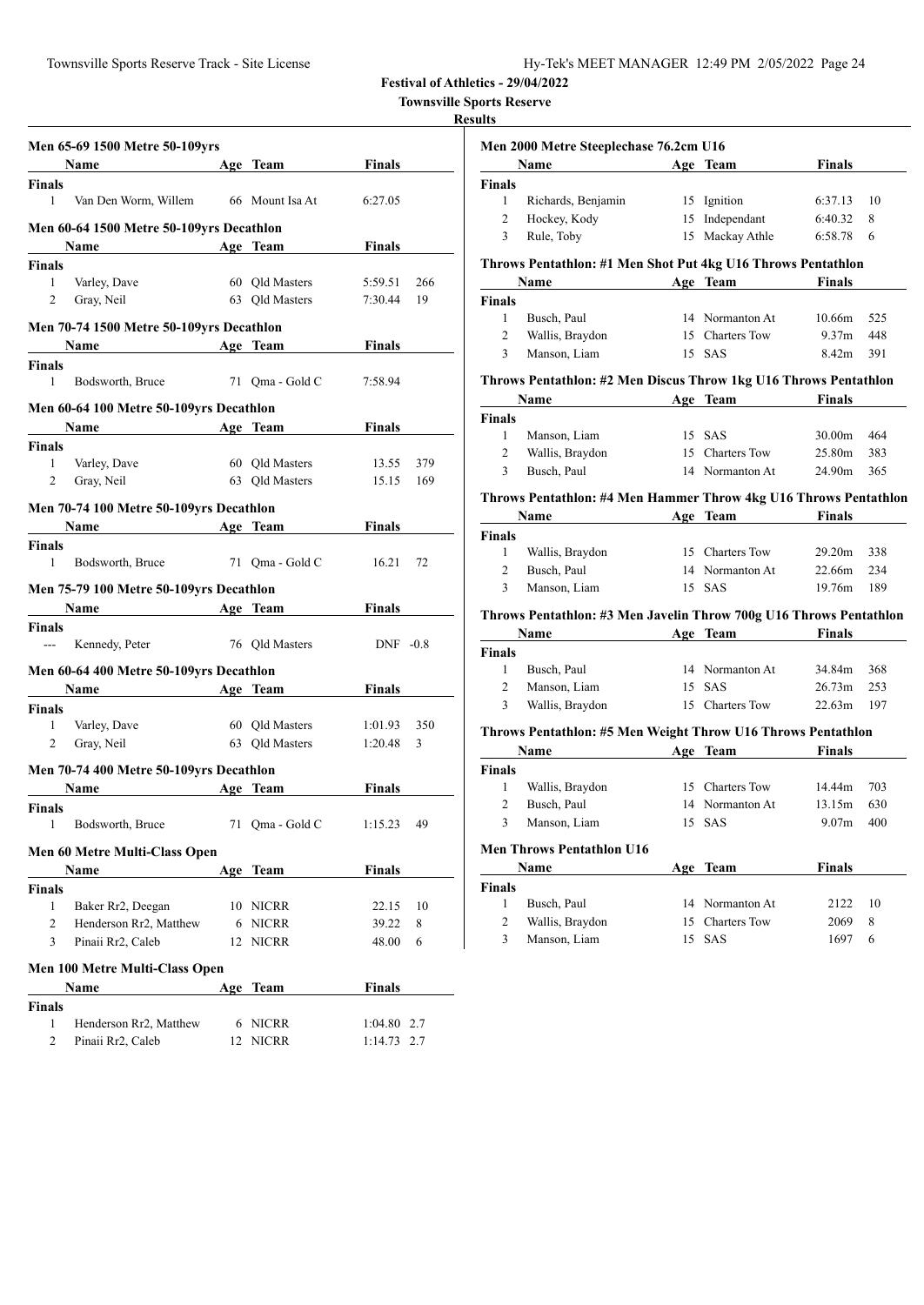| Results - Age Grading: 5 Yr Indiv & 5 yr Multi |
|------------------------------------------------|
|------------------------------------------------|

|               | W30 60 M 30-49yrs        |                  |                          |              |                | W45 Triple Jump 30-49yrs             |                              |                   |
|---------------|--------------------------|------------------|--------------------------|--------------|----------------|--------------------------------------|------------------------------|-------------------|
| Finals        |                          |                  |                          |              | Finals         |                                      |                              |                   |
| 1             | Anna Tempany             | W31 Tableland At | $9.06 - 0.2$             |              | 1              | <b>Kelly Ross</b>                    | W45 Bowen Athlet             | $7.84m +0.0$      |
|               | W35 60 M 30-49yrs        |                  |                          |              |                | W30 Shot Put 4.0kg 30-49yrs          |                              |                   |
| Finals        |                          |                  |                          |              | Finals         |                                      |                              |                   |
| 1             | Dash Newington           | W37 CQAC         | $9.65 - 0.2$             |              | $\mathbf{1}$   | Anna Tempany                         | W31 Tableland At             | 6.39m             |
|               | W40 60 M 30-49yrs        |                  |                          |              |                | W35 Shot Put 4.0kg 30-49yrs          |                              |                   |
| Finals        |                          |                  |                          |              | Finals         |                                      |                              |                   |
| 1             | Melissa Percy            | W41 Mulgrave Ath | $9.40 - 0.2$             |              |                | Dash Newington                       | W37 CQAC                     | 7.32m             |
|               | W45 60 M 30-49yrs        |                  |                          |              | 2              | Sara Wessling F44                    | W37 Maroochy Ath             | 4.77m             |
| <b>Finals</b> |                          |                  |                          |              |                | <b>W40 Shot Put 4.0 kg 30-49 yrs</b> |                              |                   |
| 1             | <b>Kelly Ross</b>        | W45 Bowen Athlet |                          | $9.59 - 0.2$ | <b>Finals</b>  |                                      |                              |                   |
|               |                          |                  |                          |              | -1             | Melissa Percy                        | W41 Mulgrave Ath             | 7.84m             |
|               | W20-49 100 M 30-49yrs    |                  |                          |              | 2              | Cathryn Hoare                        | W40 Mackay Athle             | 7.62m             |
| Finals<br>1   | Elaine van den Worm      | W32 Mount Isa At |                          |              | 3              | Katie James                          | W40 Independant              | 7.30m             |
| 2             | Anna Tempany             | W31 Tableland At | J14.32 NWI<br>J14.32 NWI |              | 4              | Nina Curtis Gee                      | W40 Keppel Coast             | 6.75m             |
| 3             | <b>Kelly Ross</b>        | W45 Bowen Athlet | 15.40 NWI                |              |                | W45 Shot Put 4.0kg 30-49yrs          |                              |                   |
|               |                          |                  |                          |              | <b>Finals</b>  |                                      |                              |                   |
|               | W30 400 M 30-49yrs       |                  |                          |              | 1              | Rebecca austin                       | W45 Mulgrave Ath             | 8.32m             |
| Finals        |                          |                  |                          |              | 2              | Helen Wallis                         | W45 Charters Tow             | 7.33 <sub>m</sub> |
| 1             | Elaine van den Worm      | W32 Mount Isa At | 1:09.64                  |              | 3              | <b>Kelly Ross</b>                    | W45 Bowen Athlet             | 5.95m             |
| 2             | Anna Tempany             | W31 Tableland At | 1:11.34                  |              |                |                                      |                              |                   |
|               | W35 High Jump 30-49yrs   |                  |                          |              |                | W35 Discus Throw 1.0kg 30-49yrs      |                              |                   |
| Finals        |                          |                  |                          |              | <b>Finals</b>  |                                      |                              |                   |
| 1             | Dash Newington           | W37 CQAC         | 1.30 <sub>m</sub>        |              | 1<br>2         | Sara Wessling F44<br>Dash Newington  | W37 Maroochy Ath<br>W37 CQAC | 19.21m<br>18.03m  |
|               | W45 High Jump 30-49yrs   |                  |                          |              |                |                                      |                              |                   |
| Finals        |                          |                  |                          |              |                | W40 Discus Throw 1.0kg 30-49yrs      |                              |                   |
| 1             | <b>Kelly Ross</b>        | W45 Bowen Athlet | 1.35m                    |              | <b>Finals</b>  |                                      |                              |                   |
|               |                          |                  |                          |              | 1              | Melissa Percy                        | W41 Mulgrave Ath             | 23.06m            |
|               | W35 Pole Vault 30-49yrs  |                  |                          |              | 2              | Cathryn Hoare                        | W40 Mackay Athle             | 21.85m            |
| Finals        |                          |                  |                          |              | 3              | Katie James                          | W40 Independant              | 20.69m            |
| 1             | Dash Newington           | W37 CQAC         | 2.55m                    |              | $\overline{4}$ | Nina Curtis Gee                      | W40 Keppel Coast             | 18.28m            |
|               | W35 Long Jump 30-49yrs   |                  |                          |              |                | W45 Discus Throw 1.0kg 30-49yrs      |                              |                   |
| Finals        |                          |                  |                          |              | <b>Finals</b>  |                                      |                              |                   |
| 1             | Dash Newington           | W37 CQAC         | $4.25m$ 0.2              |              | 1              | Rebecca austin                       | W45 Mulgrave Ath             | 26.03m            |
|               | W40 Long Jump 30-49yrs   |                  |                          |              | 2              | Helen Wallis                         | W45 Charters Tow             | 24.93m            |
| Finals        |                          |                  |                          |              |                | Kelly Ross                           | W45 Bowen Athlet             | 17.49m            |
| 1             | Nina Curtis Gee          | W40 Keppel Coast | 3.44 $m$ +0.0            |              |                | W35 Hammer Throw 4.0kg 30-49yrs      |                              |                   |
| 2             | Melissa Percy            | W41 Mulgrave Ath | 3.36m 2.5                |              | Finals         |                                      |                              |                   |
|               | W45 Long Jump 30-49yrs   |                  |                          |              |                | Dash Newington                       | W37 CQAC                     | 22.42m            |
| Finals        |                          |                  |                          |              | 2              | Sara Wessling F44                    | W37 Maroochy Ath             | 13.72m            |
| 1             | <b>Kelly Ross</b>        | W45 Bowen Athlet | $4.06m + 0.0$            |              |                | W40 Hammer Throw 4.0kg 30-49yrs      |                              |                   |
|               |                          |                  |                          |              | <b>Finals</b>  |                                      |                              |                   |
|               | W35 Triple Jump 30-49yrs |                  |                          |              | -1             | Katie James                          | W40 Independant              | 27.50m            |
| Finals        |                          |                  |                          |              | 2              | Cathryn Hoare                        | W40 Mackay Athle             | 22.09m            |
| 1             | Dash Newington           | W37 CQAC         | 8.85m 1.4                |              | 3              | Melissa Percy                        | W41 Mulgrave Ath             | 20.18m            |
|               | W40 Triple Jump 30-49yrs |                  |                          |              |                |                                      |                              |                   |
| Finals        |                          |                  |                          |              |                | W45 Hammer Throw 4.0kg 30-49yrs      |                              |                   |
| 1             | Nina Curtis Gee          | W40 Keppel Coast | $6.58m$ 0.2              |              | Finals<br>1    | Helen Wallis                         | W45 Charters Tow             | 27.80m            |
|               |                          |                  |                          |              |                |                                      |                              |                   |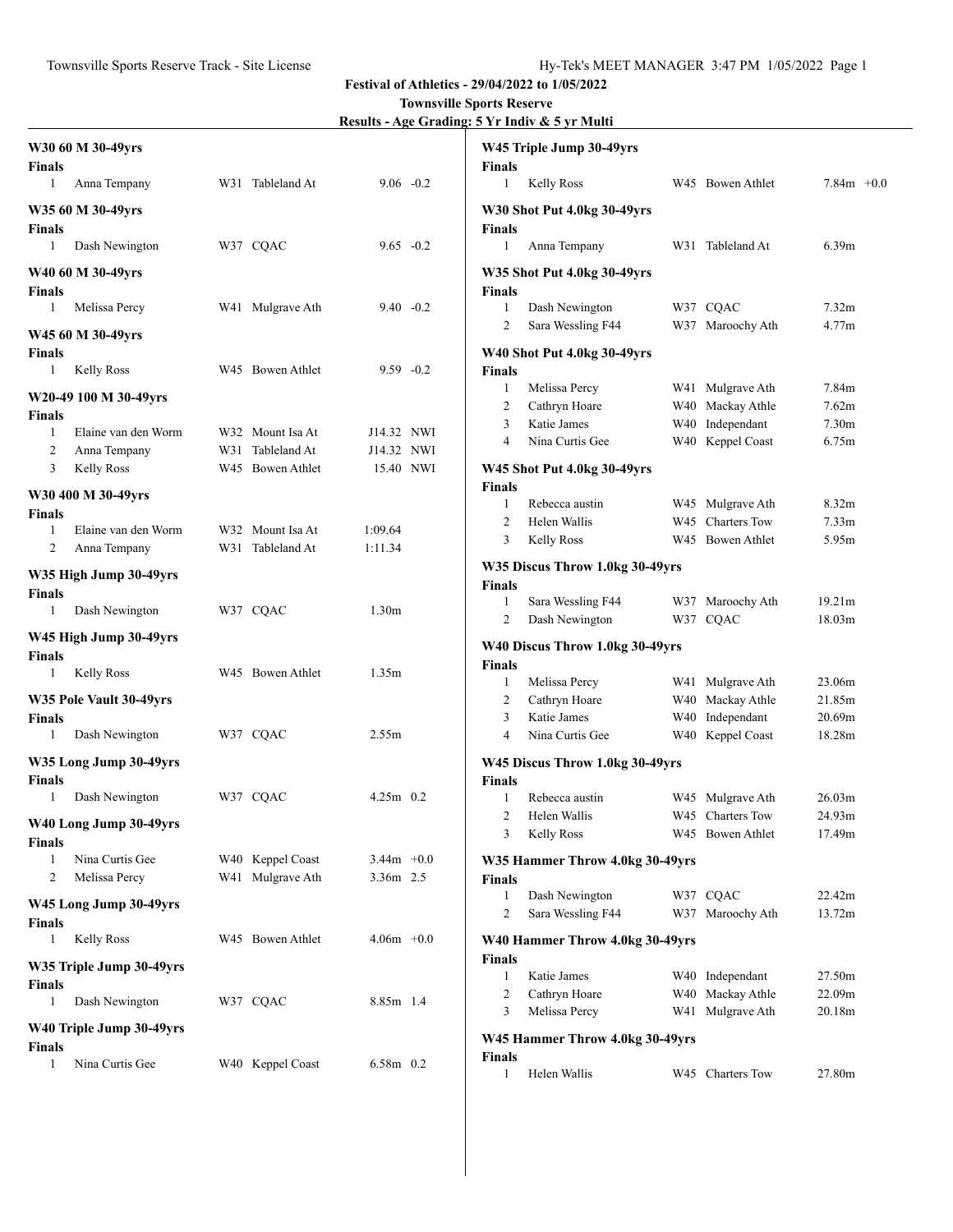| <u> Results - Age Grading: 5 Yr Indiv &amp; 5 yr Multi</u> |  |  |  |
|------------------------------------------------------------|--|--|--|
|                                                            |  |  |  |

| Finals  (W45 Hammer Throw 4.0kg 30-49yrs)      |                  |             |     | W45 Long Jump 30-49yrs Heptathlon                     |                                      |                   |            |
|------------------------------------------------|------------------|-------------|-----|-------------------------------------------------------|--------------------------------------|-------------------|------------|
| Rebecca austin<br>$\overline{2}$               | W45 Mulgrave Ath | 24.09m      |     | Finals                                                |                                      |                   |            |
| W35 Javelin Throw 600gm 30-49yrs               |                  |             |     | Caroline Ellis<br>1                                   | W47 Athletics Wo                     | 3.83 <sub>m</sub> | 431        |
| Finals                                         |                  |             |     |                                                       |                                      |                   |            |
| Dash Newington<br>1                            | W37 CQAC         | 16.86m      |     | W35 Shot Put 4kg 30-49yrs Throws Pentathlon<br>Finals |                                      |                   |            |
| $\overline{2}$<br>Sara Wessling F44            | W37 Maroochy Ath | 9.86m       |     | Dash Newington<br>1                                   | W37 CQAC                             | 7.32m             | 372        |
| W40 Javelin Throw 600gm 30-49yrs               |                  |             |     | 2<br>Sara Wessling F44                                | W37 Maroochy Ath                     | 4.77m             | 204        |
| <b>Finals</b>                                  |                  |             |     |                                                       |                                      |                   |            |
| Melissa Foster<br>1                            | W43 Masters Athl | 25.90m      |     | W40 Shot Put 4kg 30-49yrs Heptathlon                  |                                      |                   |            |
| $\overline{2}$<br>Cathryn Hoare                | W40 Mackay Athle | 20.49m      |     | <b>Finals</b><br>Melissa Foster<br>1                  | W43 Masters Athl                     | 8.52 <sub>m</sub> | - 494      |
| Melissa Percy<br>3                             | W41 Mulgrave Ath | 19.73m      |     |                                                       |                                      |                   |            |
| Nina Curtis Gee<br>$\overline{4}$              | W40 Keppel Coast | 16.81m      |     | W40 Shot Put 4kg 30-49yrs Throws Pentathlon           |                                      |                   |            |
| W45 Javelin Throw 600gm 30-49yrs               |                  |             |     | <b>Finals</b>                                         |                                      |                   |            |
| <b>Finals</b>                                  |                  |             |     | Cathryn Hoare<br>1                                    | W40 Mackay Athle                     | 7.48m             | - 419      |
| Rebecca austin<br>-1                           | W45 Mulgrave Ath | 19.71m      |     | W45 Shot Put 4kg 30-49yrs Throws Pentathlon           |                                      |                   |            |
| 2<br>Helen Wallis                              | W45 Charters Tow | 16.51m      |     | Finals                                                |                                      |                   |            |
| W40 200 M Run 30-49yrs Heptathlon              |                  |             |     | 1<br>Rebecca austin                                   | W45 Mulgrave Ath                     | 8.32m             | 525        |
| Finals                                         |                  |             |     | 2<br>Helen Wallis                                     | W45 Charters Tow                     | 7.30m             | 445        |
| Melissa Foster<br>1                            | W43 Masters Athl | 28.14       | 772 | W45 Shot Put 4kg 30-49yrs Heptathlon                  |                                      |                   |            |
| W45 200 M Run 30-49yrs Heptathlon              |                  |             |     | <b>Finals</b>                                         |                                      |                   |            |
| <b>Finals</b>                                  |                  |             |     | Caroline Ellis<br>$\mathbf{1}$                        | W47 Athletics Wo                     | 6.31 <sub>m</sub> | 369        |
| Caroline Ellis<br>1                            | W47 Athletics Wo | 31.99       | 574 | W35 Discus Throw 1kg 30-49yrs Throws Pentathlon       |                                      |                   |            |
|                                                |                  |             |     | <b>Finals</b>                                         |                                      |                   |            |
| W40 800 M Run 30-49yrs Heptathlon              |                  |             |     | Sara Wessling F44<br>1                                | W37 Maroochy Ath                     | 19.21m            | 276        |
| <b>Finals</b><br>Melissa Foster<br>1           | W43 Masters Athl | 3:08.75     | 365 | 2<br>Dash Newington                                   | W37 CQAC                             | 18.03m            | 254        |
|                                                |                  |             |     | W40 Discus Throw 1kg 30-49yrs Throws Pentathlon       |                                      |                   |            |
| W45 800 M Run 30-49yrs Heptathlon              |                  |             |     | Finals                                                |                                      |                   |            |
| Finals<br>Caroline Ellis                       | W47 Athletics Wo |             | 96  | Cathryn Hoare<br>1                                    | W40 Mackay Athle                     | 21.85m            | 357        |
| 1                                              |                  | 3:58.39     |     | W45 Discus Throw 1kg 30-49yrs Throws Pentathlon       |                                      |                   |            |
| W40 100 Short Hurdles 84cm 30-49yrs Heptathlon |                  |             |     | <b>Finals</b>                                         |                                      |                   |            |
| <b>Finals</b>                                  |                  |             |     | 1<br>Rebecca austin                                   | W45 Mulgrave Ath                     | 26.03m            | 489        |
| Melissa Foster<br>1                            | W43 Masters Athl | 13.61       | 701 | 2<br>Helen Wallis                                     | W45 Charters Tow                     | 24.93m            | 464        |
| W45 100 Short Hurdles 84cm 30-49yrs Heptathlon |                  |             |     | W35 Hammer Throw 4kg 30-49yrs Throws Pentathlon       |                                      |                   |            |
| <b>Finals</b>                                  |                  |             |     | Finals                                                |                                      |                   |            |
| Caroline Ellis<br>1                            | W47 Athletics Wo | 19.38       | 213 | Dash Newington<br>$\mathbf{1}$                        | W37 CQAC                             | 22.42m            | 376        |
| W40 High Jump 30-49yrs Heptathlon              |                  |             |     | Sara Wessling F44<br>2                                | W37 Maroochy Ath                     | 13.72m 176        |            |
| Finals                                         |                  |             |     |                                                       |                                      |                   |            |
| Melissa Foster<br>1                            | W43 Masters Athl | 1.45m       | 736 | W40 Hammer Throw 4kg 30-49yrs Throws Pentathlon       |                                      |                   |            |
| W45 High Jump 30-49yrs Heptathlon              |                  |             |     | <b>Finals</b><br>$\mathbf{1}$<br>Cathryn Hoare        | W40 Mackay Athle                     | 21.40m            | - 389      |
| <b>Finals</b>                                  |                  |             |     |                                                       |                                      |                   |            |
| Caroline Ellis<br>$\mathbf{1}$                 | W47 Athletics Wo | $1.00m$ 275 |     | W45 Hammer Throw 4kg 30-49yrs Throws Pentathlon       |                                      |                   |            |
|                                                |                  |             |     | Finals                                                |                                      |                   |            |
| W40 Long Jump 30-49yrs Heptathlon              |                  |             |     | Helen Wallis<br>1<br>2<br>Rebecca austin              | W45 Charters Tow<br>W45 Mulgrave Ath | 26.62m<br>24.09m  | 577<br>507 |
| Finals<br>Melissa Foster<br>1                  | W43 Masters Athl | 5.39m 843   |     |                                                       |                                      |                   |            |
|                                                |                  |             |     | W35 Javelin Throw 600g 30-49yrs Throws Pentathlon     |                                      |                   |            |
|                                                |                  |             |     | <b>Finals</b>                                         |                                      |                   |            |

|                | W35 Shot Put 4kg 30-49yrs Throws Pentathlon       |                  |                   |     |
|----------------|---------------------------------------------------|------------------|-------------------|-----|
| Finals         |                                                   |                  |                   |     |
| 1              | Dash Newington                                    | W37 CQAC         | 7.32 <sub>m</sub> | 372 |
| 2              | Sara Wessling F44                                 | W37 Maroochy Ath | 4.77m             | 204 |
|                | W40 Shot Put 4kg 30-49yrs Heptathlon              |                  |                   |     |
| Finals         |                                                   |                  |                   |     |
| 1              | Melissa Foster                                    | W43 Masters Athl | 8.52 <sub>m</sub> | 494 |
|                | W40 Shot Put 4kg 30-49yrs Throws Pentathlon       |                  |                   |     |
| Finals         |                                                   |                  |                   |     |
| 1              | Cathryn Hoare                                     | W40 Mackay Athle | 7.48 <sub>m</sub> | 419 |
|                | W45 Shot Put 4kg 30-49yrs Throws Pentathlon       |                  |                   |     |
| Finals         |                                                   |                  |                   |     |
| 1              | Rebecca austin                                    | W45 Mulgrave Ath | 8.32m             | 525 |
| 2              | Helen Wallis                                      | W45 Charters Tow | 7.30 <sub>m</sub> | 445 |
|                | W45 Shot Put 4kg 30-49yrs Heptathlon              |                  |                   |     |
| Finals         |                                                   |                  |                   |     |
| 1              | Caroline Ellis                                    | W47 Athletics Wo | 6.31 <sub>m</sub> | 369 |
|                | W35 Discus Throw 1kg 30-49yrs Throws Pentathlon   |                  |                   |     |
| Finals         |                                                   |                  |                   |     |
| 1              | Sara Wessling F44                                 | W37 Maroochy Ath | 19.21m            | 276 |
| $\overline{c}$ | Dash Newington                                    | W37 CQAC         | 18.03m            | 254 |
|                | W40 Discus Throw 1kg 30-49yrs Throws Pentathlon   |                  |                   |     |
| Finals         |                                                   |                  |                   |     |
| 1              | Cathryn Hoare                                     | W40 Mackay Athle | 21.85m            | 357 |
|                | W45 Discus Throw 1kg 30-49yrs Throws Pentathlon   |                  |                   |     |
| Finals         |                                                   |                  |                   |     |
| 1              | Rebecca austin                                    | W45 Mulgrave Ath | 26.03m            | 489 |
| $\overline{c}$ | Helen Wallis                                      | W45 Charters Tow | 24.93m            | 464 |
|                | W35 Hammer Throw 4kg 30-49yrs Throws Pentathlon   |                  |                   |     |
| Finals         |                                                   |                  |                   |     |
| 1              | Dash Newington                                    | W37 COAC         | 22.42m            | 376 |
| $\mathbf{2}$   | Sara Wessling F44                                 | W37 Maroochy Ath | 13.72m            | 176 |
|                | W40 Hammer Throw 4kg 30-49yrs Throws Pentathlon   |                  |                   |     |
| Finals         |                                                   |                  |                   |     |
| 1              | Cathryn Hoare                                     | W40 Mackay Athle | 21.40m            | 389 |
|                | W45 Hammer Throw 4kg 30-49yrs Throws Pentathlon   |                  |                   |     |
| Finals         |                                                   |                  |                   |     |
| 1              | Helen Wallis                                      | W45 Charters Tow | 26.62m            | 577 |
| 2              | Rebecca austin                                    | W45 Mulgrave Ath | 24.09m            | 507 |
|                | W35 Javelin Throw 600g 30-49yrs Throws Pentathlon |                  |                   |     |
| Finale         |                                                   |                  |                   |     |

| Dash Newington    | W37 COAC         | 15.52m 224 |  |
|-------------------|------------------|------------|--|
| Sara Wessling F44 | W37 Maroochy Ath | 9.86m 114  |  |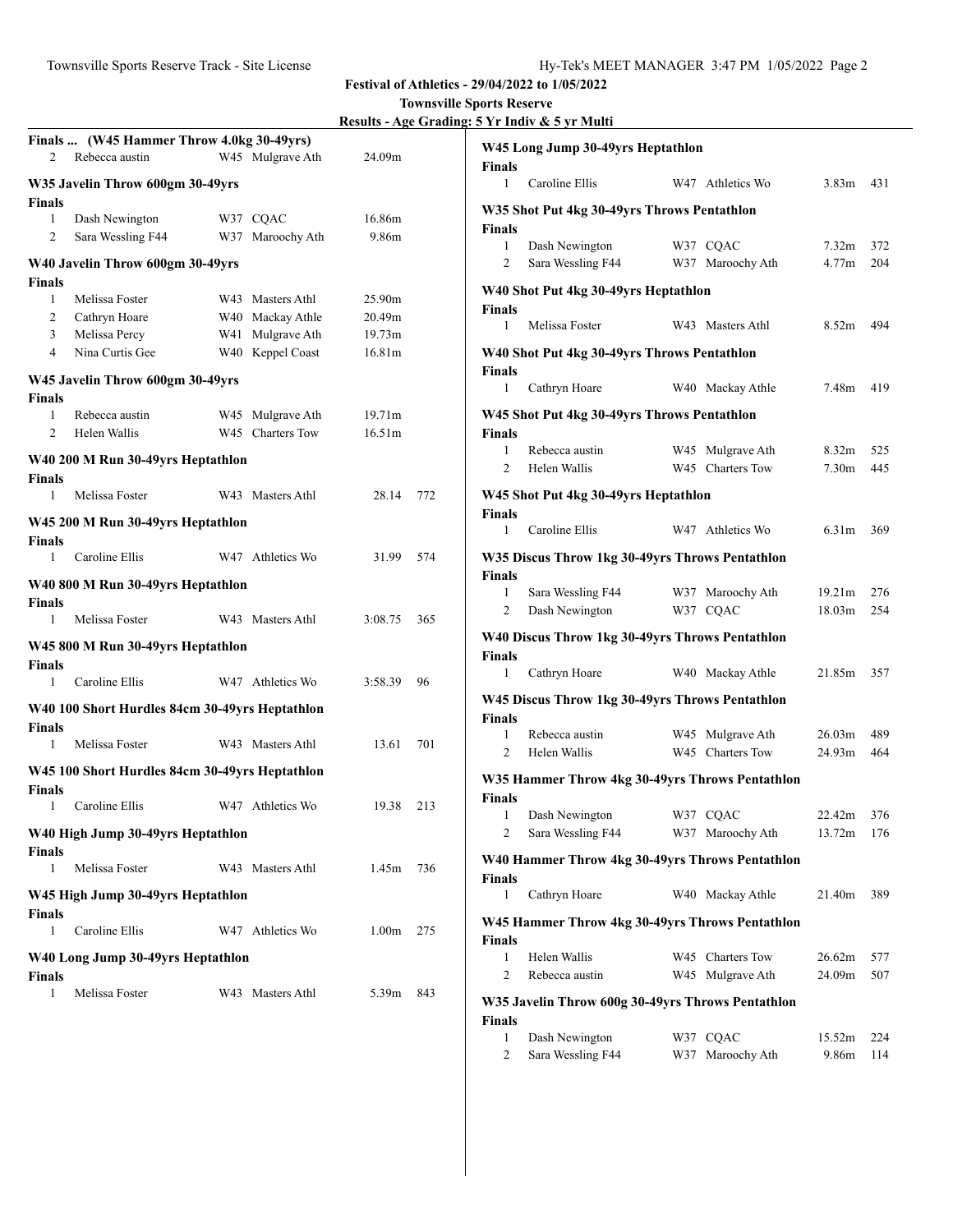# **Townsville Sports Reserve**

**Results - Age Grading: 5 Yr Indiv & 5 yr Multi**

| <b>Finals</b>      | W40 Javelin Throw 600gm 30-49yrs Heptathlon       |                                      |                   |     |
|--------------------|---------------------------------------------------|--------------------------------------|-------------------|-----|
| 1                  | Melissa Foster                                    | W43 Masters Athl                     | 26.22m            | 478 |
|                    | W40 Javelin Throw 600g 30-49yrs Throws Pentathlon |                                      |                   |     |
| <b>Finals</b><br>1 | Cathryn Hoare                                     | W40 Mackay Athle                     | 20.39m            | 352 |
|                    | W45 Javelin Throw 600gm 30-49yrs Heptathlon       |                                      |                   |     |
| <b>Finals</b><br>1 | Caroline Ellis                                    | W47 Athletics Wo                     | 19.06m            | 359 |
|                    | W45 Javelin Throw 600g 30-49yrs Throws Pentathlon |                                      |                   |     |
| <b>Finals</b>      |                                                   |                                      |                   |     |
| 1                  | Rebecca austin                                    | W45 Mulgrave Ath                     | 19.71m            | 375 |
| $\overline{2}$     | Helen Wallis                                      | W45 Charters Tow                     | 15.47m            | 276 |
| <b>Finals</b>      | W35 Weight Throw 30-49yrs Throws Pentathlon       |                                      |                   |     |
| 1                  | Dash Newington                                    | W37 COAC                             | 8.64m             | 458 |
| 2                  | Sara Wessling F44                                 | W37 Maroochy Ath                     | 5.10 <sub>m</sub> | 227 |
|                    | W40 Weight Throw 30-49yrs Throws Pentathlon       |                                      |                   |     |
| <b>Finals</b>      |                                                   |                                      |                   |     |
| 1                  | Cathryn Hoare                                     | W40 Mackay Athle                     | 8.03 <sub>m</sub> | 463 |
|                    | W45 Weight Throw 30-49yrs Throws Pentathlon       |                                      |                   |     |
| <b>Finals</b>      |                                                   |                                      |                   |     |
| 1                  | Rebecca austin                                    | W45 Mulgrave Ath                     | 8.22m             | 532 |
| 2                  | Helen Wallis                                      | W45 Charters Tow                     | 7.72 <sub>m</sub> | 493 |
|                    | W40 Heptathlon 30-49yrs                           |                                      |                   |     |
| <b>Finals</b><br>1 | Melissa Foster                                    | W43 Masters Athl                     | 4389              |     |
|                    |                                                   |                                      |                   |     |
|                    | W45 Heptathlon 30-49yrs                           |                                      |                   |     |
| <b>Finals</b><br>1 | Caroline Ellis                                    | W47 Athletics Wo                     | 2317              |     |
|                    | W35 Throws Pentathlon 30-49yrs                    |                                      |                   |     |
| <b>Finals</b>      |                                                   |                                      |                   |     |
| 1                  | Dash Newington                                    | W37 CQAC                             | 1684              |     |
| $\overline{2}$     | Sara Wessling F44                                 | W37 Maroochy Ath                     | 997               |     |
|                    | W40 Throws Pentathlon 30-49yrs                    |                                      |                   |     |
| <b>Finals</b>      |                                                   |                                      |                   |     |
| 1                  | Cathryn Hoare                                     | W40 Mackay Athle                     | 1980              |     |
|                    | W45 Throws Pentathlon 30-49yrs                    |                                      |                   |     |
| <b>Finals</b><br>1 | Rebecca austin                                    |                                      |                   |     |
| $\overline{c}$     | Helen Wallis                                      | W45 Mulgrave Ath<br>W45 Charters Tow | 2428<br>2255      |     |
|                    |                                                   |                                      |                   |     |
|                    | W60 100 M 50-109yrs                               |                                      |                   |     |
| <b>Finals</b><br>1 | Desley Varley                                     | W62 Qld Masters                      | 18.40 NWI         |     |
|                    |                                                   |                                      |                   |     |

|                     | W55 200 M 50-109yrs                        |                                    |                |     |
|---------------------|--------------------------------------------|------------------------------------|----------------|-----|
| Finals<br>1         | Vicki Townsend                             | W57 Act Masters                    | 30.53 NWI      |     |
|                     | W60 Long Jump 50-109yrs                    |                                    |                |     |
| <b>Finals</b><br>1  | Desley Varley                              | W62 Old Masters                    | $2.65m + 0.0$  |     |
|                     | W50 Shot Put 3.0kg 50-109yrs               |                                    |                |     |
| <b>Finals</b>       |                                            |                                    |                |     |
| 1<br>$\overline{c}$ | Althea Mackie<br>Andrea Manson             | W52 Qld Masters<br>W54 Qld Masters | 9.57m<br>4.99m |     |
| 3                   | Lisa Taylor                                | W52 Bowen Athlet                   | 4.53m          |     |
|                     |                                            |                                    |                |     |
| Finals              | W50 Discus Throw 50-109yrs                 |                                    |                |     |
| 1                   | Althea Mackie                              | W52 Qld Masters                    | 24.13m         |     |
| 2                   | Lisa Taylor                                | W52 Bowen Athlet                   | 23.96m         |     |
| 3                   | Andrea Manson                              | W54 Qld Masters                    | 14.89m         |     |
|                     | W50 Hammer Throw 3kg 50-109yrs             |                                    |                |     |
| <b>Finals</b><br>1  | Althea Mackie                              | W52 Old Masters                    | 40.77m         |     |
| $\overline{c}$      | Andrea Manson                              | W54 Old Masters                    | 20.47m         |     |
| 3                   | Lisa Taylor                                | W52 Bowen Athlet                   | 17.51m         |     |
|                     | W50 Javelin Throw 50-109yrs                |                                    |                |     |
| <b>Finals</b><br>1  | Althea Mackie                              | W52 Qld Masters                    | 20.23m         |     |
| 2                   | Andrea Manson                              | W54 Qld Masters                    | 13.51m         |     |
|                     | W60 Javelin Throw 50-109yrs                |                                    |                |     |
| <b>Finals</b>       |                                            |                                    |                |     |
| 1                   | Desley Varley                              | W62 Qld Masters                    | 12.84m         |     |
|                     | W55 800 M 50-109yrs Heptathlon             |                                    |                |     |
| Finals              |                                            |                                    |                |     |
| 1                   | Vicki Townsend                             | W57 Act Masters                    | 3:16.19        | 542 |
|                     | W55 200 M Run 50-109yrs Heptathlon         |                                    |                |     |
| <b>Finals</b><br>1  | Vicki Townsend                             | W57 Act Masters                    | 30.39          | 877 |
|                     |                                            |                                    |                |     |
|                     | W55 100 Short Hurdles 50-109yrs Heptathlon |                                    |                |     |
| Finals<br>1         | Vicki Townsend                             | W57 Act Masters                    | 14.37          | 917 |
|                     | W55 High Jump 50-109yrs Heptathlon         |                                    |                |     |
| <b>Finals</b>       |                                            |                                    |                |     |
| 1                   | Vicki Townsend                             | W57 Act Masters                    | 1.33m          | 879 |
|                     | W55 Long Jump 50-109yrs Heptathlon         |                                    |                |     |
| <b>Finals</b><br>1  | Vicki Townsend                             | W57 Act Masters                    | 4.24m          | 753 |
|                     | W50 Shot Put 50-109yrs Throws Pentathlon   |                                    |                |     |
| <b>Finals</b>       |                                            |                                    |                |     |
| 1                   | Althea Mackie                              | W52 Qld Masters                    | 9.57m          | 665 |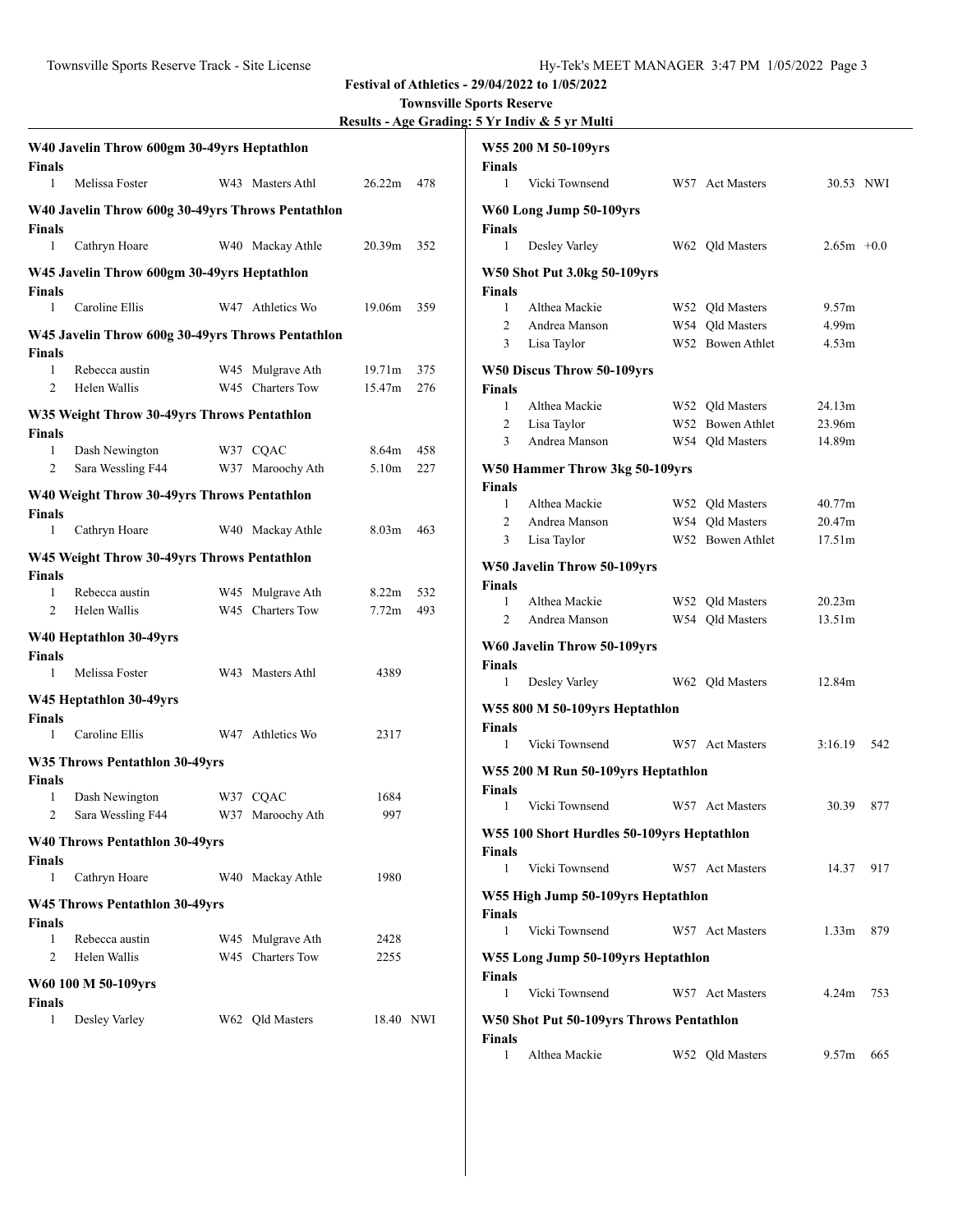# **Townsville Sports Reserve**

**Results - Age Grading: 5 Yr Indiv & 5 yr Multi**

|                        | Finals  (W50 Shot Put 50-109yrs Throws Pentathlon) |                 |                   |       |                             |                                     |                  |               |  |
|------------------------|----------------------------------------------------|-----------------|-------------------|-------|-----------------------------|-------------------------------------|------------------|---------------|--|
| 2                      | Andrea Manson                                      | W54 Qld Masters | 4.99m             | 290   | Finals                      | W50 Throws Pentathlon 50-109yrs     |                  |               |  |
|                        | W55 Shot Put 50-109yrs Heptathlon                  |                 |                   |       | $\mathbf{1}$                | Althea Mackie                       | W52 Qld Masters  | 3394          |  |
| <b>Finals</b>          |                                                    |                 |                   |       | 2                           | Andrea Manson                       | W54 Qld Masters  | 1481          |  |
| 1                      | Vicki Townsend                                     | W57 Act Masters | 10.34m 805        |       |                             | W60 Throws Pentathlon 50-109yrs     |                  |               |  |
|                        | W60 Shot Put 50-109yrs Throws Pentathlon           |                 |                   |       | Finals                      |                                     |                  |               |  |
|                        |                                                    |                 |                   |       | 1                           | Desley Varley                       | W62 Qld Masters  | 2128          |  |
| Finals<br>$\mathbf{1}$ | Desley Varley                                      | W62 Qld Masters | 5.85m             | 450   |                             |                                     |                  |               |  |
|                        |                                                    |                 |                   |       |                             | W35 100 Short Hurdles 84cm 35-39yrs |                  |               |  |
|                        | W50 Discus Throw 50-109yrs Throws Pentathlon       |                 |                   |       | <b>Finals</b>               |                                     |                  |               |  |
| <b>Finals</b>          |                                                    |                 |                   |       | 1                           | Dash Newington                      | W37 CQAC         | 15.78 NWI     |  |
| 1                      | Althea Mackie                                      | W52 Qld Masters | 24.13m            | 494   | M35 60 M 30-49yrs           |                                     |                  |               |  |
| 2                      | Andrea Manson                                      | W54 Qld Masters | 14.89m            | 270   |                             |                                     |                  |               |  |
| 2                      | Leanne Hilton                                      | W53 Qld Masters | 14.89m            | 270   | Finals<br>$\mathbf{1}$      | Benjamin Ross                       | M36 Mackay Athle | $8.34 - 1.3$  |  |
|                        | W60 Discus Throw 50-109yrs Throws Pentathlon       |                 |                   |       |                             |                                     |                  |               |  |
| <b>Finals</b>          |                                                    |                 |                   |       | M45 60 M 30-49yrs           |                                     |                  |               |  |
| $\mathbf{1}$           | Desley Varley                                      | W62 Old Masters | 16.32m            | - 388 | Finals<br>1                 | Chris Carney                        | M45 Mackay Athle | $8.41 - 1.3$  |  |
|                        | W50 Hammer Throw 50-109yrs Throws Pentathlon       |                 |                   |       | M45 100 M 30-49yrs          |                                     |                  |               |  |
| <b>Finals</b>          |                                                    |                 |                   |       | Finals                      |                                     |                  |               |  |
| 1                      | Althea Mackie                                      | W52 Qld Masters | 40.77m            | 984   | $\mathbf{1}$                | Chris Carney                        | M45 Mackay Athle | 13.61 NWI     |  |
| 2                      | Andrea Manson                                      | W54 Qld Masters | 20.47m            | 413   |                             |                                     |                  |               |  |
|                        | W60 Hammer Throw 50-109yrs Throws Pentathlon       |                 |                   |       | M45 200 M 30-49yrs          |                                     |                  |               |  |
| <b>Finals</b>          |                                                    |                 |                   |       | Finals                      | Chris Carney                        |                  | 30.47 NWI     |  |
| 1                      | Desley Varley                                      | W62 Qld Masters | 17.11m 413        |       | $\mathbf{1}$                |                                     | M45 Mackay Athle |               |  |
|                        | W50 Javelin Throw 50-109yrs Throws Pentathlon      |                 |                   |       | M45 400 M 30-49yrs          |                                     |                  |               |  |
| <b>Finals</b>          |                                                    |                 |                   |       | <b>Finals</b>               |                                     |                  |               |  |
| 1                      | Althea Mackie                                      | W52 Qld Masters | 20.23m            | 412   | Justin Rule<br>1            |                                     | M46 Mackay Athle | 1:01.08       |  |
| 2                      | Andrea Manson                                      | W54 Qld Masters | 13.51m            | 247   | Men 3000 M 30-49yrs         |                                     |                  |               |  |
|                        |                                                    |                 |                   |       | Finals                      |                                     |                  |               |  |
| <b>Finals</b>          | W55 Javelin Throw 50-109yrs Heptathlon             |                 |                   |       | $\mathbf{1}$<br>Justin Rule |                                     | M46 Mackay Athle | 11:39.09      |  |
| 1                      | Vicki Townsend                                     | W57 Act Masters | 23.18m 544        |       | M45 800 M Run 30-49yrs      |                                     |                  |               |  |
|                        |                                                    |                 |                   |       | Finals                      |                                     |                  |               |  |
| <b>Finals</b>          | W60 Javelin Throw 50-109yrs Throws Pentathlon      |                 |                   |       | Justin Rule<br>1            |                                     | M46 Mackay Athle | 2:28.40       |  |
| 1                      | Desley Varley                                      | W62 Qld Masters | 12.84m            | 302   |                             | M35 Long Jump 30-49yrs              |                  |               |  |
|                        |                                                    |                 |                   |       | Finals                      |                                     |                  |               |  |
| <b>Finals</b>          | W50 Weight Throw 50-109yrs Throws Pentathlon       |                 |                   |       | 1                           | Benjamin Ross                       | M36 Mackay Athle | 4.58m 1.3     |  |
| 1                      | Althea Mackie                                      | W52 Qld Masters | 13.21m            | 839   |                             | M45 Long Jump 30-49yrs              |                  |               |  |
| 2                      | Andrea Manson                                      | W54 Qld Masters | 5.21m             | 261   | <b>Finals</b>               |                                     |                  |               |  |
|                        |                                                    |                 |                   |       | 1                           | Chris Carney                        | M45 Mackay Athle | $4.74m + 0.0$ |  |
|                        | W60 Weight Throw 50-109yrs Throws Pentathlon       |                 |                   |       |                             |                                     |                  |               |  |
| <b>Finals</b>          |                                                    |                 |                   |       |                             | M35 Triple Jump 30-49yrs            |                  |               |  |
| $\mathbf{1}$           | Desley Varley                                      | W62 Old Masters | 9.38 <sub>m</sub> | 575   | <b>Finals</b>               | Benjamin Ross                       | M36 Mackay Athle | $9.67m$ 0.2   |  |
|                        | W55 Heptathlon 50-109yrs                           |                 |                   |       | 1                           |                                     |                  |               |  |
| <b>Finals</b>          |                                                    |                 |                   |       |                             | M35 Shot Put 7.26kg 30-49yrs        |                  |               |  |
| 1                      | Vicki Townsend                                     | W57 Act Masters | 5317              |       | Finals                      |                                     |                  |               |  |
|                        |                                                    |                 |                   |       | $\mathbf{1}$                | Benjamin Ross                       | M36 Mackay Athle | 8.42m         |  |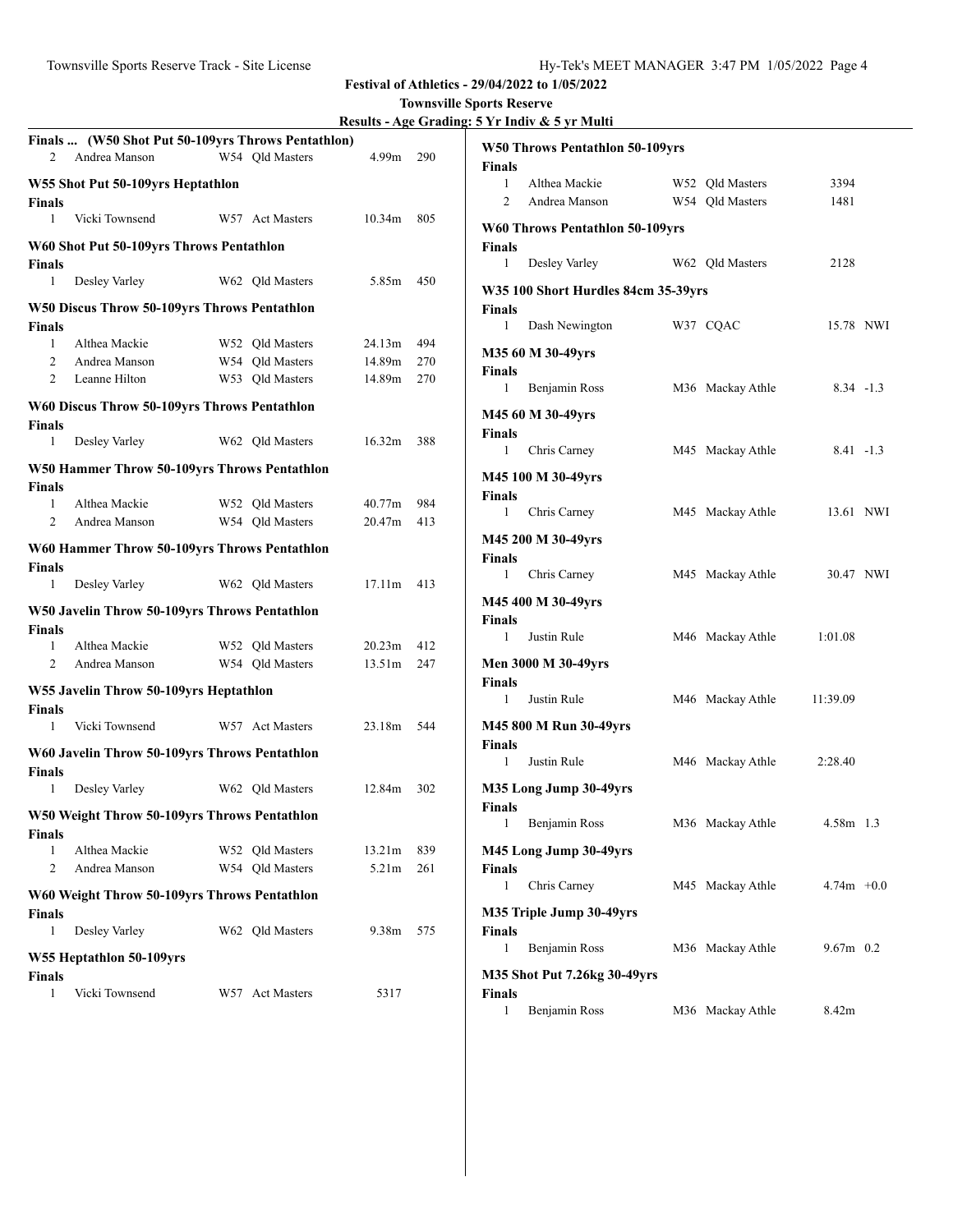# **Townsville Sports Reserve**

**Results - Age Grading: 5 Yr Indiv & 5 yr Multi**

| Finals<br>$\mathbf{1}$        | M40 Shot Put 7.26kg 30-49yrs<br>Raymond Abdy F37 | M41 Charters Tow | 7.40 <sub>m</sub> |     | M30 400 M Run 30-49yrs Decathlon<br>Finals<br>Daniel Gray<br>M31 Thompson Est<br>$\mathbf{1}$<br>57.78 491 |       |
|-------------------------------|--------------------------------------------------|------------------|-------------------|-----|------------------------------------------------------------------------------------------------------------|-------|
|                               | M45 Shot Put 7.26kg 30-49yrs                     |                  |                   |     | M30 110 Short Hurdles 99cm 30-49yrs Decathlon                                                              |       |
| Finals                        |                                                  |                  |                   |     | Finals                                                                                                     |       |
| -1                            | Damien Irish                                     | M46 Veteran Spor | 10.54m            |     | $\mathbf{1}$<br>Daniel Gray<br>M31 Thompson Est<br>21.55 236                                               |       |
|                               | M35 Discus Throw 2.0kg 30-49yrs                  |                  |                   |     | M30 High Jump 30-49yrs Decathlon                                                                           |       |
| <b>Finals</b><br>$\mathbf{1}$ | Benjamin Ross                                    | M36 Mackay Athle | 25.49m            |     | <b>Finals</b><br>Daniel Gray<br>M31 Thompson Est<br>$\mathbf{1}$<br>1.41m 324                              |       |
|                               | M40 Discus Throw 2.0kg 30-49yrs                  |                  |                   |     | <b>M30 Pole Vault 30-49yrs Decathlon</b>                                                                   |       |
| Finals                        |                                                  |                  |                   |     | Finals                                                                                                     |       |
| $\mathbf{1}$                  | Raymond Abdy F37                                 | M41 Charters Tow | 17.89m            |     | Daniel Gray<br>M31 Thompson Est<br>$\mathbf{1}$<br>$2.60m$ 264                                             |       |
| Finals                        | M45 Discus Throw 2.0kg 30-49yrs                  |                  |                   |     | M30 Long Jump 30-49yrs Decathlon<br>Finals                                                                 |       |
| 1                             | Damien Irish                                     | M46 Veteran Spor | 24.55m            |     | Daniel Gray<br>M31 Thompson Est<br>$\mathbf{1}$<br>5.00m 382                                               |       |
|                               | M30 Hammer Throw 7.26kg 30-49yrs                 |                  |                   |     | M30 Shot Put 7.26cm 30-49yrs Decathlon                                                                     |       |
| Finals<br>$\mathbf{1}$        | Jacob Daniels                                    | M34 Normanton At | 16.33m            |     | <b>Finals</b><br>Daniel Gray<br>M31 Thompson Est<br>7.36m 328<br>$\mathbf{1}$                              |       |
|                               |                                                  |                  |                   |     |                                                                                                            |       |
| Finals                        | M35 Hammer Throw 7.26kg 30-49yrs                 |                  |                   |     | M35 Shot Put 7.26kg 30-49yrs Throws Pentathlon<br>Finals                                                   |       |
| $\mathbf{1}$                  | Benjamin Ross                                    | M36 Mackay Athle | 16.74m            |     | Benjamin Ross<br>M36 Mackay Athle<br>$8.07m$ 388<br>$\mathbf{1}$                                           |       |
|                               | M40 Hammer Throw 7.26kg 30-49yrs                 |                  |                   |     | M40 Shot Put 7.26kg 30-49yrs Throws Pentathlon                                                             |       |
| Finals<br>1                   | Raymond Abdy F37                                 | M41 Charters Tow | 17.30m            |     | <b>Finals</b><br>Kholan Hayes<br>M40 Townsville N<br>10.81m 608<br>$\mathbf{1}$                            |       |
|                               | M45 Hammer Throw 7.26kg 30-49yrs                 |                  |                   |     | M45 Shot Put 7.26kg 30-49yrs Throws Pentathlon                                                             |       |
| Finals                        |                                                  |                  |                   |     | <b>Finals</b>                                                                                              |       |
| 1                             | Damien Irish                                     | M46 Veteran Spor | 25.44m            |     | Damien Irish<br>10.54m 647<br>$\mathbf{1}$<br>M46 Veteran Spor                                             |       |
|                               | M30 Javelin Throw 800gm 30-49yrs                 |                  |                   |     | M30 Discus Throw 2kg 30-49yrs Decathlon                                                                    |       |
| Finals<br>$\mathbf{1}$        | Jacob Daniels                                    | M34 Normanton At | 27.28m            |     | Finals<br>Daniel Gray<br>M31 Thompson Est<br>28.51m 435<br>$\mathbf{1}$                                    |       |
|                               | M35 Javelin Throw 800gm 30-49yrs                 |                  |                   |     | M35 Discus Throw 2kg 30-49yrs Throws Pentathlon                                                            |       |
| Finals                        |                                                  |                  |                   |     | <b>Finals</b>                                                                                              |       |
| $\mathbf{1}$                  | Benjamin Ross                                    | M36 Mackay Athle | 31.38m            |     | Benjamin Ross<br>M36 Mackay Athle<br>$\mathbf{1}$<br>25.49m                                                | - 383 |
| Finals                        | M40 Javelin Throw 800gm 30-49yrs                 |                  |                   |     | M45 Discus Throw 2kg 30-49yrs Throws Pentathlon<br>Finals                                                  |       |
| 1                             | Raymond Abdy F37                                 | M41 Charters Tow | 15.57m            |     | Damien Irish<br>M46 Veteran Spor<br>23.21m 424<br>1                                                        |       |
|                               | M45 Javelin Throw 800gm 30-49yrs                 |                  |                   |     | M35 Hammer Throw 7.26kg 30-49yrs Throws Pentathlon                                                         |       |
| Finals                        | Damien Irish                                     |                  |                   |     | <b>Finals</b>                                                                                              |       |
| 1                             |                                                  | M46 Veteran Spor | 33.96m            |     | Benjamin Ross<br>M36 Mackay Athle<br>16.74m 150<br>1                                                       |       |
| Finals                        | M30 100 M 30-49yrs Decathlon                     |                  |                   |     | M40 Hammer Throw 7.26kg 30-49yrs Throws Pentathlon<br><b>Finals</b>                                        |       |
| $\mathbf{1}$                  | Daniel Gray                                      | M31 Thompson Est | 12.66             | 525 | Kholan Hayes<br>M40 Townsville N<br>22.22m 271<br>$\mathbf{1}$                                             |       |
|                               | M30 1500 M 30-49yrs Decathlon                    |                  |                   |     | M45 Hammer Throw 7.26kg 30-49yrs Throws Pentathlon                                                         |       |
| Finals<br>1                   | Daniel Gray                                      | M31 Thompson Est | 5:32.97           | 385 | <b>Finals</b><br>Damien Irish<br>M46 Veteran Spor<br>25.44m 375<br>1                                       |       |
|                               |                                                  |                  |                   |     |                                                                                                            |       |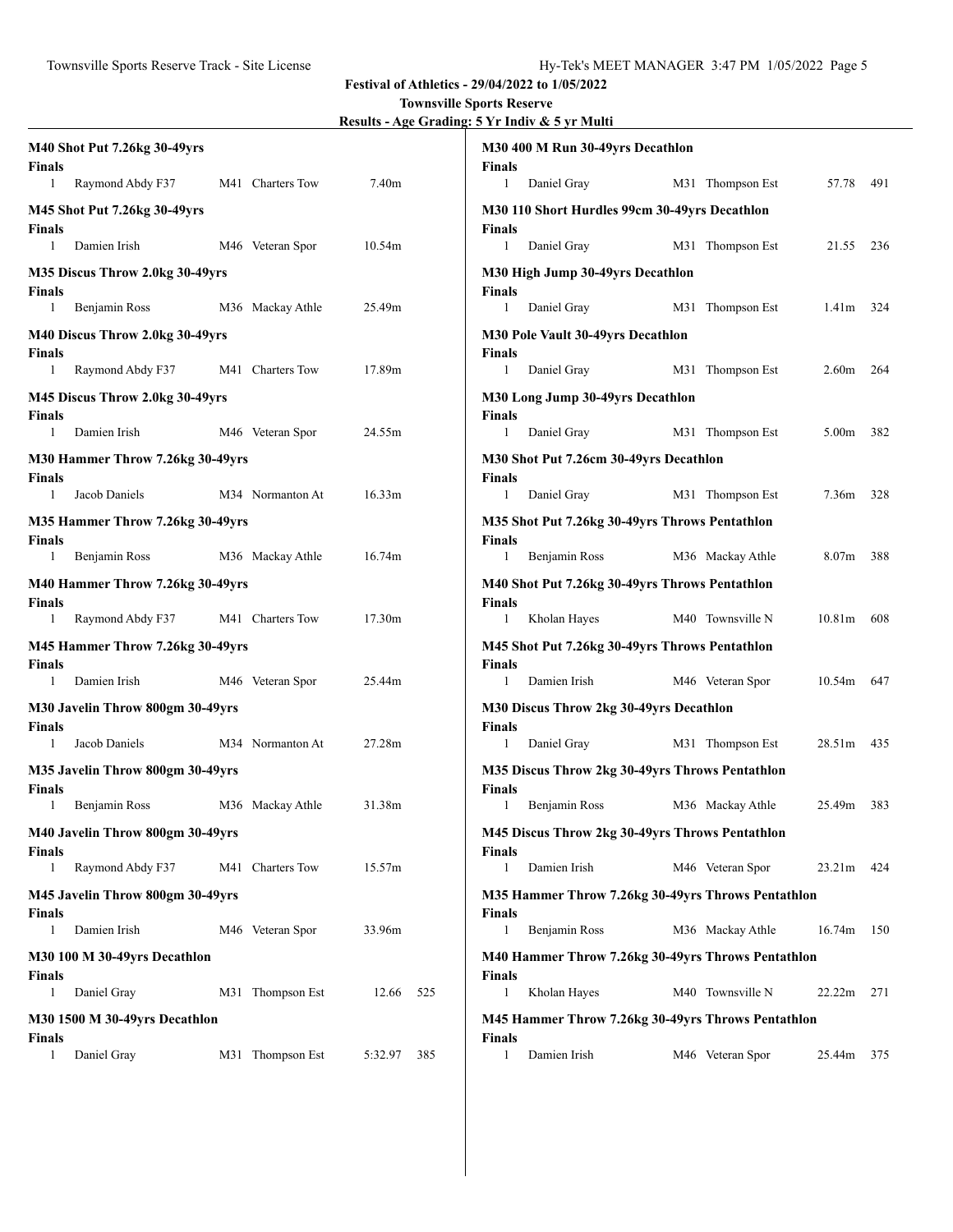<u> 1980 - Johann Barbara, martxa amerikan per</u>

**Festival of Athletics - 29/04/2022 to 1/05/2022**

| Finals                 | M30 Javelin Throw 800gm 30-49yrs Decathlon         |                  |                   |       | M50 Shot Put 50-109yrs<br>Finals                                                |
|------------------------|----------------------------------------------------|------------------|-------------------|-------|---------------------------------------------------------------------------------|
| $\mathbf{1}$           | Daniel Gray                                        | M31 Thompson Est | 37.77m            | 410   | 10.85m<br>Kevin Galea<br>M54 Mackay Athle<br>1                                  |
| Finals                 | M35 Javelin Throw 800g 30-49yrs Throws Pentathlon  |                  |                   |       | M55 Shot Put 50-109yrs<br>Finals                                                |
| $\mathbf{1}$           | Benjamin Ross                                      | M36 Mackay Athle | 30.31m            | - 309 | Tim Lowrey<br>M55 CQAC<br>9.29 <sub>m</sub><br>1                                |
|                        | M45 Javelin Throw 800g 30-49yrs Throws Pentathlon  |                  |                   |       | Andrew Millerd<br>8.86m<br>M59 Tableland At<br>2                                |
| Finals<br>$\mathbf{1}$ | Damien Irish                                       | M46 Veteran Spor | 33.96m            | 439   | M70 Shot Put 50-109yrs<br><b>Finals</b>                                         |
|                        |                                                    |                  |                   |       | Mills Lafferty<br>M73 Qma - Gold C<br>6.30 <sub>m</sub><br>$\mathbf{1}$         |
| Finals                 | <b>M30 Weight Throw 30-49yrs Throws Pentathlon</b> |                  |                   |       | <b>M50 Discus Throw 50-109yrs</b>                                               |
| 1                      | Jacob Daniels                                      | M34 Normanton At | 5.93 <sub>m</sub> | - 228 | Finals                                                                          |
|                        | M35 Weight Throw 30-49yrs Throws Pentathlon        |                  |                   |       | 1<br>Kevin Galea<br>33.19m<br>M54 Mackay Athle                                  |
| Finals<br>$\mathbf{1}$ | Benjamin Ross                                      | M36 Mackay Athle | 5.99m 238         |       | <b>M55 Discus Throw 50-109yrs</b><br>Finals                                     |
|                        | M45 Weight Throw 30-49yrs Throws Pentathlon        |                  |                   |       | 28.88m<br>Andrew Millerd<br>-1<br>M59 Tableland At                              |
| Finals                 |                                                    |                  |                   |       | 23.18m<br>2<br>Tim Lowrey<br>M55 CQAC                                           |
| 1                      | Damien Irish                                       | M46 Veteran Spor | $8.53m$ 450       |       | M70 Discus Throw 50-109yrs<br>Finals                                            |
|                        | M30 Decathlon 30-49yrs                             |                  |                   |       | 21.85m<br>Mills Lafferty<br>M73 Oma - Gold C<br>1                               |
| Finals<br>$\mathbf{1}$ | Daniel Gray                                        | M31 Thompson Est | 3780              |       | M55 Hammer Throw 6kg 50-109yrs                                                  |
|                        | <b>M30 Throws Pentathlon 30-49yrs</b>              |                  |                   |       | <b>Finals</b>                                                                   |
| Finals                 |                                                    |                  |                   |       | 25.81m<br>1<br>Tim Lowrey<br>M55 CQAC                                           |
| 1                      | Jacob Daniels                                      | M34 Normanton At | 228               |       | M70 Hammer Throw 6kg 50-109yrs                                                  |
|                        | <b>M35 Throws Pentathlon 30-49yrs</b>              |                  |                   |       | Finals<br>Mills Lafferty<br>M73 Qma - Gold C<br>23.58m<br>1                     |
| Finals<br>$\mathbf{1}$ | Benjamin Ross                                      | M36 Mackay Athle | 1468              |       | M50 Javelin Throw 50-109yrs                                                     |
|                        | <b>M45 Throws Pentathlon 30-49yrs</b>              |                  |                   |       | <b>Finals</b>                                                                   |
| Finals                 |                                                    |                  |                   |       | 34.51m<br>Kevin Galea<br>M54 Mackay Athle<br>1                                  |
| 1                      | Damien Irish                                       | M46 Veteran Spor | 2335              |       | M55 Javelin Throw 50-109yrs                                                     |
|                        | M70 60 M 50-109yrs                                 |                  |                   |       | Finals<br>23.37m<br>Tim Lowrey<br>-1<br>M55 CQAC                                |
| Finals<br>1            | Bruce Bodsworth                                    | M70 Qma - Gold C | $9.93 - 1.3$      |       | M70 Javelin Throw 50-109yrs                                                     |
|                        | M70 100 M 50-109yrs                                |                  |                   |       | Finals                                                                          |
| Finals                 |                                                    |                  |                   |       | Mills Lafferty<br>17.35m<br>M73 Qma - Gold C<br>1                               |
| $\mathbf{1}$           | Mills Lafferty                                     | M73 Qma - Gold C | 24.47 NWI         |       | <b>M60 1500 M 50-109yrs Decathlon</b>                                           |
|                        | M60 200 M 50-109yrs                                |                  |                   |       | <b>Finals</b><br>Dave Varley<br>M60 Qld Masters<br>5:59.51<br>647<br>1          |
| Finals                 | Dave Varley                                        | M60 Qld Masters  | 27.88 NWI         |       | M63 Qld Masters<br>7:30.44<br>2<br>Neil Gray<br>274                             |
| $\mathbf{1}$           |                                                    |                  |                   |       | <b>M70 1500 M 50-109yrs Decathlon</b>                                           |
| <b>Finals</b>          | <b>M65 800 M Run 50-109yrs</b>                     |                  |                   |       | <b>Finals</b>                                                                   |
| 1                      | Willem Van Den Worm                                | M65 Mount Isa At | 2:58.35           |       | <b>Bruce Bodsworth</b><br>M70 Qma - Gold C<br>7:58.94<br>1<br>356               |
|                        | M55 Long Jump 50-109yrs                            |                  |                   |       | M60 100 M Run 50-109yrs Decathlon                                               |
| Finals                 |                                                    |                  |                   |       | <b>Finals</b><br>Dave Varley<br>M60 Qld Masters<br>$\mathbf{1}$<br>13.55<br>771 |
| 1                      | Andrew Millerd                                     | M59 Tableland At | $4.65m$ 0.8       |       | Neil Gray<br>M63 Qld Masters<br>15.15 511<br>2                                  |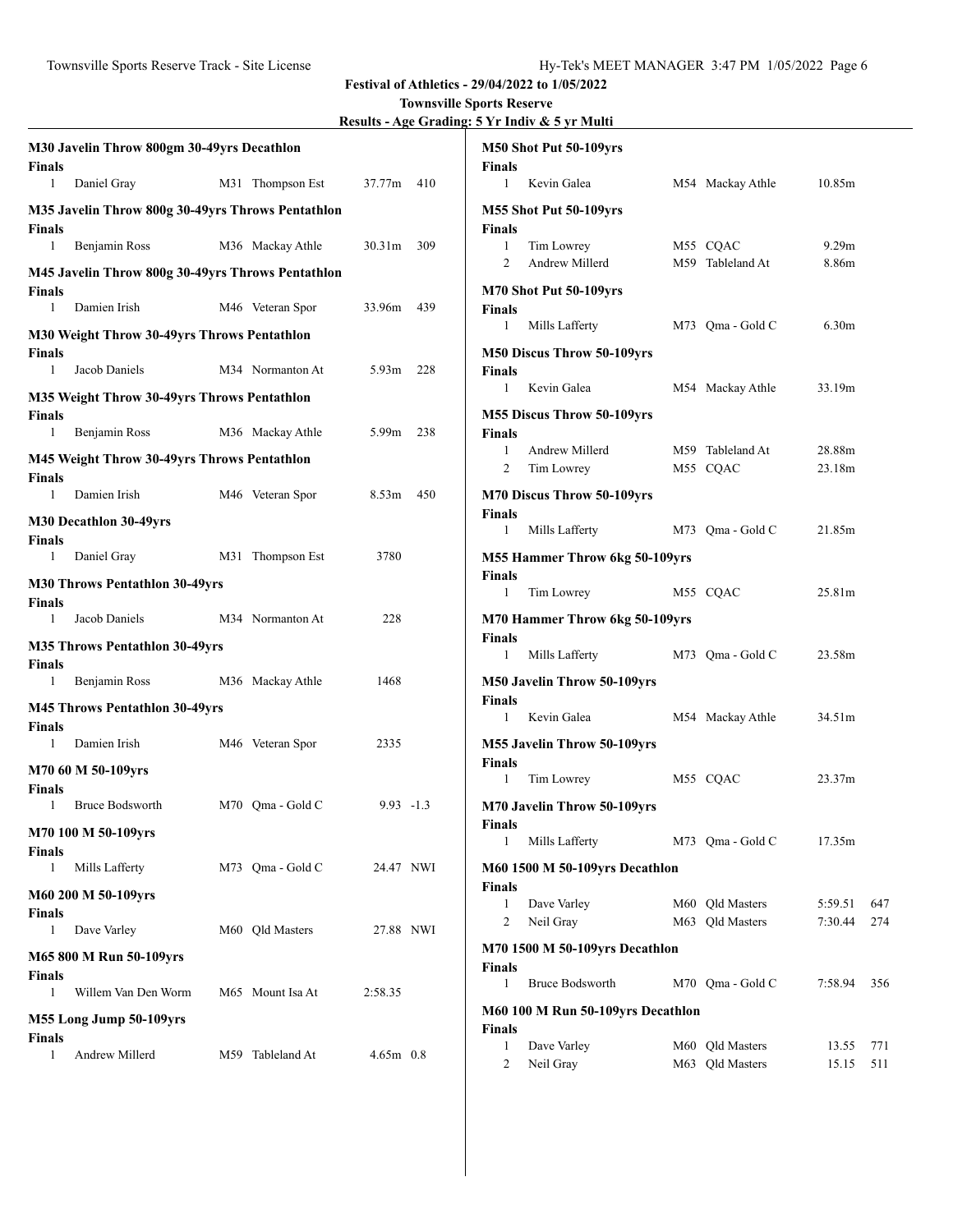| <u> Results - Age Grading: 5 Yr Indiv &amp; 5 yr Multi</u> |  |  |  |
|------------------------------------------------------------|--|--|--|
|------------------------------------------------------------|--|--|--|

| Finals                                                    | M70 100 M Run 50-109yrs Decathlon         |  |                                    |                          | M70 Shot Put 50-109yrs Decathlon<br><b>Finals</b> |                                                                           |  |  |  |
|-----------------------------------------------------------|-------------------------------------------|--|------------------------------------|--------------------------|---------------------------------------------------|---------------------------------------------------------------------------|--|--|--|
| $\mathbf{1}$                                              | <b>Bruce Bodsworth</b>                    |  | M70 Qma - Gold C                   | 16.21 534                |                                                   | Bruce Bodsworth<br>M70 Qma - Gold C<br>9.72m 633<br>1                     |  |  |  |
|                                                           | M60 400 M Run 50-109yrs Decathlon         |  |                                    |                          | M70 Shot Put 50-109yrs Throws Pentathlon          |                                                                           |  |  |  |
| <b>Finals</b><br>1                                        | Dave Varley                               |  | M60 Qld Masters                    | 1:01.93                  | 792                                               | Finals<br>Mills Lafferty<br>M73 Qma - Gold C<br>6.30m 370<br>$\mathbf{1}$ |  |  |  |
| 2                                                         | Neil Gray                                 |  | M63 Qld Masters                    | 1:20.48                  | 242                                               | <b>M55 Discus Throw 50-109yrs Throws Pentathlon</b>                       |  |  |  |
| M70 400 M Run 50-109yrs Decathlon                         |                                           |  |                                    |                          |                                                   | <b>Finals</b>                                                             |  |  |  |
| <b>Finals</b>                                             |                                           |  |                                    |                          |                                                   | 23.18m 381<br>Tim Lowrey<br>M55 CQAC<br>1                                 |  |  |  |
| 1                                                         | <b>Bruce Bodsworth</b>                    |  | M70 Qma - Gold C                   | $1:15.23$ 554            |                                                   | <b>M60 Discus Throw 50-109yrs Decathlon</b>                               |  |  |  |
| M60 100 Short Hurdles 50-109yrs Decathlon                 |                                           |  |                                    |                          |                                                   | <b>Finals</b>                                                             |  |  |  |
| Finals                                                    |                                           |  |                                    |                          |                                                   | Dave Varley<br>M60 Qld Masters<br>33.43m<br>574<br>1                      |  |  |  |
| -1                                                        | Dave Varley                               |  | M60 Qld Masters                    | 17.30                    | 778                                               | 31.00m<br>2<br>Neil Gray<br>M63 Qld Masters<br>523                        |  |  |  |
| 2                                                         | Neil Gray                                 |  | M63 Qld Masters                    | 22.73                    | 311                                               | <b>M70 Discus Throw 50-109yrs Throws Pentathlon</b>                       |  |  |  |
|                                                           | M70 100 Short Hurdles 50-109yrs Decathlon |  |                                    |                          |                                                   | Finals                                                                    |  |  |  |
| <b>Finals</b><br>$\mathbf{1}$                             | <b>Bruce Bodsworth</b>                    |  | M70 Qma - Gold C                   | 16.81 643                |                                                   | Mills Lafferty<br>M73 Oma - Gold C<br>21.85m 424<br>$\mathbf{1}$          |  |  |  |
|                                                           |                                           |  |                                    |                          | <b>M70 Discus Throw 50-109yrs Decathlon</b>       |                                                                           |  |  |  |
|                                                           | M60 High Jump 50-109yrs Decathlon         |  |                                    |                          |                                                   | <b>Finals</b><br><b>Bruce Bodsworth</b>                                   |  |  |  |
| <b>Finals</b><br>1                                        | Dave Varley                               |  | M60 Qld Masters                    | 1.35m 585                |                                                   | 28.27m 586<br>M70 Oma - Gold C<br>1                                       |  |  |  |
| 2                                                         | Neil Gray                                 |  | M63 Old Masters                    | 1.20 <sub>m</sub>        | 434                                               | M55 Hammer Throw 50-109yrs Throws Pentathlon                              |  |  |  |
| M70 High Jump 50-109yrs Decathlon                         |                                           |  |                                    |                          |                                                   | <b>Finals</b><br>Tim Lowrey<br>M55 CQAC<br>25.22m 401<br>1                |  |  |  |
| Finals                                                    |                                           |  |                                    |                          |                                                   |                                                                           |  |  |  |
| 1                                                         | <b>Bruce Bodsworth</b>                    |  | M70 Qma - Gold C                   | $1.32m$ 758              |                                                   | M70 Hammer Throw 50-109yrs Throws Pentathlon<br><b>Finals</b>             |  |  |  |
|                                                           | M60 Pole Vault 50-109yrs Decathlon        |  |                                    |                          |                                                   | 23.58m 419<br>Mills Lafferty<br>M73 Qma - Gold C<br>$\mathbf{1}$          |  |  |  |
| <b>Finals</b>                                             |                                           |  |                                    |                          |                                                   | M55 Javelin Throw 50-109yrs Throws Pentathlon                             |  |  |  |
| 1                                                         | Dave Varley                               |  | M60 Qld Masters                    | 2.80m 612                |                                                   | Finals                                                                    |  |  |  |
| 2                                                         | Neil Gray                                 |  | M63 Qld Masters                    | 2.10 <sub>m</sub>        | 352                                               | Tim Lowrey<br>23.37m 317<br>M55 CQAC<br>1                                 |  |  |  |
|                                                           | M70 Pole Vault 50-109yrs Decathlon        |  |                                    |                          | M60 Javelin Throw 50-109yrs Decathlon             |                                                                           |  |  |  |
| <b>Finals</b>                                             |                                           |  |                                    |                          |                                                   | <b>Finals</b>                                                             |  |  |  |
| $\mathbf{1}$                                              | <b>Bruce Bodsworth</b>                    |  | M70 Qma - Gold C                   | $1.90m$ 411              |                                                   | Dave Varley<br>M60 Qld Masters<br>36.70m<br>617<br>1                      |  |  |  |
|                                                           | M60 Long Jump 50-109yrs Decathlon         |  |                                    |                          |                                                   | 28.79m<br>2<br>Neil Gray<br>M63 Qld Masters<br>452                        |  |  |  |
| Finals<br>1                                               | Dave Varley                               |  |                                    |                          |                                                   | M70 Javelin Throw 50-109yrs Decathlon                                     |  |  |  |
|                                                           | 2 Neil Gray                               |  | M60 Qld Masters<br>M63 Qld Masters | $4.33m$ 606<br>3.63m 404 |                                                   | Finals                                                                    |  |  |  |
|                                                           |                                           |  |                                    |                          |                                                   | <b>Bruce Bodsworth</b><br>M70 Qma - Gold C<br>27.22m 526<br>1             |  |  |  |
| M70 Long Jump 50-109yrs Decathlon<br><b>Finals</b>        |                                           |  |                                    |                          |                                                   | M70 Javelin Throw 50-109yrs Throws Pentathlon                             |  |  |  |
| 1                                                         | <b>Bruce Bodsworth</b>                    |  | M70 Qma - Gold C                   | 3.72m 615                |                                                   | <b>Finals</b>                                                             |  |  |  |
|                                                           |                                           |  |                                    |                          |                                                   | Mills Lafferty<br>17.35m 287<br>M73 Oma - Gold C<br>1                     |  |  |  |
| <b>M55 Shot Put 50-109yrs Throws Pentathlon</b><br>Finals |                                           |  |                                    |                          |                                                   | M55 Weight Throw 50-109yrs Throws Pentathlon                              |  |  |  |
| $\mathbf{1}$                                              | Tim Lowrey                                |  | M55 CQAC                           | 9.25m 591                |                                                   | Finals<br>495<br>Tim Lowrey<br>M55 CQAC<br>9.60m<br>1                     |  |  |  |
|                                                           | M60 Shot Put 50-109yrs Decathlon          |  |                                    |                          |                                                   |                                                                           |  |  |  |
| <b>Finals</b>                                             |                                           |  |                                    |                          |                                                   | M70 Weight Throw 50-109yrs Throws Pentathlon<br><b>Finals</b>             |  |  |  |
| 1                                                         | Neil Gray                                 |  | M63 Qld Masters                    | 8.18m                    | 498                                               | Mills Lafferty<br>M73 Qma - Gold C<br>9.29m 485<br>$\mathbf{1}$           |  |  |  |
| 2                                                         | Dave Varley                               |  | M60 Qld Masters                    | 7.78m                    | 468                                               |                                                                           |  |  |  |